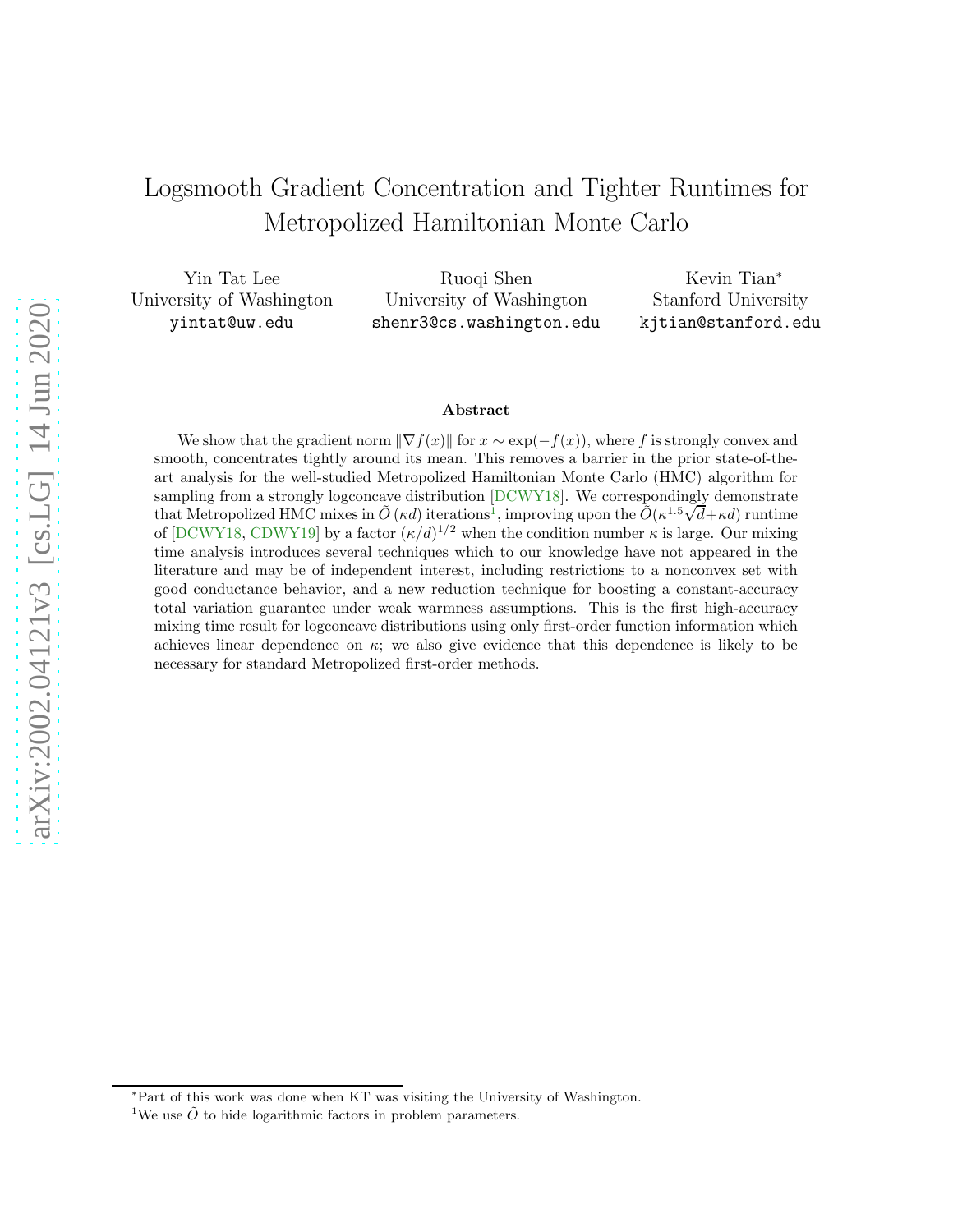# <span id="page-1-1"></span>1 Introduction

Sampling from a high-dimensional logconcave distribution is a fundamental computational task, central to a variety of applications in disciplines such as statistics, machine learning, operations research, and theoretical computer science [\[AdFDJ03,](#page-14-1) [BGJM11\]](#page-14-2). The important problem of designing efficient samplers has received significant recent attention, due to the widespread use of Bayesian methods in modern large-scale machine learning algorithms [\[Bar12\]](#page-14-3), and the fact that directly computing posterior densities in these methods is often intractable. Correspondingly, recent research efforts have focused on giving convergence guarantees for Markov Chain Monte Carlo (MCMC) methods, for sampling from a variety of desirable structured distributions arising in both theory and practice.

The specific problem we address in this paper is determining the mixing time of the well-studied Metropolized Hamiltonian Monte Carlo (HMC) algorithm<sup>[2](#page-1-0)</sup>, when sampling from a target distribution whose log-density is smooth and strongly concave. Indeed, as it is the default sampler implementation in a variety of popular packages  $[Aba16, CGH<sup>+</sup>17]$  $[Aba16, CGH<sup>+</sup>17]$  $[Aba16, CGH<sup>+</sup>17]$ , understanding Metropolized HMC is of high practical import. Moreover, the specific setting we study, where the target distribution has a density proportional to  $\exp(-f)$  for function f with quadratic upper and lower bounds, is commonplace in applications arising from multivariate Gaussians, logistic regression models, and structured mixture models [\[DCWY18\]](#page-15-0). This setting is also of great theoretical interest because of its connection to a well-understood setting in convex optimization [\[Nes03\]](#page-16-0), where matching upper and lower bounds have long-been known. Similar guarantees are much less well-understood in sampling settings, and exploring the connection is an active research area (e.g.  $[MCI<sup>+</sup>18, Tal19]$  $[MCI<sup>+</sup>18, Tal19]$  and references therein). Throughout the introduction, we will refer to this setting as the "condition number regime" for logconcave sampling, as without a finite condition number, black-box sampling guarantees exist, but typically have a large dimension dependence in the mixing time [\[Vem05\]](#page-16-3).

# <span id="page-1-2"></span>1.1 Previous work

Many algorithms have been proposed for sampling from logconcave distributions, mainly falling into two categories: zeroth-order methods and first-order methods. Zeroth-order methods only use the information on the density of the distribution by querying the value of f to inform the algorithm trajectory. Well-studied zeroth-order methods include the ball walk [\[LS93,](#page-16-4) [LS90\]](#page-15-1), hitand-run [\[BRS93,](#page-14-6) [Lov99,](#page-15-2) [LV06\]](#page-16-5) and Metropolized random walk [\[MT](#page-16-6)+96, [RT96a\]](#page-16-7). While possibly preferable in some cases due to weaker assumptions on both the class of target distributions and oracle access to the density, these methods typically have a large polynomial dependence on the dimension, and do not exploit the additional benefits afforded by having a finite condition number. For distributions with additional structure, sampling algorithms may wish to exploit said structure.

First-order methods have access to the gradient information of f in addition to the value of f at a query point. This class of methods usually involves simulating a continuous Markov process whose stationary distribution is exactly the target distribution. The Langevin dynamics (LD) [\[GM91\]](#page-15-3), its underdamped variant (ULD), and Hamiltonian Monte Carlo (HMC) [\[Kra40,](#page-15-4)  $N^+11$ ] are among the most well-studied continuous-time Markov processes which converge to a specified logconcave measure, and sampling algorithms based on first-order information typically model their trajectories off one of these processes. To simulate a random process in discrete time, one approach is to choose a small-enough step size so that the behavior of the discrete Markov process is not too different from

<span id="page-1-0"></span><sup>&</sup>lt;sup>2</sup>Metropolized HMC also refers to a family of algorithms which takes multiple *leapfroq* steps, see Algorithm [1.](#page-7-0) In this work, we study the variant which takes one leapfrog step, to analyze convergence behavior under minimal assumptions on the log-density (i.e. in absence of higher-derivative bounds past smoothness).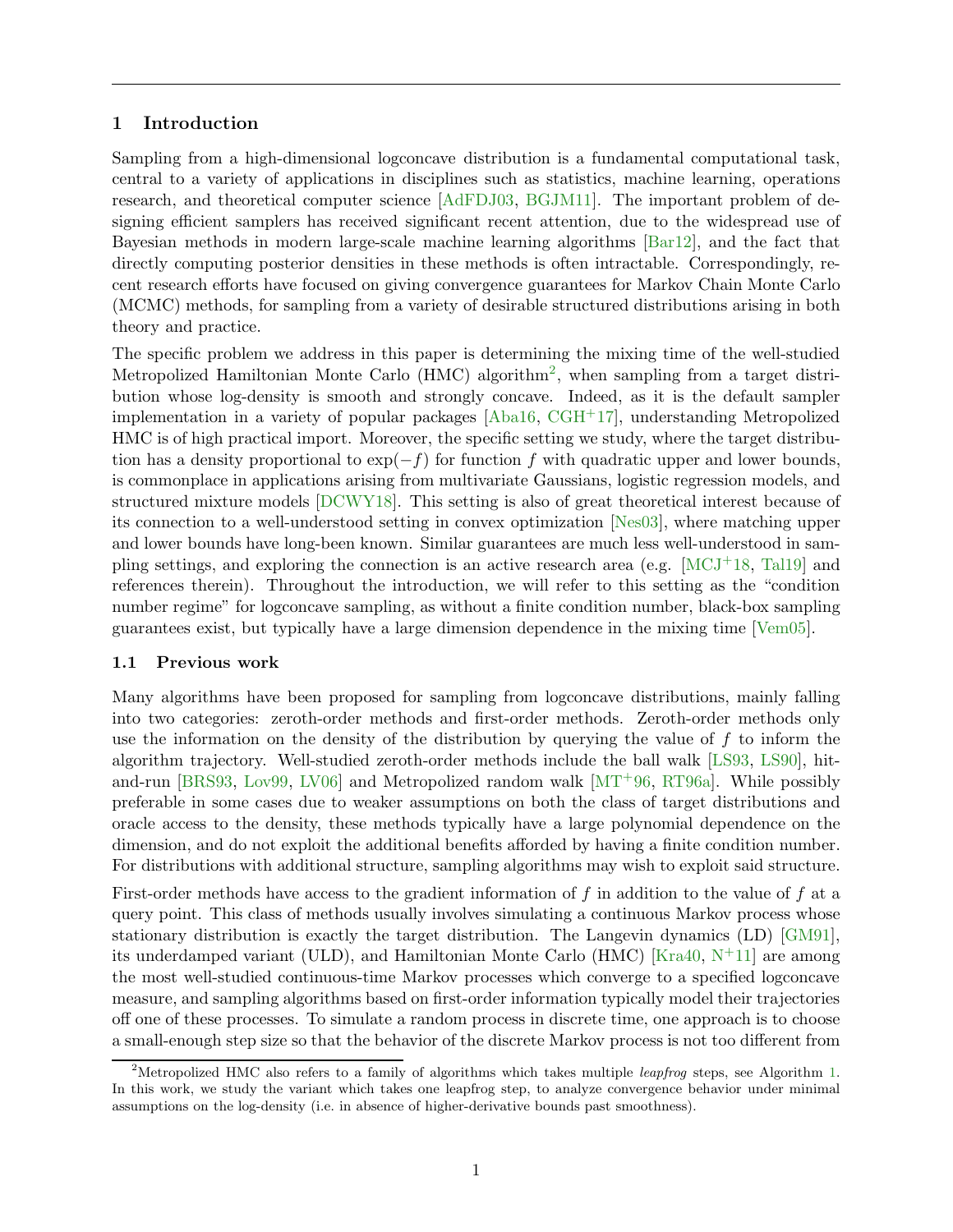that of the original Markov process over a small time interval. This discretization strategy is typical of sampling algorithms with a polynomial dependence on  $\epsilon^{-1}$ , where  $\epsilon$  is the target total variation distance to the stationary distribution [\[Dal17b,](#page-15-5) [CCBJ18,](#page-14-7) [DM](#page-15-6)+19, [MMW](#page-16-9)+19, [MS17,](#page-16-10) [LSV18,](#page-16-11) [CV19,](#page-15-7) [SL19\]](#page-16-12). However, for precise values of  $\epsilon$ , bounding the error incurred by the discretization is typically not enough, leading to prohibitively large runtimes.

On top of the discretization, one further can apply a Metropolis-Hastings filter to adjust the stationary distribution of the Markov process, so that the target distribution is attained in the long run. Studying the non-asymptotic behavior of Metropolized variants of the Langevin dynamics and HMC has been considered in a large number of recent works  $\left[\text{RT}^+96\text{b}, \text{RT}96\text{a}, \text{PST}^+12, \text{BRH}13, \text{PST}^+12\right]$  $\left[\text{RT}^+96\text{b}, \text{RT}96\text{a}, \text{PST}^+12, \text{BRH}13, \text{PST}^+12\right]$  $\left[\text{RT}^+96\text{b}, \text{RT}96\text{a}, \text{PST}^+12, \text{BRH}13, \text{PST}^+12\right]$  $XSL<sup>+</sup>14$  $XSL<sup>+</sup>14$ , [DCWY18,](#page-15-0) CDWY19. Indeed, the standard discretizations of these methods are identical, which was observed in prior work (see Appendix [A\)](#page-18-0); we will refer to them both as Metropolized HMC. The works which inspired this study in particular were due to [\[DCWY18,](#page-15-0) [CDWY19\]](#page-14-0), which showed that the mixing time of Metropolized HMC was bounded by roughly  $\max(\kappa^{1.5}\sqrt{d}, \kappa d)$ , with logarithmic dependence on the target accuracy  $\epsilon$ , where  $\kappa$  is the *condition number*<sup>[3](#page-2-0)</sup> of the negative log-density f. In the poly $(\epsilon^{-1})$  runtime regime, the recent work [\[DMM19\]](#page-15-8) obtains a total variation mixing time bound which scales as  $\tilde{O}(\kappa d^2/\epsilon^4)$ , which is to our knowledge the only bound known with linear dependence on  $\kappa$ ; on the other hand, [\[SL19\]](#page-16-12) gives an algorithm that depends on  $\kappa^{7/6}$ for Wasserstein-2 distance, but with better dependence on all other parameters (see Table [1\)](#page-3-0).

By a plausible assumption on the existence of a gap between the complexity of sampling and optimization in the logconcave setting, it is reasonable to believe that a linear dependence on  $\kappa$  is necessary. More specifically, it is well-known that gradient-based optimization algorithms require at least  $\min(d, \sqrt{\kappa})$  queries to an oracle providing first-order information [\[Bub15\]](#page-14-9); for the worst-case instance, a quadratic in the graph Laplacian of a length-d path, there is a corresponding quadratic gap with sampling a uniform point via a random walk, which mixes in roughly  $d^2$  iterations. We believe understanding the tight dependence of the mixing time of popular sampling algorithms on natural parameters such as the condition number is fundamental to the development of the field of sampling, just as characterizing the tight complexity of convex optimization algorithms has resulted in rapid recent progress in the area, by giving researchers goalposts in algorithm design. To that end, this work addresses the following question.

#### <span id="page-2-1"></span>Question 1.1. What is the mixing time of the Metropolized HMC algorithm?

We give a comparison of (selected recent) prior work in Table [1;](#page-3-0) for a more complete discussion, we refer the reader to the excellent discussion in [\[DCWY18,](#page-15-0) [CDWY19\]](#page-14-0). We note that for the last two rows, the dependence on  $\epsilon$  is logarithmic, and the notion of mixing is in total variation distance, a much stronger notion than the Wasserstein metric used in all other runtimes listed. We omit logarithmic factors for simplicity. We remark that several works obtain different rates under stronger assumptions on the log-density  $f$ , such as higher-order smoothness (e.g. a Lipschitz Hessian) or moment bounds; as this work studies the basic condition number setting with no additional assumptions, we omit comparison to runtimes of this type.

#### <span id="page-2-4"></span>1.2 Our contribution

Towards improving our understanding of Question [1.1,](#page-2-1) we show that there is an algorithm which runs Metropolized HMC (defined in Algorithm [1\)](#page-7-0) for  $O(\kappa d \log^3(\kappa d/\epsilon))$  iterations<sup>[5](#page-2-2)</sup>, for sampling

 $3$ The condition number of a function is the ratio of its smoothness and strong convexity parameters, and is the standard parameter in measuring the complexity of algorithms in sampling and optimization in this regime.

<span id="page-2-3"></span><span id="page-2-0"></span><sup>&</sup>lt;sup>4</sup>With the exception of [\[DMM19\]](#page-15-8), these results are measured in the 2-Wasserstein distance.

<span id="page-2-2"></span><sup>5</sup>The precise statement of our algorithmic guarantee can be found as Theorem [4.7](#page-12-0) of our paper.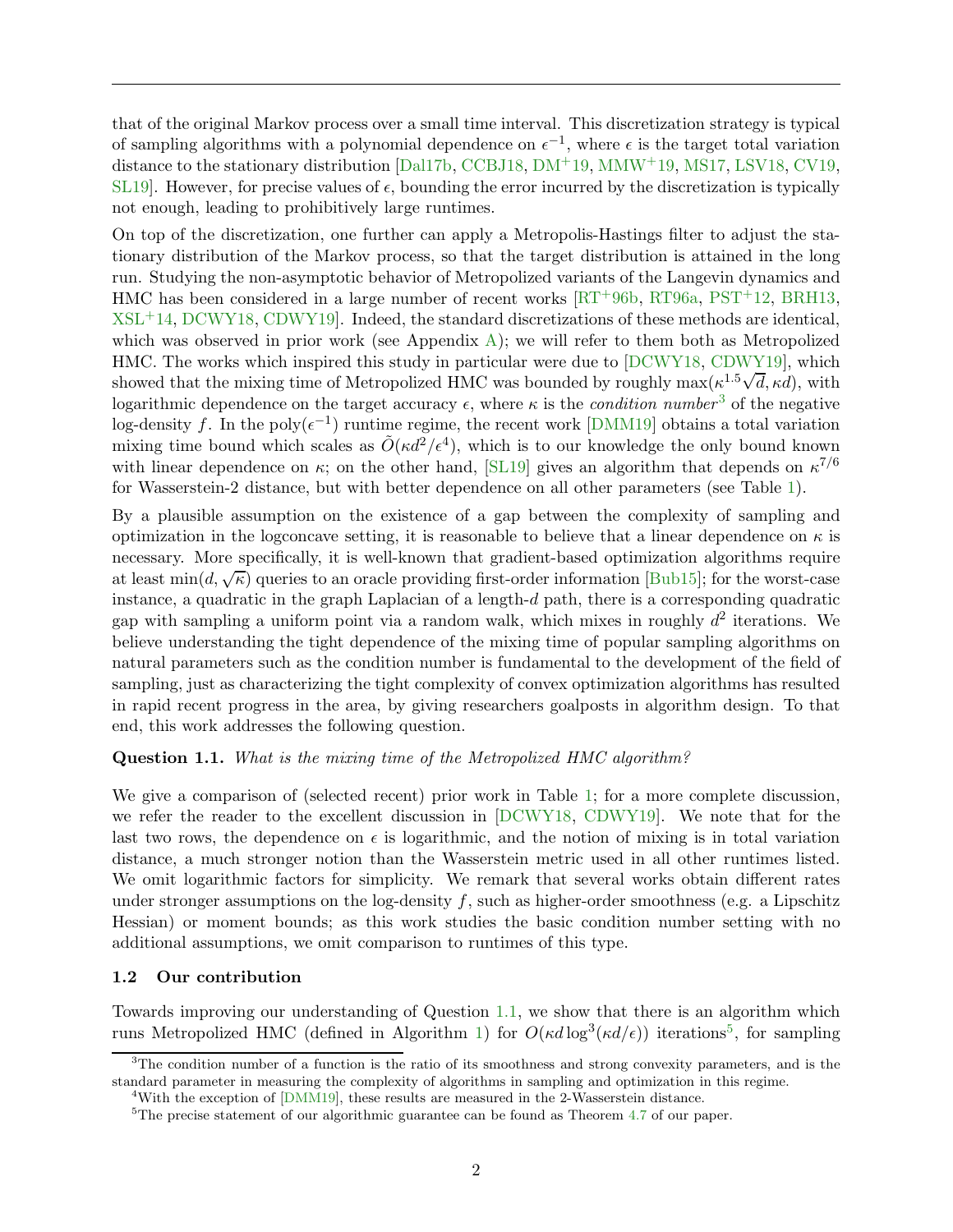<span id="page-3-0"></span>

| Algorithm                                 | <b>Mixing Time</b>                                    | Metric    |
|-------------------------------------------|-------------------------------------------------------|-----------|
| Langevin Diffusion [Dal17b]               | $\kappa^{\prime}$                                     |           |
| High-Order Langevin Diffusion $[MMW^+19]$ | $+ \kappa^{13/3}$<br>$\kappa^{19/4}/\epsilon^{1/2}$   |           |
| HMC 1 (Collocation Method) [LSV18]        | $\kappa$                                              |           |
| HMC 2 (Collocation Method) [CV19]         | $\kappa^{1.5}$                                        | $W_2{}^4$ |
| ULD 1 (Euler Method) [CCBJ18]             | $\kappa^{1.5}$                                        |           |
| ULD 2 (Euler Method) [DRD18]              | $\kappa^{1.5}/\epsilon + \kappa^2$                    |           |
| ULD 3 (Random Midpoint Method) [SL19]     | $\kappa^{1/6}/\epsilon^{1/3} + \kappa/\epsilon^{2/3}$ |           |
| Unadjusted Langevin Dynamics [DMM19]      | $\kappa d^2$                                          |           |
| Metropolized HMC & MALA [CDWY19]          | $\kappa^{1.5}\sqrt{d}+\kappa d$                       | TV        |
| Metropolized HMC & MALA (This paper)      | $\kappa d$                                            |           |

Table 1: Mixing times for algorithms in the condition number regime of logconcave sampling.

from a density  $\exp(-f(x))$  defined on  $\mathbb{R}^d$ , where f has a condition number of  $\kappa$ , and produces a point from a distribution with total variation at most  $\epsilon$  away from the target density, for any  $\epsilon > 0$ . This is the first mixing-time guarantee for any algorithm in the high-accuracy regime accessing first-order function information from the log-density f attaining linear dependence on the condition number  $\kappa$ , without additional smoothness assumptions (i.e. higher-order derivative bounds). Our mixing time bound improves upon a recent bound attaining linear dependence on κ due to [\[DMM19\]](#page-15-8), of  $\tilde{O}(\kappa d^2/\epsilon^4)$ , in all parameters. Moreover, our dependence on the dimension d matches the prior state-of-the-art [\[DCWY18,](#page-15-0) [CDWY19\]](#page-14-0), and our algorithm does not require a warm start, as it explicitly bounds warmness dependence from a known starting distribution.

In Section [5,](#page-12-1) we also give preliminary evidence that for the equivalent first-order sampling methods of Metropolized HMC and Metropolis-adjusted Langevin dynamics,  $\Omega(\kappa)$  iterations are necessary even for sampling from a quadratic. In particular, we show that if the step size is not sufficiently small, the chain can only move with exponentially small probability, which we combine with a lower bound on the mixing time of continuous-time HMC in [\[CV19\]](#page-15-7) for small step sizes.

The starting point of our analysis is the mixing time analysis framework for the HMC algorithm in [\[DCWY18,](#page-15-0) [CDWY19\]](#page-14-0). However, we introduce several technical modifications to overcome barriers in their work to obtain our improved mixing time bound, which we now discuss. We hope these tools may be of broader interest to both the community studying first-order sampling methods in the smooth, strongly logconcave regime, and sampling researchers in general.

# <span id="page-3-1"></span>1.2.1 Gradient concentration

How large is the norm of the gradient of a "typical" point drawn from the density  $\exp(-f)$ ? It has been observed in a variety of recent works studying sampling algorithms [\[LSV18,](#page-16-11) [SL19,](#page-16-12) [VW19\]](#page-17-1) that the *average* gradient norm of a point drawn from the target density is bounded by  $\sqrt{Ld}$ , where  $L$  is the smoothness parameter of the function  $f$  and  $d$  is the ambient dimension; this observation has been used in obtaining state-of-the-art sampling algorithms in the poly $(\epsilon^{-1})$  runtime regime. However, for runtimes obtaining a polylog $(\epsilon^{-1})$  runtime, this guarantee is not good enough, as it must hold for all points in a set of substantially larger measure than guaranteed by e.g. Markov's inequality. The weaker high-probability guarantee that the gradient norm is bounded by  $\sqrt{Ld} \cdot \sqrt{k}$  follows directly from sub-Gaussian concentration on the point x, and a Lipschitz guarantee on the gradient norm. Indeed, this weaker bound is the bottleneck term in the analysis of [\[DCWY18,](#page-15-0) [CDWY19\]](#page-14-0), and prevents a faster algorithm when  $\kappa > d$ . Can we improve upon the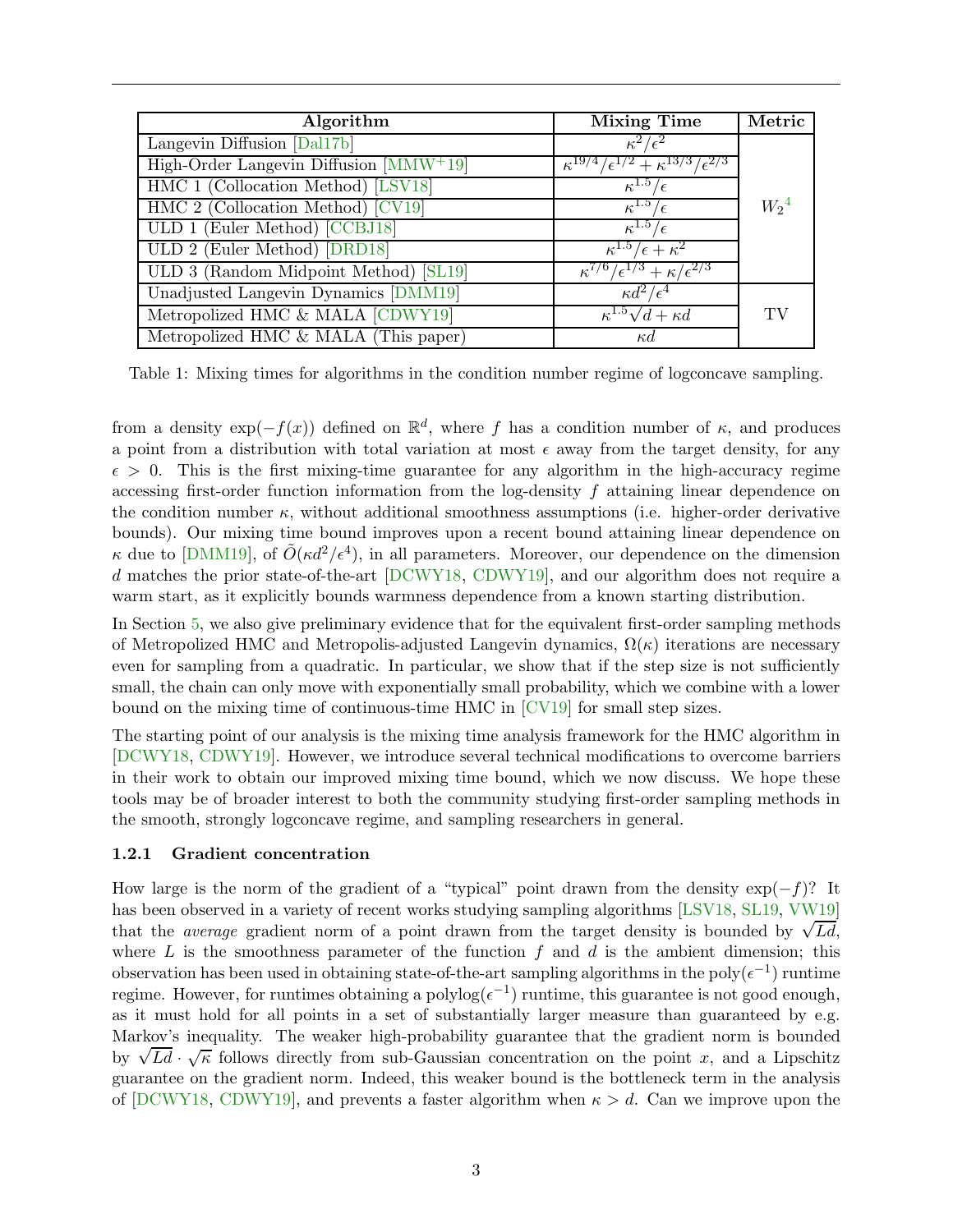average-case guarantee more generally when the log density  $f$  is smooth?

For quadratic f, it is easy to see that the average gradient norm bound can be converted into a highprobability guarantee. We show that a similar concentration guarantee holds for all logsmooth, strongly logconcave densities, which is the starting point of our improved mixing time bound. Our concentration proof follows straightforwardly from a Hessian-weighted variant of the well-known Poincaré inequality, combined with a reduction due to Herbst, as explored in [\[Led99\]](#page-15-10).

# <span id="page-4-3"></span>1.2.2 Mixing time analysis

The study of Markov chains producing iterates  ${x_k}$ , where the transition  $x_k \to x_{k+1}$  is described by an algorithm whose steady-state is a stationary distribution  $\pi^*$ , and  $x_0$  is drawn from an initial distribution  $\pi_0$ , primarily focuses on characterizing the rate at which the distribution of iterates of the chain approaches  $\pi^*$ . To obtain a mixing time bound, i.e. a bound on the number of iterations needed for our algorithm to obtain a distribution within total variation distance  $\epsilon$  of the stationary  $\pi^*$ , we follow the general framework of bounding the *conductance* of the random walk defined by Metropolized HMC, initiated in a variety of works on Markov chain mixing times (e.g. [\[SJ89,](#page-16-15) [LS93\]](#page-16-4)). In particular, [\[LS93\]](#page-16-4) showed how to use the generalized notion of s-conductance to account for a small-probability "bad" region with poor random walk behavior. In our work, the "good" region  $\Omega$  will be the set of points whose gradient has small norm. However, our mixing time analysis requires several modifications from prior work to overcome subtle technical issues.

<span id="page-4-1"></span>**Average conductance.** As in prior work [\[CDWY19\]](#page-14-0), because of the exponential warmness  $\kappa^{d/2}$ of the starting distribution used, we require extensions in the theory of average conductance [\[LK99\]](#page-15-11) to obtain a milder dependence on the warmness, i.e. doubly logarithmic rather than singly logarithmic, to prevent an additional dimension dependence in the mixing time. The paper [\[CDWY19\]](#page-14-0) obtained this improved dependence on the warmness by generalizing the analysis of [\[GMT06\]](#page-15-12) to continuous-time walks and restrictions to high-probability regions. This analysis becomes problematic in our setting, as our region  $\Omega$  may be nonconvex, and the restriction of a strongly logconcave function to a nonconvex set is possibly not even logconcave. This causes difficulties when bounding standard conductance notions which may depend on sets of small measure, because these sets may behave poorly under restriction by  $\Omega$  (e.g. in the proof of Lemma [C.9\)](#page-25-0).

<span id="page-4-2"></span>Blocking conductance. To mitigate the difficulty of poor small-set conductance due to the nonconvexity of  $\Omega$ , we use the *blocking conductance* analysis of [\[KLM06\]](#page-15-13), which averages conductance bounds of sets with measure equal to some specified values in a range lower-bounded by roughly the inverse-warmness. In our case, this is potentially problematic, as the set where our concentration result guarantees that the norm of the gradient is not much larger than its mean has measure roughly  $1 - \exp(-\sqrt{d})$ , which is too small to bound the behavior of sets of size  $\kappa^{-d/2}$  required by the quality of the warm start. However, we show that, perhaps surprisingly, the analysis of the blocking conductance is not bottlenecked by the worse quality of the gradient concentration required. In particular, the  $\kappa^{1.5}\sqrt{d}$  runtime of [\[DCWY18,](#page-15-0) [CDWY19\]](#page-14-0) resulted from the statement, with probability at most  $\exp(-d)$ , the gradient norm is bounded by  $\sqrt{Lk}d$ . We are able to sharpen this by Corollary [3.3](#page-9-0) to  $\sqrt{L}d$ , trading off a  $\kappa$  for a d, which is sufficient for our tighter runtime.

<span id="page-4-0"></span>Boosting to high accuracy. Finally, the blocking conductance analysis of [\[KLM06\]](#page-15-13) makes an algorithmic modification. In particular, letting  $d\pi_k$  be the density after running k steps of the Markov chain from  $\pi_0$ , the analysis of [\[KLM06\]](#page-15-13) is able to guarantee that the *average* density  $d\rho_k \stackrel{\text{def}}{=} \frac{1}{k}$  $\frac{1}{k} \sum_{0 \leq i < k} d\pi_i$  converges to  $d\pi^*$  at a rate roughly  $1/k$ , with a factor depending on the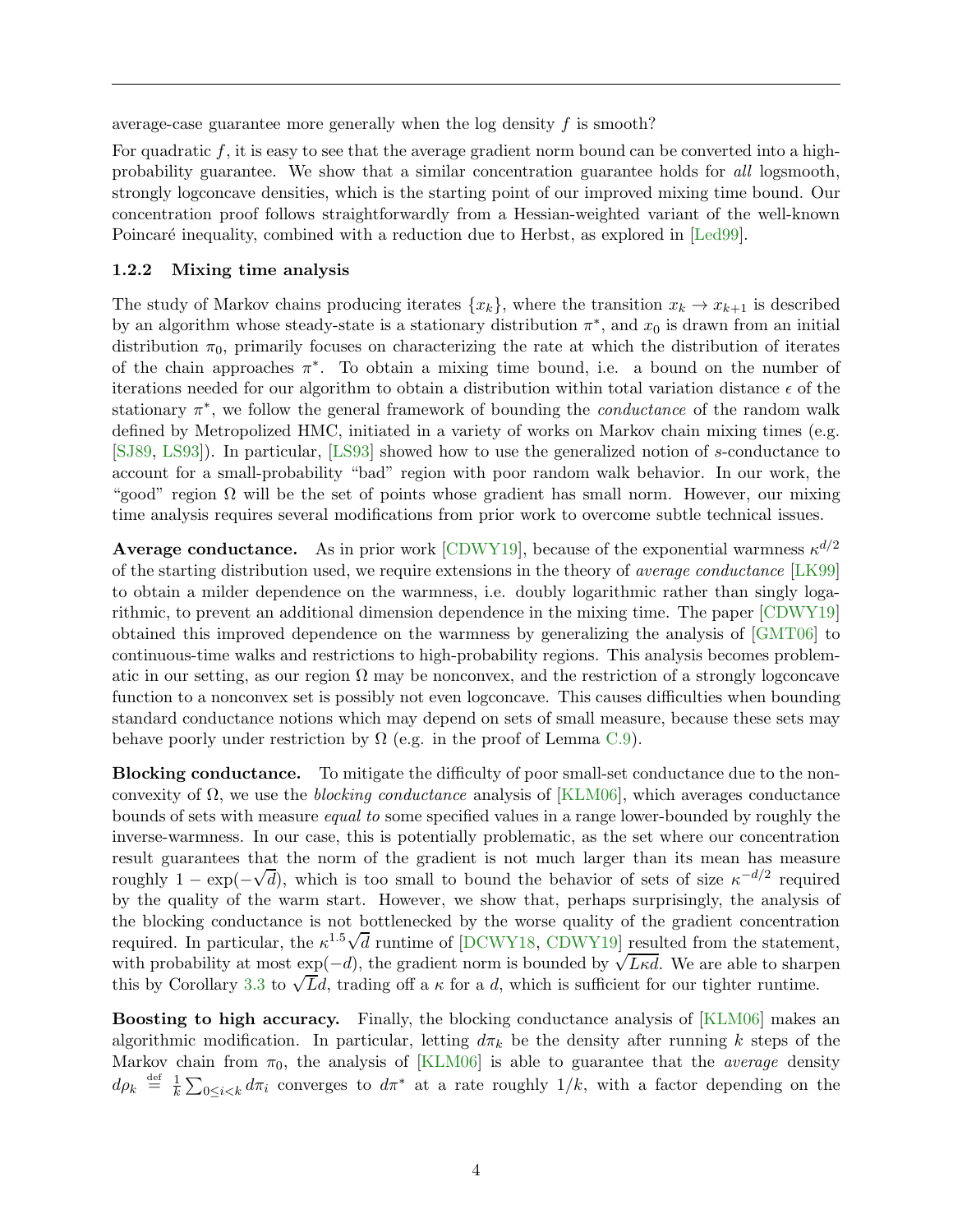average conductance<sup>[6](#page-5-0)</sup>. In our case, we can show that in roughly  $O(\kappa d)$  iterations of Algorithm [1,](#page-7-0) the distance  $\|\rho_k - \pi^*\|_{TV}$  is bounded by a constant. However, as the analysis requires averaging with a potentially poor starting distribution, it is not straightforward to obtain a rate of convergence with dependence  $\log \epsilon^{-1}$  for potentially small values of  $\epsilon$ , rather than the  $\epsilon^{-1}$  dependence typical of  $1/k$  rates. Moreover, it is unclear in our setting how to apply standard arguments [\[AD86,](#page-14-10) [LW95\]](#page-16-16) which convert mixing time guarantees for obtaining a constant total variation distance to guarantees for total variation distance  $\epsilon$  with a logarithmic overhead on  $\epsilon$ , because the definition of mixing time used is a worst-case notion over all starting points. We propose an alternative reduction based on mixing-time guarantees over arbitrary starting distributions of a specified warmness, which we use to boost our constant-accuracy mixing-time guarantee (see Appendix [C.4](#page-27-0) for a more formal treatment). While it is simple and inspired by classical coupling-based reduction arguments, to the best of our knowledge this reduction is new in the literature, and may be of independent interest.

#### 1.3 Discussion

While we obtain an improved upper bound on the runtime of Metropolized HMC, there are many questions which remain unanswered, and we believe are exciting to explore in the space of sampling algorithms and complexity. We state two here which we believe are natural.

Question 1.2. Can we obtain a matching lower bound, or an improved upper bound, on the complexity of the Metropolized HMC algorithm in terms of the dependence on the dimension d?

Question 1.3. Can we obtain improved bounds (upper or lower) for the complexity of first-order sampling algorithms in general, in the condition number regime? For example, is  $\Omega(\kappa)$  iterations always necessary, implying a separation with the optimization setting?

# 2 Preliminaries

#### 2.1 Notation

We denote the set  $1 \leq i \leq d$  by [d]. For  $S \subseteq \mathbb{R}^d$ ,  $S^c$  is its complement  $\mathbb{R}^d \setminus S$ .  $\|\cdot\|$  is the  $\ell_2$  norm  $(||x||^2 = \sum_{i \in [d]} x_i^2$  for  $x \in \mathbb{R}^d$ ). Differentiable  $f : \mathbb{R}^d \to \mathbb{R}$  is  $\mu$ -strongly convex and L-smooth if

$$
f(x) + \langle \nabla f(x), y - x \rangle + \frac{\mu}{2} \|y - x\|^2 \le f(y) \le f(x) + \langle \nabla f(x), y - x \rangle + \frac{L}{2} \|y - x\|^2, \ \forall x, y \in \mathbb{R}^d.
$$

It is well-known that smoothness is equivalent to having a Lipschitz gradient, i.e.  $\|\nabla f(x) - \nabla f(y)\| \le$  $L||x - y||$ , and when f is twice-differentiable, smoothness and strong convexity imply

$$
\mu I_d \preceq \nabla^2 f(x) \preceq L I_d
$$

everywhere, where  $I_d$  is the identity and  $\preceq$  is the Loewner order. In this paper, function  $f : \mathbb{R}^d \to \mathbb{R}$ will always be differentiable, L-smooth, and  $\mu$ -strongly convex, with minimizer  $x^*$ . We let  $\kappa \stackrel{\text{def}}{=}$  $L/\mu \geq 1$  be the *condition number* of f. We define the Hamiltonian H of  $(x, v) \in \mathbb{R}^d \times \mathbb{R}^d$  by

$$
\mathcal{H}(x,v) = f(x) + \frac{1}{2} ||v||^2.
$$

<span id="page-5-0"></span><sup>&</sup>lt;sup>6</sup>We note averaging has been observed to improve sampling accuracy in a different setting [\[DMM19\]](#page-15-8); we leave as an interesting open direction whether this averaging is necessary for our method.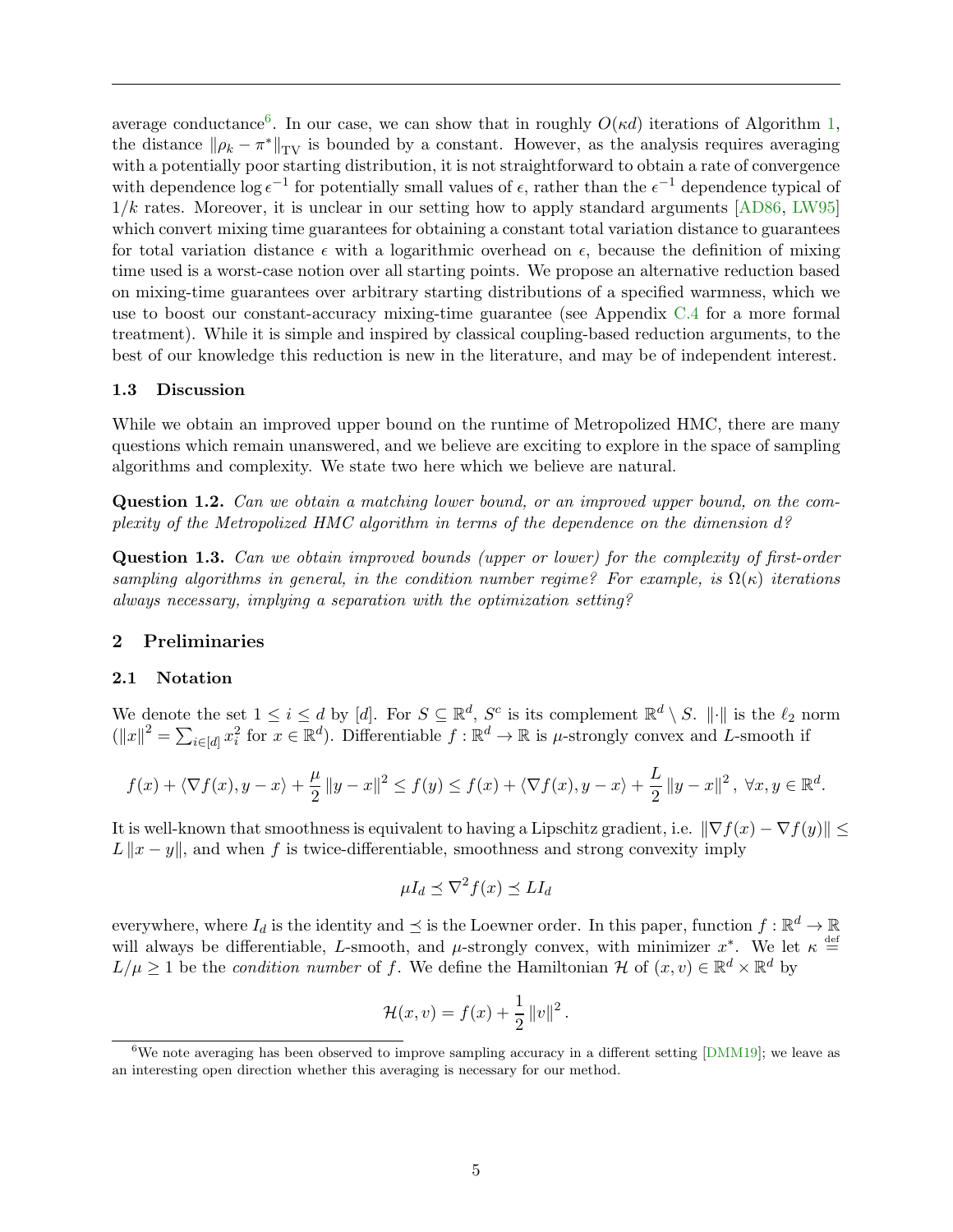$\mathcal{N}(\mu, \Sigma)$  is the Gaussian density centered at a point  $\mu \in \mathbb{R}^d$  with covariance matrix  $\Sigma \in \mathbb{R}^{d \times d}$ . For  $A \subseteq \mathbb{R}^d$  and a distribution  $\pi$ , we write

$$
\pi(A) \stackrel{\text{def}}{=} \int_{x \in A} d\pi(x).
$$

We fix the definition of the distribution density  $d\pi^*(x)$ , where  $d\pi^*(x)/dx \propto \exp(-f(x))$  has

$$
d\pi^*(x) = \frac{\exp(-f(x))dx}{\int_{\mathbb{R}^d} \exp(-f(y))dy}, \int_{\mathbb{R}^d} d\pi^*(x) = 1.
$$

The marginal in the first argument of the density on  $\mathbb{R}^d \times \mathbb{R}^d$  proportional to  $\exp(-\mathcal{H}(x,v))$  is  $d\pi^*$ ; we overload  $d\pi^*(x, v)$  to mean this density. For distributions  $\rho$ ,  $\pi$  on  $\mathbb{R}^d$ , the total variation is

$$
\|\rho - \pi\|_{\mathrm{TV}} \stackrel{\text{def}}{=} \sup_{A \subseteq \mathbb{R}^d} |\rho(A) - \pi(A)| = \frac{1}{2} \int_{\mathbb{R}^d} \left| \frac{d\rho}{d\pi}(x) - 1 \right| d\pi(x).
$$

We say that a distribution  $\pi$  is  $\beta$ -warm with respect to another distribution  $\rho$  if

$$
\sup_{x \in \mathbb{R}^d} \frac{d\pi}{d\rho}(x) \le \beta.
$$

We define the expectation and variance with respect to a distribution in the usual way:

$$
\mathbb{E}_{\pi}[g] \stackrel{\text{def}}{=} \int_{\mathbb{R}^d} g(x) d\pi(x), \text{ Var}_{\pi}[g] \stackrel{\text{def}}{=} \mathbb{E}_{\pi}[g^2] - (\mathbb{E}_{\pi}[g])^2.
$$

Finally, to simplify some calculations, we assume that d is bounded below by a small constant. In the absence of this bound, general-purpose mixing times for logconcave functions with no dependence on  $\kappa$  attain our stated guarantees.

#### 2.2 Algorithm

We state the Metropolized HMC algorithm to be analyzed throughout the remainder of this paper. We remark that it may be thought of as a symplectic discretization of the continuous-time Hamiltonian dynamics for  $\mathcal{H}(x, v) = f(x) + \frac{1}{2} ||v||^2$ ,

$$
\frac{dx}{dt} = \frac{\partial \mathcal{H}(x, v)}{\partial v} = v, \quad \frac{dv}{dt} = -\frac{\partial \mathcal{H}(x, v)}{\partial x} = -\nabla f(x).
$$

The HMC process can be thought of as a dual velocity  $v$  accumulating the gradient of the primal point  $x$ , with the primal point being guided by the velocity, similar to the classical mirror descent algorithm. The algorithm resamples  $v$  each timestep to attain the correct stationary distribution.

From a point  $x \in \mathbb{R}^d$ , we define  $\mathcal{P}_x$  to be the distribution of  $\tilde{x}_k$  after one step of Algorithm [1](#page-7-0) starting from  $x_k = x$ . Similarly,  $\mathcal{T}_x$  is the distribution of  $x_{k+1}$  starting at  $x_k = x$ , i.e. after the accept-reject step. Algorithm [1](#page-7-0) uses the subprocedure Leapfrog, which enjoys the following property.

<span id="page-6-0"></span>**Lemma 2.1.** If Leapfrog $(\eta, x, -v) = (\tilde{x}, \tilde{v})$ , then Leapfrog $(\eta, \tilde{x}, -\tilde{v}) = (x, v)$ .

*Proof.* Recall that Leapfrog $(x, -v) = (\tilde{x}, \tilde{v})$  implies

$$
\tilde{v} = -v - \frac{\eta}{2} \nabla f(x) - \frac{\eta}{2} \nabla f(\tilde{x}), \ \tilde{x} = x - \eta v - \frac{\eta^2}{2} \nabla f(x).
$$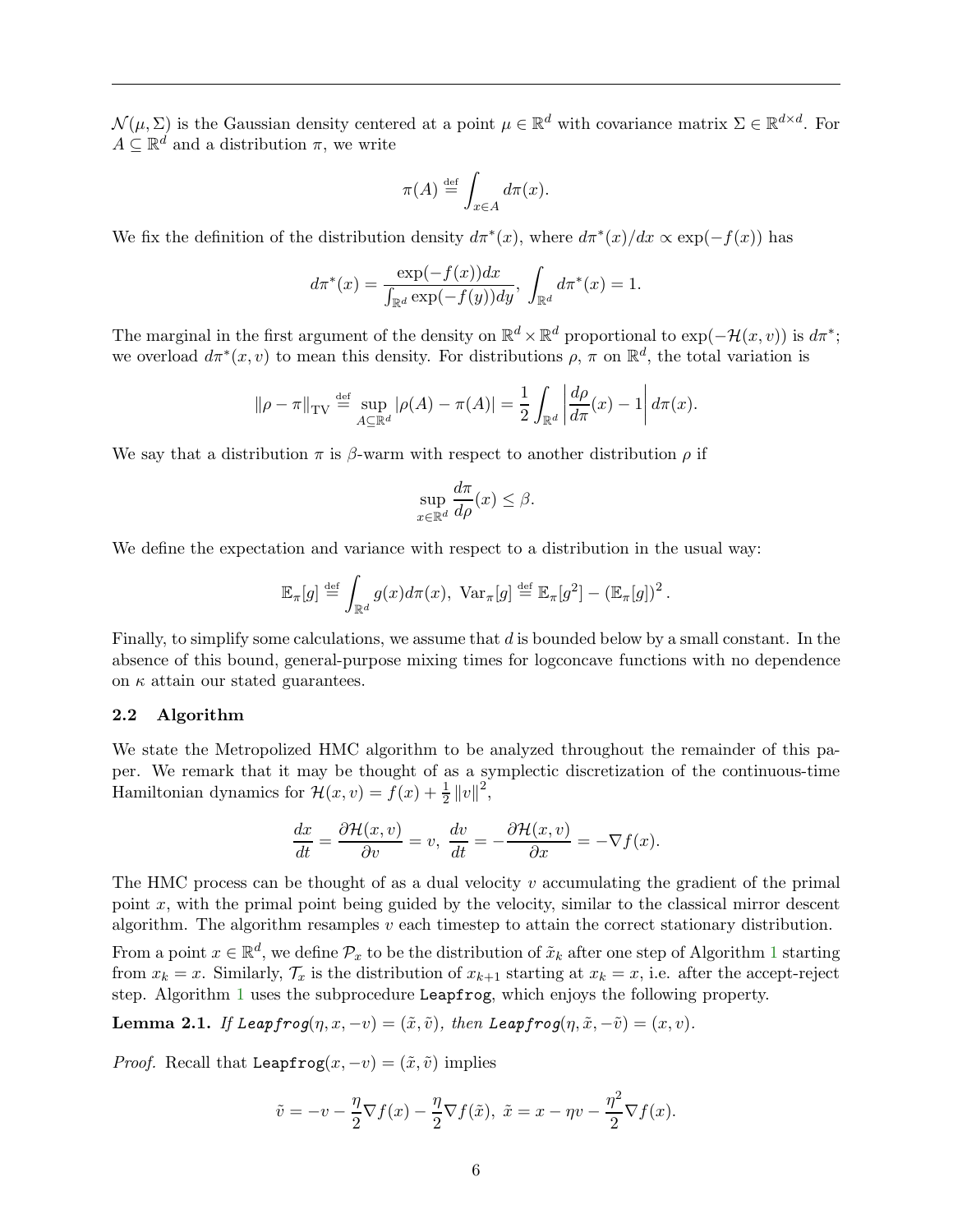<span id="page-7-0"></span>**Algorithm 1** Metropolized Hamiltonian Monte Carlo:  $HMC(\eta, x_0, f)$ 

**Input:** Initial point  $x_0 \in \mathbb{R}^d$ , step size  $\eta$ . **Output:** Sequence  $\{x_k\}, k \geq 0$ .

1: for  $k \geq 0$  do 2: Draw  $v_k \sim \mathcal{N}(0, I_d)$ .<br>3:  $(\tilde{x}_k, \tilde{v}_k) \leftarrow \text{Leapfrog}$ 3:  $(\tilde{x}_k, \tilde{v}_k) \leftarrow \text{Leapfrog}(\eta, x_k, v_k).$ <br>4: Draw u uniformly in [0, 1]. Draw u uniformly in  $[0, 1]$ . 5: **if**  $u \le \min\{1, \exp(\mathcal{H}(x, v) - \mathcal{H}(\tilde{x}, \tilde{v}))\}$  then<br>6:  $x_{k+1} \leftarrow \tilde{x}_k$ . 6:  $x_{k+1} \leftarrow \tilde{x}_k$ .<br>7: **else** else 8:  $x_{k+1} \leftarrow x_k$ . 9: end if 10: end for

# Algorithm 2 Leapfrog: Leapfrog $(\eta, x, v)$

**Input:** Points  $x, v \in \mathbb{R}^d$ , step size  $\eta$ . **Output:** Points  $\tilde{x}, \tilde{v} \in \mathbb{R}^d$ . 1:  $v' \leftarrow v - \frac{\eta}{2} \nabla f(x)$ . 2:  $\tilde{x} \leftarrow x + \eta v'.$ 3:  $\tilde{v} \leftarrow v' - \frac{\eta}{2} \nabla f(\tilde{x})$ .

Reversing these definitions yields the claim.

**Corollary 2.2.**  $d\pi^*$  is a stationary distribution for the Markov chain defined by Algorithm [1.](#page-7-0)

*Proof.* We show that for  $z = (x, v)$ ,  $d\pi^*(z)/dz \propto \mathcal{H}(z)$  is the stationary distribution on  $(x_k, v_k)$ ; correctness then follows from  $\pi^*$  having the correct marginal. Stationarity follows if and only if

$$
d\pi^*(x,v)\mathcal{T}_{x,v}(\tilde{x},\tilde{v}) = d\pi^*(x,v)\mathcal{T}_{\tilde{x},\tilde{v}}(x,v)
$$

for all pairs  $(x, v)$ ,  $(\tilde{x}, \tilde{v})$ , where we overload the definition of T to be the transition distribution from a point  $(x, v)$ . By the standard proof of correctness for the Metropolis-Hastings correction, i.e. choosing an acceptance probability proportional to

$$
\min\left\{1,\frac{d\pi^*(\tilde{x},\tilde{v})\mathcal{P}_{\tilde{x},\tilde{v}}(x,v)}{d\pi^*(x,v)\mathcal{P}_{x,v}(\tilde{x},\tilde{v})}\right\}
$$

,

it suffices to show that  $\mathcal{P}_{\tilde{x},\tilde{v}}(x,v) = \mathcal{P}_{x,v}(\tilde{x},\tilde{v})$ . Note that  $\mathcal{P}_{x,v}$  is a deterministic proposal, and uniquely maps to a point  $(\tilde{x}, \tilde{v})$ . Moreover, by symmetry of H in the second argument, iteration k of Algorithm [1](#page-7-0) is equivalent to drawing  $v_k$ , negating it, and then running Leapfrog. Correctness  $\Box$ for this equivalent algorithm follows by Lemma [2.1.](#page-6-0)

# <span id="page-7-1"></span>3 Gradient concentration

In this section, we give a bound on how well the norm of the gradient  $\|\nabla f(x)\|$  concentrates when f is smooth and  $x \sim d\pi^*(x)/dx \propto \exp(-f(x))$ . First, we recall the following "Hessian-weighted" variant of the Poincaré inequality, which first appeared in [\[BL76\]](#page-14-11).

 $\Box$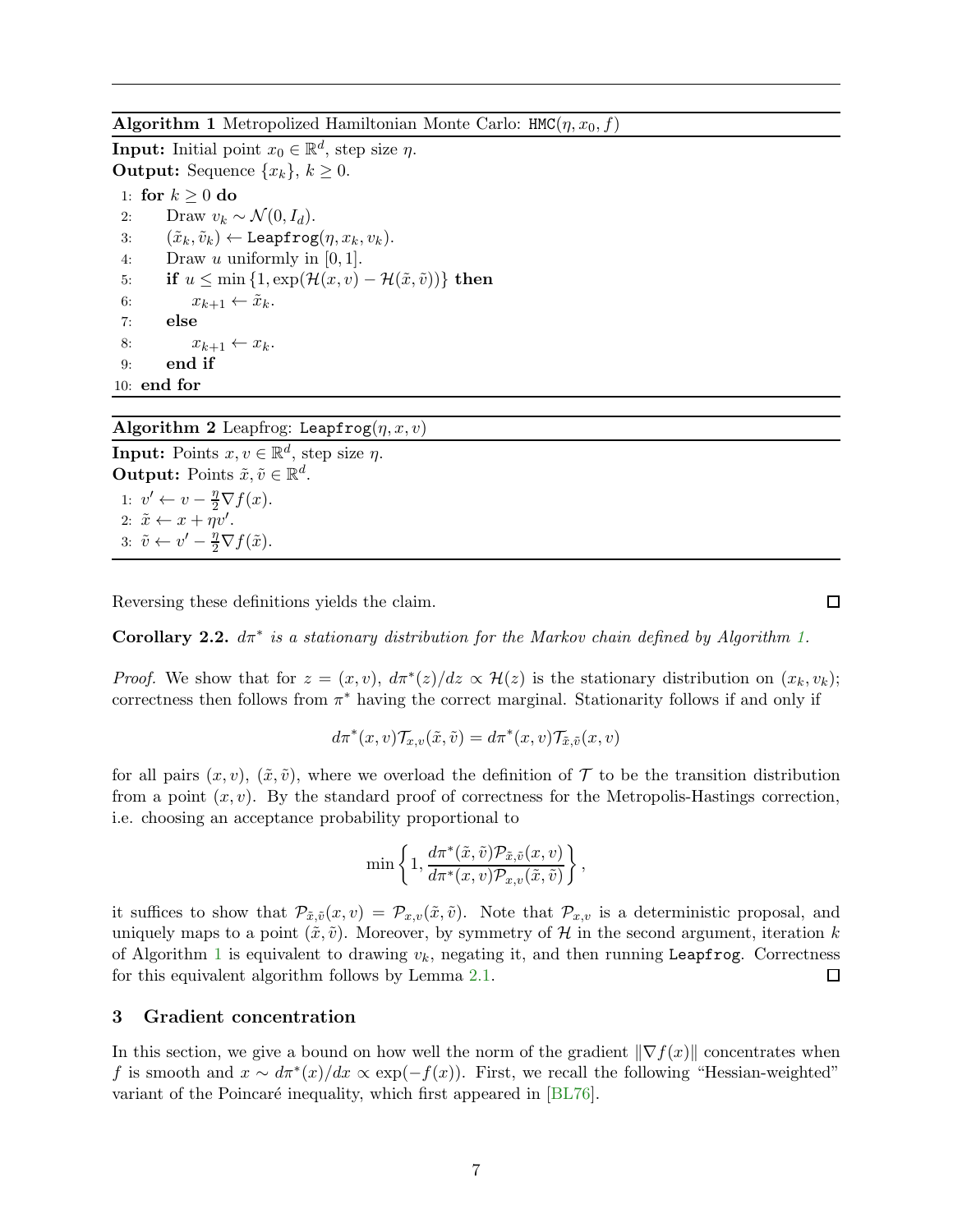<span id="page-8-0"></span>**Theorem 3.1** (Hessian Poincaré). For probability density  $d\pi^*(x)/dx \propto \exp(-f(x))$ , and continuously differentiable function  $g : \mathbb{R}^d \to \mathbb{R}$  with bounded variance with respect to  $\pi^*$ ,

$$
\text{Var}_{\pi^*}[g] \le \int_{\mathbb{R}^d} \left\langle \left(\nabla^2 f(x)\right)^{-1} \nabla g(x), \nabla g(x) \right\rangle d\pi^*(x).
$$

An immediate corollary of Theorem [3.1](#page-8-0) is that the Poincaré constant of a  $\mu$ -strongly logconcave distribution is at most  $\mu^{-1}$ . While it does not appear to have been previously stated in the literature, our concentration bound can be viewed as a simple application of an argument of Herbst which reduces concentration to an isoperimetric inequality such as Theorem [3.1;](#page-8-0) an exposition of this technique can be found in [\[Led99\]](#page-15-10). We now state the concentration result.

<span id="page-8-1"></span>**Theorem 3.2** (Gradient norm concentration). If twice-differentiable  $f : \mathbb{R}^d \to \mathbb{R}$  is L-smooth and convex, then for  $d\pi^*(x)/dx \propto \exp(-f(x))$ , and all  $c > 0$ ,

$$
\Pr_{\pi^*}\left[\|\nabla f(x)\| \ge \mathbb{E}_{\pi^*}\left[\|\nabla f\|\right] + c\sqrt{L}\log d\right] \le 3d^{-c}.
$$

*Proof.* Let  $G(x) \stackrel{\text{def}}{=} ||\nabla f(x)||$ , and let  $g(x) \stackrel{\text{def}}{=} \exp(\frac{1}{2}\lambda G(x))$ . Clearly g is continuously differentiable. Moreover, suppose first for simplicity that  $f$  is strongly convex; then the existence of the variance of g follows from the well-known fact that f has sub-Gaussian tails (e.g.  $[DCWY18]$ , Lemma 1) and Lipschitzness of its gradient, from which the sublevel sets of the gradient norm grow more slowly than the decay of  $||x - x^*||_2$ . The final conclusion has no dependence on the strong concavity of f, and we can extend this to arbitrary convex functions by regularizing by a small amount of quadratic regularizer (which only affects smoothness) and taking a limit as the regularizer amount vanishes. We now apply Theorem [3.1,](#page-8-0) which implies (noting that the gradient of  $\|\nabla f\|$  is  $\nabla^2 f \frac{\nabla f}{\|\nabla f\|}$  $\frac{\nabla f}{\|\nabla f\|})$ 

$$
\mathbb{E}_{\pi^*} \left[ \exp(\lambda G) \right] - \mathbb{E}_{\pi^*} \left[ \exp\left(\frac{\lambda G}{2}\right) \right]^2 \leq \frac{\lambda^2}{4} \mathbb{E}_{\pi^*} \left[ \left\langle (\nabla^2 f) \frac{\nabla f}{\|\nabla f\|}, \frac{\nabla f}{\|\nabla f\|} \right\rangle \exp(\lambda G) \right] \leq \frac{L\lambda^2}{4} \mathbb{E}_{\pi^*} \left[ \exp(\lambda G) \right].
$$

In the last inequality we used smoothness. Letting  $H(\lambda) \stackrel{\text{def}}{=} \mathbb{E}_{\pi^*} [\exp(\lambda G)]$ , for  $\lambda < \frac{2}{\sqrt{\lambda}}$  $\frac{2}{L}$ 

$$
H(\lambda) \le \frac{1}{1 - \frac{L\lambda^2}{4}} H\left(\frac{\lambda}{2}\right)^2
$$

.

Using this recursively, we have

$$
H(\lambda) \leq \prod_{k=0}^{\infty} \left(\frac{1}{1-\frac{L\lambda^2}{4^{k+1}}}\right)^{2^k} \lim_{\ell \to \infty} H\left(\frac{\lambda}{\ell}\right)^{\ell}.
$$

There are two things to estimate on the right hand side. First, for sufficiently large  $\ell$ ,

$$
\mathbb{E}_{\pi^*} \left[ \exp \left( \frac{\lambda G}{\ell} \right) \right]^{\ell} \approx \left( 1 + \mathbb{E}_{\pi^*} \left[ \frac{\lambda G}{\ell} \right] \right)^{\ell} \approx \exp \left( \lambda \mathbb{E}_{\pi^*} \left[ G \right] \right).
$$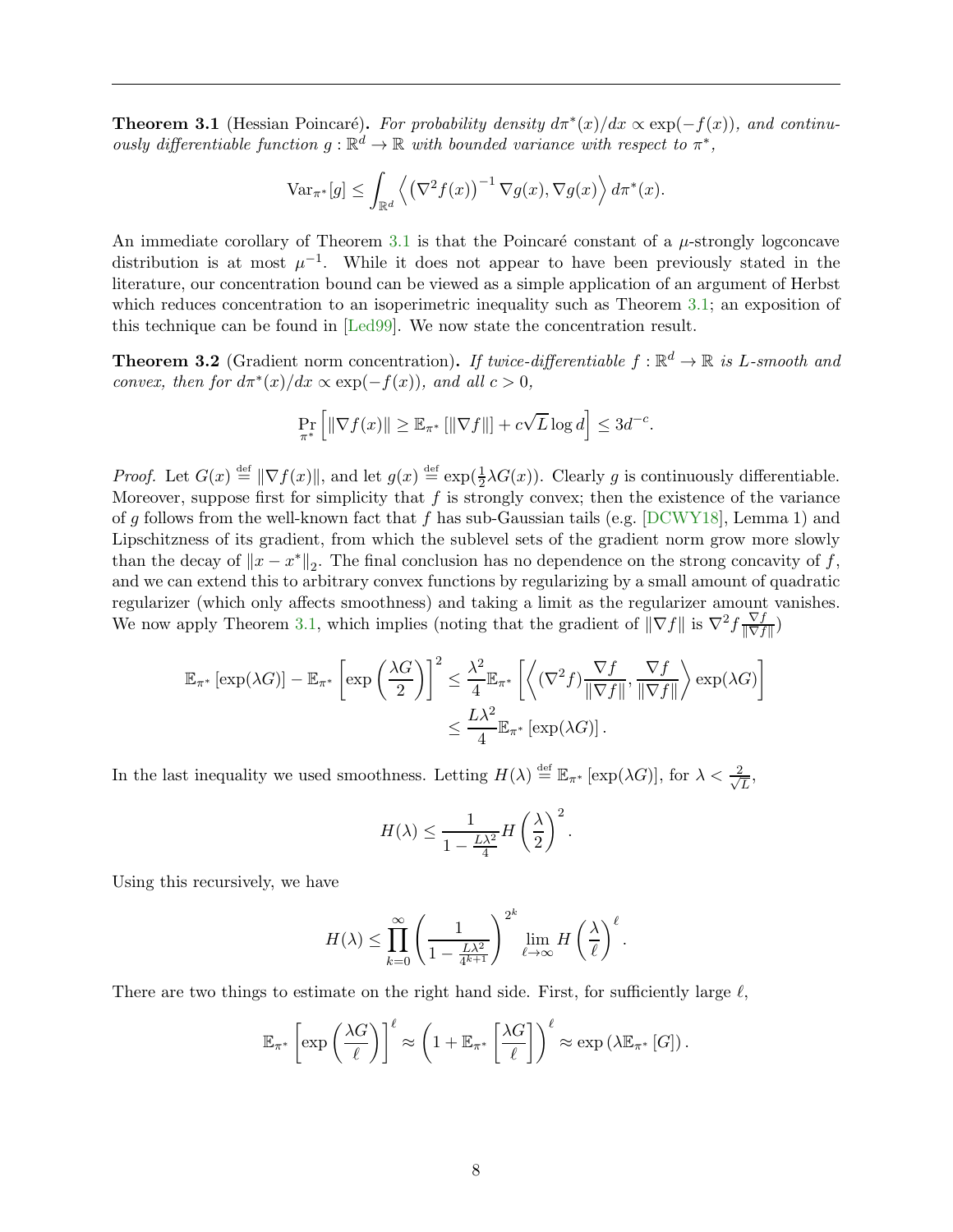Second, letting  $C = \frac{L\lambda^2}{4} < 1$ , [\[BL97\]](#page-14-12) showed that

$$
\prod_{k=0}^{\infty} \left( \frac{1}{1 - \frac{C}{4^k}} \right)^{2^k} \le \frac{1 + \sqrt{C}}{1 - \sqrt{C}}.
$$

For completeness, we show this in Appendix [E.](#page-30-0) Altogether, we have that for all  $\lambda < \frac{2}{\sqrt{2}}$  $\frac{L}{L}$ 

$$
\mathbb{E}_{\pi^*} \left[ \exp(\lambda G) \right] \le \frac{1 + \frac{1}{2} \sqrt{L} \lambda}{1 - \frac{1}{2} \sqrt{L} \lambda} \exp\left(\lambda \mathbb{E}_{\pi^*} \left[ G \right] \right).
$$

By Markov's inequality on the exponential, we thus conclude that

$$
\Pr_{\pi^*}[G \geq \mathbb{E}_{\pi^*}[G] + r] \leq \exp(-\lambda r) \frac{1 + \frac{1}{2}\sqrt{L}\lambda}{1 - \frac{1}{2}\sqrt{L}\lambda}.
$$

Finally, letting  $\lambda = \frac{1}{\sqrt{2}}$  $\frac{1}{L}$  and  $r = c\sqrt{L}\log d$ ,

$$
\Pr_{\pi^*} \left[ \|\nabla f\| \ge \sqrt{Ld} + c\sqrt{L}\log d \right] \le 3d^{-c}.
$$

As an immediate corollary, we obtain the following.

<span id="page-9-0"></span>**Corollary 3.3.** If twice-differentiable  $f : \mathbb{R}^d \to \mathbb{R}$  is L-smooth and strongly convex, then  $\forall c > 0$ ,

$$
\Pr_{\pi^*} \left[ \|\nabla f\| \ge \sqrt{Ld} + c\sqrt{L}\log d \right] \le 3d^{-c}.
$$

Proof. It suffices to show that

<span id="page-9-1"></span>
$$
\mathbb{E}_{\pi^*}\left[||\nabla f||\right] \le \sqrt{Ld}.\tag{1}
$$

This was observed in [\[Dal17a,](#page-15-14) [VW19\]](#page-17-1); we adapt a proof here. Observe that because

$$
\nabla \cdot (\nabla f(x)\pi^*(x)) = \Delta f(x)\pi^*(x) - \langle \nabla f(x), \nabla f(x) \rangle \pi(x),
$$

where  $\nabla \cdot$  is divergence and  $\Delta$  is the Laplacian operator, integrating both sides and noting that the boundary term vanishes,

$$
\mathbb{E}_{\pi^*}\left[\|\nabla f\|^2\right] = \mathbb{E}_{\pi^*}\left[\Delta f\right] \le Ld.
$$

In the last equality, we used smoothness of f. [\(1\)](#page-9-1) then follows from concavity of the square root.  $\Box$ 

We remark that for densities  $d\pi^*$  where a log-Sobolev variant of the inequality in Theorem [3.1](#page-8-0) holds, we can sharpen the bound in Corollary [3.3](#page-9-0) to  $O(d^{-c^2})$ ; we provide details in Appendix [B.](#page-18-1) This sharpening is desirable for reasons related to the warmness of starting distributions for sampling from  $\pi^*$ , as will become clear in Section [4.](#page-10-0) However, the "Hessian log-Sobolev" inequality is strictly stronger than Theorem [3.1,](#page-8-0) and does not hold for general strongly logconcave distributions [\[BL00\]](#page-14-13). Correspondingly, the concentration arguments derivable from Poincaré inequalities appear to be weaker [\[Led99\]](#page-15-10): we find exploring the tightness of Corollary [3.3](#page-9-0) to be an interesting open question.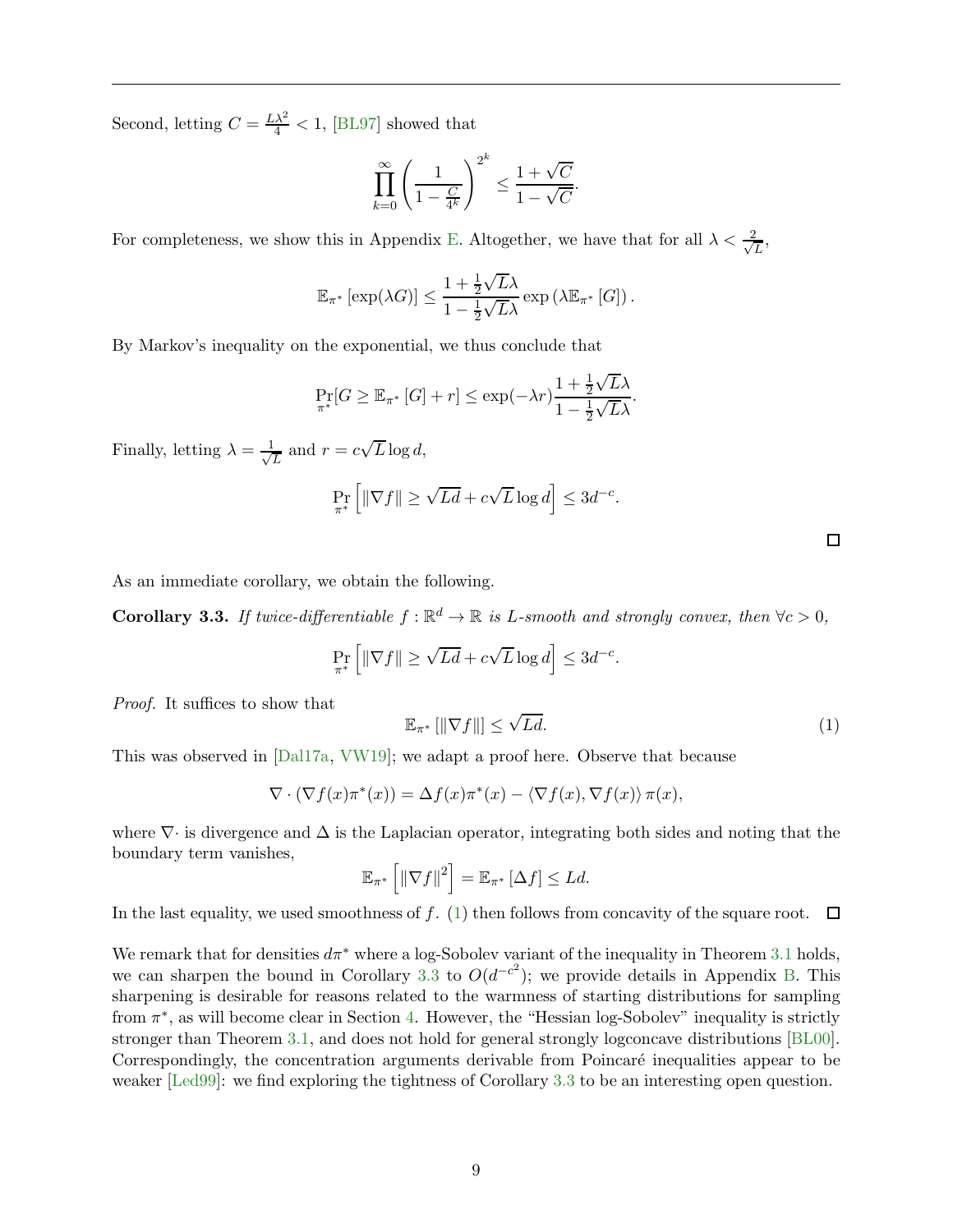#### <span id="page-10-0"></span>4 Mixing time bounds via blocking conductance

We first give a well-known bound of the warmness of an initial distribution; this starting distribution also was used in prior work in this setting [\[Dal17a,](#page-15-14) [DCWY18\]](#page-15-0)

<span id="page-10-5"></span>**Lemma 4.1** (Initial warmness). For  $d\pi^* \propto \exp(-f(x))dx$  where f is L-smooth and  $\mu$ -strongly convex with minimizer  $x^{*7}$  $x^{*7}$  $x^{*7}$ ,  $\pi_0 = \mathcal{N}(x^*, L^{-1}I_d)$  is a  $\kappa^{d/2}$ -warm distribution with respect to  $\pi^*$ .

Proof. By smoothness and strong convexity, and the density of a Gaussian distribution,

$$
d\pi_0(x) = \frac{\exp\left(-\frac{L}{2}\left\|x - x^*\right\|^2\right)dx}{(2\pi L^{-1})^{d/2}}, \ d\pi^*(x) = \frac{\exp(-f(x))dx}{\int_{\mathbb{R}^d} \exp(-f(y))dy} \ge \frac{\exp\left(-\frac{L}{2}\left\|x - x^*\right\|^2\right)dx}{(2\pi\mu^{-1})^{d/2}}.
$$

In the last inequality we normalized by  $\exp(-f(x^*))$ . Combining these bounds yields the result.  $\Box$ 

Let  $d\pi_k$  be the density of  $x_k$  after running k steps of Algorithm [1,](#page-7-0) where  $x_0$  is drawn from  $\pi_0 =$  $\mathcal{N}(x^*, L^{-1}I_d)$ . Moreover, let  $d\rho_k \stackrel{\text{def}}{=} \frac{1}{k}$  $\frac{1}{k} \sum_{0 \leq i \leq k} d\pi_i$  be the average density over the first k iterations. In Section [4.1,](#page-10-2) we will show how to use the blocking conductance framework of [\[KLM06\]](#page-15-13) to obtain a bound on the number of iterations k required to obtain a constant-accuracy distribution. We then show in Section [4.2](#page-12-2) that we can boost this guarantee to obtain total variation  $\epsilon$  for arbitrary  $\epsilon > 0$  with logarithmic overhead, resulting in our main mixing time claim, Theorem [4.7.](#page-12-0)

#### <span id="page-10-2"></span>4.1 Constant-accuracy mixing

We state the results required to prove a mixing-time bound for constant levels of total variation from the stationary measure  $\pi^*$ . All proofs are deferred to Appendix [C.](#page-20-0) The first result is a restatement of the main result of [\[KLM06\]](#page-15-13), modified for our purposes; recall that  $\rho_k$  is an average over the distributions  $\pi_i$  for  $0 \le i < k$ . Finally, we define  $Q(S) \stackrel{\text{def}}{=} \int_S \mathcal{T}_x(S^c) d\pi^*(x)$  to be the probability one step of the walk starting at random point in a set  $S$  leaves the set.

<span id="page-10-3"></span>**Theorem 4.2** (Blocking conductance mixing bound). Suppose the starting distribution  $\pi_0$  is  $\beta$ warm with respect to  $\pi^*$ . Moreover, suppose for some c, and for all  $c \le t \le \frac{1}{2}$  $\frac{1}{2}$ , we have a bound

<span id="page-10-4"></span>
$$
\frac{\pi^*(S)}{Q(S)^2} \le \phi(t), \text{ for all } S \subseteq \mathbb{R}^d \text{ with } \pi^*(S) = t,
$$
\n
$$
(2)
$$

.

for a decreasing function  $\phi$  on the range  $[c, \frac{1}{4}]$ , and  $\phi(x) \leq M$  for  $x \in [\frac{1}{4}]$  $\frac{1}{4}, \frac{1}{2}$  $\frac{1}{2}$ . Then,

$$
\|\rho_k - \pi^*\|_{TV} \le \beta c + \frac{32}{k} \left( \int_c^{1/4} \phi(x) dx + \frac{M}{4} \right)
$$

At a high level, the mixing time requires us to choose a threshold  $c$  which is inversely-proportional to the warmness, and bound the average value of a function  $\phi(t)$  in the range  $[c, \frac{1}{2}]$ , where  $\phi(t)$ serves as an indicator of how "bottlenecked" sets of measure exactly equal to t are.

Next, by using a logarithmic isoperimetric inequality from [\[CDWY19\]](#page-14-0), we show in the following lemma that we can bound  $\frac{\pi^*(S)}{O(S)^2}$  $\frac{\pi^*(S)}{Q(S)^2}$  when  $\pi^*(S)$  is in some range.

<span id="page-10-1"></span><sup>&</sup>lt;sup>7</sup>We remark that the minimizer  $x^*$  can be efficiently found using e.g. an accelerated gradient method, to a degree of accuracy which does not bottleneck the runtime of Metropolized HMC by more than mild logarithmic factors. We defer a discussion of performance under inexact knowledge of the parameters  $x^*$ , L to [\[DCWY18\]](#page-15-0), and assume their exact knowledge for simplicity in this work.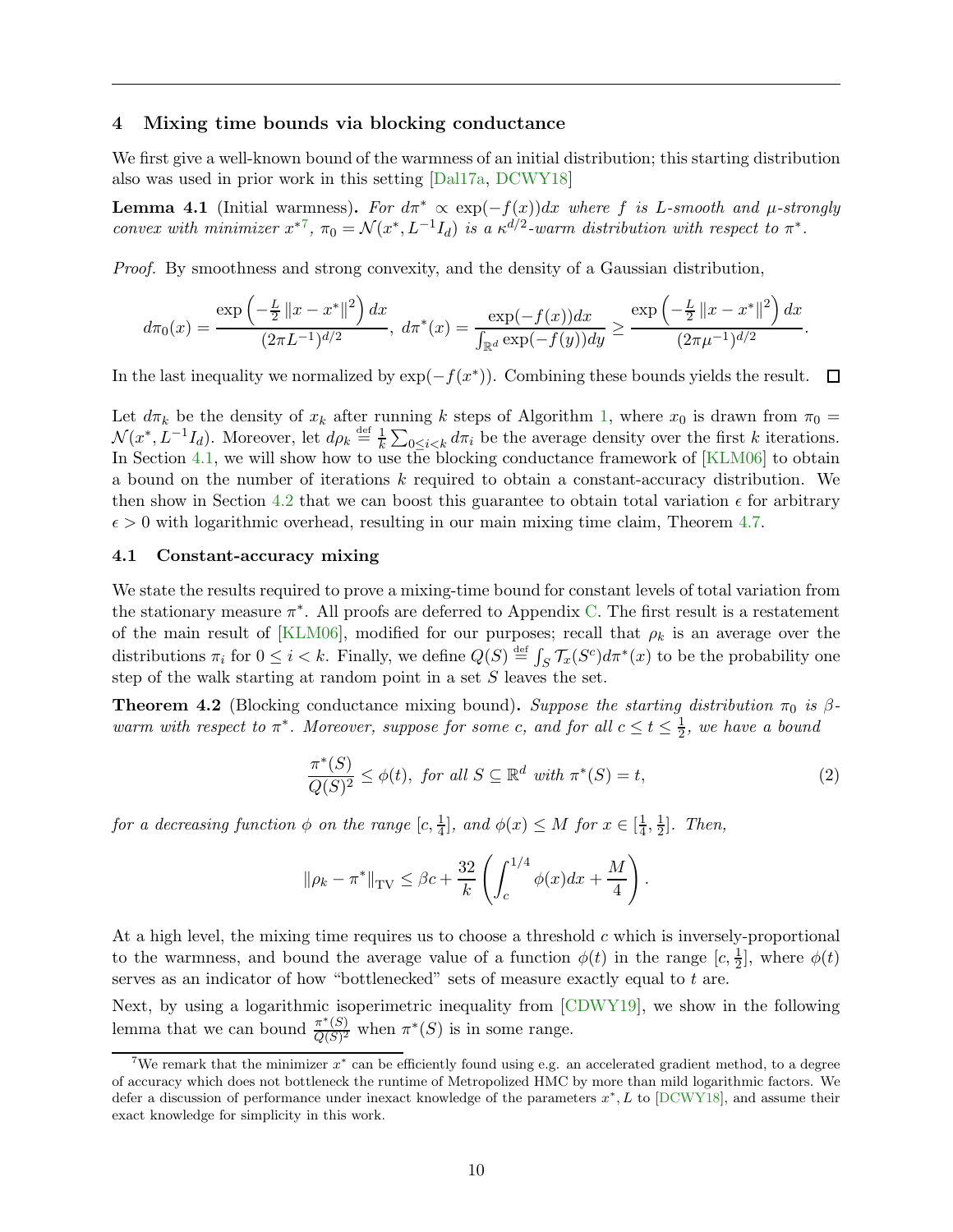<span id="page-11-1"></span>**Lemma 4.3.** Suppose for  $\Omega \subset R^d$  with  $\pi^*(\Omega) = 1 - s$ , and all  $x, y \in \Omega$  with  $||x - y|| \leq \eta$ ,

$$
\left\|\mathcal{T}_x - \mathcal{T}_y\right\|_{\text{TV}} \le 1 - \alpha. \tag{3}
$$

Then, if  $\pi^*$  is  $\mu$ -strongly logconcave,  $\eta \sqrt{\mu} < 1$ , and  $s \leq \frac{\eta \sqrt{\mu} t}{16}$ , for all  $t \leq \frac{1}{2}$ ,

$$
\frac{\pi^*(S)}{Q(S)^2} \le \frac{2^{16}}{\alpha^2 \eta^2 \mu t \log(1/t)}, \ \forall S \ with \ \pi^*(S) = t.
$$

For a more formal statement and proof, see Lemma [C.9.](#page-25-0) Note that in particular the lower range of t required by Theorem [4.2](#page-10-3) is at least inversely proportional to the warmness, which causes the gradient norm bound obtained by the high-probability set  $\Omega$  to lose roughly a  $\sqrt{d}$  factor. To this end, for a fixed positive  $\epsilon \leq 1$ , denote

<span id="page-11-0"></span>
$$
\Omega \stackrel{\text{def}}{=} \left\{ x \in \mathbb{R}^d \mid \|\nabla f(x)\|_2 \le 5\sqrt{L}d\log\frac{\kappa}{\epsilon} \right\}. \tag{4}
$$

In Appendix [D,](#page-28-0) we show the following.

<span id="page-11-3"></span>**Lemma 4.4.** For  $\eta^2 \le \frac{1}{20Ld \log \frac{\kappa}{\epsilon}}$  and all  $x, y \in \Omega$  with  $||x - y|| \le \eta$ ,

$$
\|\mathcal{T}_x-\mathcal{T}_y\|_{\text{TV}} \leq \frac{7}{8}.
$$

By combining these pieces, we are able to obtain an algorithm which mixes to constant total variation distance from the stationary distribution  $\pi^*$  in  $\tilde{O}(\kappa d)$  iterations.

<span id="page-11-2"></span>**Proposition 4.5.** Let  $\epsilon \in [0,1], \ \beta = \kappa^{d/2}$ . From any  $\beta/\epsilon$ -warm initial distribution  $\pi_0$ , running Algorithm [1](#page-7-0) for j iterations, where j is uniform between 0 and  $k - 1$  for  $k > C \kappa d \log \kappa \log \log \beta$  for universal constant C, returns from distribution  $\rho_k$  with  $\|\rho_k - \pi^*\|_{TV} < (2e)^{-1}$ .

*Proof.* Note that  $\rho_k$  as defined in the theorem statement is precisely the  $\rho_k$  of Theorem [4.2.](#page-10-3) Moreover, for the set  $\Omega$  in [\(4\)](#page-11-0), the probability  $x \sim \pi^*$  is not in  $\Omega$  is bounded via Corollary [3.3](#page-9-0) by

$$
s < 3d^{-5d\log_d(\kappa/\epsilon)} < (\kappa/\epsilon)^{-4d}.\tag{5}
$$

For  $\eta = \sqrt{\frac{1}{20Ld\log{\frac{\kappa}{\epsilon}}}}$  and  $c \stackrel{\text{def}}{=} \epsilon/(4\beta e)$ ,  $s \leq \frac{\eta\sqrt{\mu}t}{16}$  is satisfied for all t in the range  $[c, \frac{1}{2}]$ . Thus, we can apply Lemma [4.3](#page-11-1) and conclude that [\(2\)](#page-10-4) holds for the function

$$
\phi(t) = \left(20 \cdot 2^{22} \kappa d \log \frac{\kappa}{\epsilon}\right) \frac{1}{t \log(1/t)}.
$$

Next, note that  $\phi(t)$  is decreasing in the range [c, 1/e], and attains its maximum at  $t = \frac{1}{2}$  within the range  $t \in \left[\frac{1}{4}\right]$  $\frac{1}{4}, \frac{1}{2}$  $\frac{1}{2}$ , where  $2/\log 2 < 3$ . Thus, the conditions of Theorem [4.2](#page-10-3) apply, such that

$$
\|\rho_k - \pi^*\|_{\text{TV}} \le \frac{1}{4e} + \frac{20 \cdot 2^{27} \kappa d \log \frac{\kappa}{\epsilon}}{k} \left( \int_{\epsilon/(4\beta e)}^{1/4} \frac{1}{x \log(1/x)} dx + \frac{3}{4} \right)
$$
  

$$
\le \frac{1}{4e} + \frac{20 \cdot 2^{27} \kappa d \log \frac{\kappa}{\epsilon}}{k} \left( \log \log \left( \frac{4\beta e}{\epsilon} \right) - \log \log 4 + \frac{3}{4} \right).
$$

Thus, by choosing k to be a sufficiently large multiple of  $\kappa d \log \frac{\kappa}{\epsilon} \log \log \frac{\beta}{\epsilon}$ , the guarantee follows.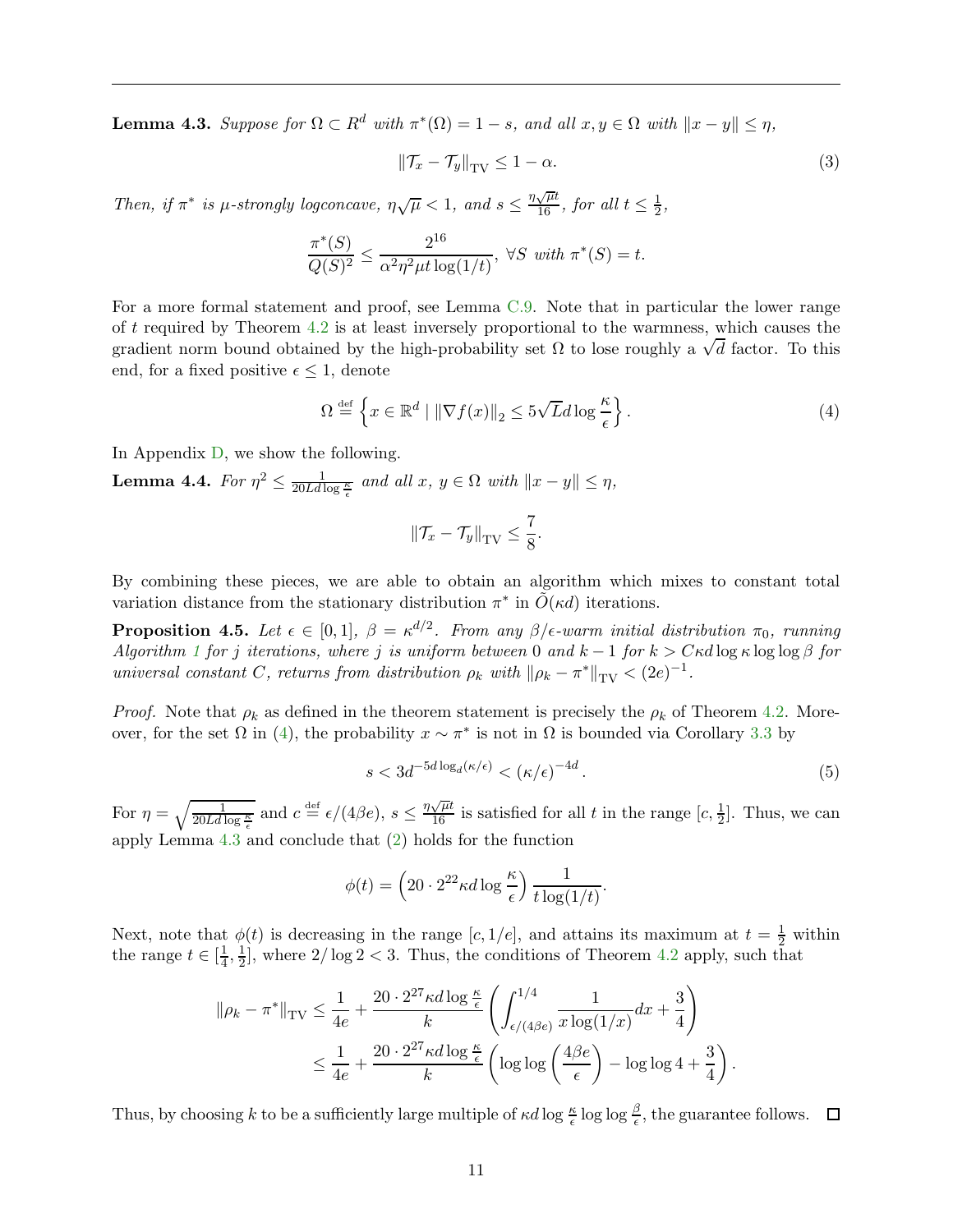#### <span id="page-12-2"></span>4.2 High-accuracy mixing

We now state a general framework for turning guarantees such as Proposition [4.5](#page-11-2) into a  $\epsilon$ -accuracy mixing bound guarantee, with logarithmic overhead in the quantity  $\epsilon$ . We defer a more specific statement and proof to Appendix [C.4.](#page-27-0)

**Lemma 4.6.** Suppose there is a Markov chain with transitions given by  $\widetilde{\mathcal{T}}$ , and some nonnegative integer  $T_{\text{mix}}$ , such that for every  $\pi$  which is a  $\beta$ / $\epsilon$ -warm distribution with respect to  $\pi^*$ ,

<span id="page-12-3"></span>
$$
\left\|\widetilde{\mathcal{T}}^{T_{\text{mix}}}\pi - \pi^*\right\|_{\text{TV}} \le \frac{1}{2e}.\tag{6}
$$

Then, if  $\pi_0$  is a  $\beta$ -warm start, and  $k \geq T_{\text{mix}} \log(\epsilon^{-1}),$ 

$$
\left\|\widetilde{\mathcal{T}}^k\pi_0-\pi^*\right\|_{\mathrm{TV}}\leq \epsilon.
$$

At a high level, the proof technique is to couple points according to the total variation bound between  $\mathcal{T}^i\pi_0$  and  $\pi^*$  every  $T_{\text{mix}}$  iterations, while the total variation distance is at least  $\epsilon$ . This in turn allows us to bound the warmness of the "conditional distribution" of uncoupled points by  $\beta/\epsilon$ using the fact that the total variation bound measures the size of the set of uncoupled points, and use the guarantee [\(6\)](#page-12-3) iteratively. We can now state our main claim.

<span id="page-12-0"></span>Theorem 4.7 (Mixing of Hamiltonian Monte Carlo). There is an algorithm initialized from a point drawn from  $\mathcal{N}(x^*, L^{-1}I_d)$  $\mathcal{N}(x^*, L^{-1}I_d)$  $\mathcal{N}(x^*, L^{-1}I_d)$ , which iterates Algorithm 1 for

$$
O\left(\kappa d \log\left(\frac{\kappa}{\epsilon}\right) \log\left(d \log\frac{\kappa}{\epsilon}\right) \log\left(\frac{1}{\epsilon}\right)\right)
$$

*iterations, and produces a point from a distribution*  $\rho$  *such that*  $\|\rho - \pi^*\|_{TV} \leq \epsilon$ .

*Proof.* Define a Markov chain with transitions  $\widetilde{\mathcal{T}}$ , whose one-step distribution from an initial point is to run the algorithm of Proposition [4.5.](#page-11-2) Note that each step of the Markov chain with transitions  $\widetilde{\mathcal{T}}$  requires  $O\left(\kappa d \log\left(\frac{\kappa}{\epsilon}\right)\right)$  $\frac{\kappa}{\epsilon}$ ) log  $(d \log \frac{\kappa}{\epsilon})$  iterations of Algorithm [1,](#page-7-0) and the averaging step is easily implementable by sampling a random stopping time at uniform. Moreover, the Markov chain with transitions  $\tilde{\mathcal{T}}$  satisfies [\(6\)](#page-12-3) with  $T_{\text{mix}} = 1$ , by the guarantees of Corollary [3.3.](#page-9-0) Thus, by running  $\log(\epsilon^{-1})$  iterations of this Markov chain, we obtain the required guarantee.  $log(\epsilon^{-1})$  iterations of this Markov chain, we obtain the required guarantee.

#### <span id="page-12-1"></span>5 Step-size lower bound

We make progress towards showing that standard Metropolized first-order methods (i.e. Algorithm [1,](#page-7-0) which we recall is equivalent to the Metropolis-adjusted Langevin dynamics) have mixing times with at least a linear dependence on  $\kappa$ . Formally, consider the d-dimensional quadratic

$$
f(x) = \frac{1}{2}x^{\top}Dx,
$$

where  $D = diag(\lambda_1, ..., \lambda_d)$ , and  $\lambda_i = \kappa$  for  $i \in [d-1], \lambda_d = 1$ . This choice of f is 1-strongly convex and  $\kappa$ -smooth. We show that running Algorithm [1](#page-7-0) with a step size much larger than  $L^{-1/2}$ , from a random point from the stationary distribution, will have an exponentially small accept probability. Moreover, [\[CV19\]](#page-15-7) shows that even the continuous-time HMC algorithm with step size  $\eta = O(L^{-1/2})$ requires  $\Omega(\kappa)$  iterations to converge.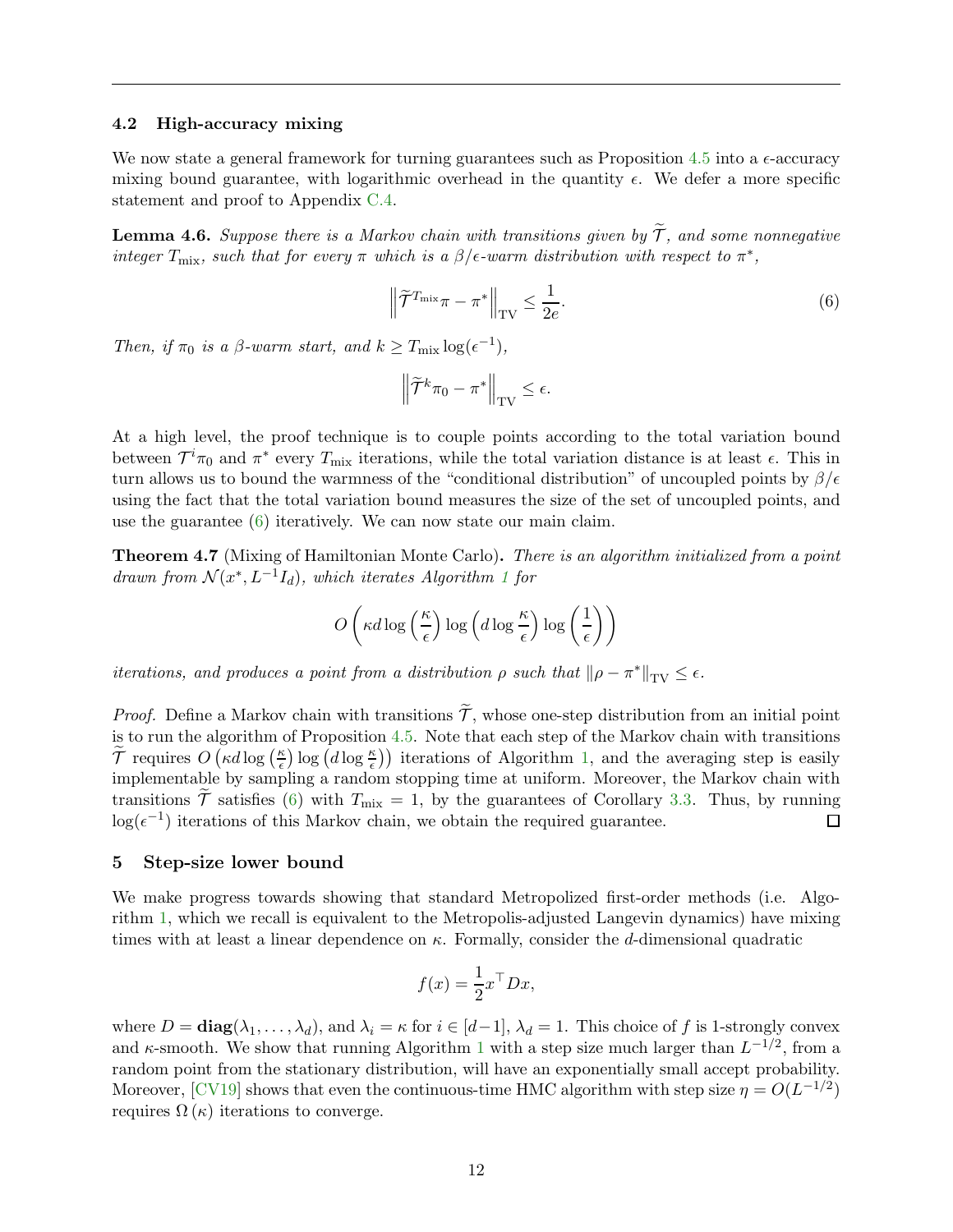<span id="page-13-1"></span>**Theorem 5.1** (Theorem 4 of [\[CV19\]](#page-15-7)). For L-smooth,  $\mu$ -strongly convex f, the relaxation time of ideal HMC for sampling from the density  $x \sim \exp(-f(x))$  with step size  $\eta = O(1/\sqrt{L})$  is  $\Omega(\kappa)$ .

**Lemma 5.2.** In one step of Algorithm [1,](#page-7-0) suppose the starting point  $x \sim \exp(-f(x))$  is drawn from the stationary distribution. For any step size  $\eta = c\kappa^{-1/2}$ , for  $c > 40$ , and with probability at least  $1-3d^{-25}$  over the randomness of x, v, the accept probability satisfies

$$
\exp(-\mathcal{H}(\tilde{x}, \tilde{v}) + \mathcal{H}(x, v)) \le \exp(-\Omega(c^6 d)).
$$

*Proof.* Recalling  $\tilde{v} = v - \frac{\eta}{2}Dx - \frac{\eta}{2}D\tilde{x}$  and  $\tilde{x} = x + \eta v - \frac{\eta^2}{2}Dx$ , we compute

$$
\mathcal{H}(\tilde{x}, \tilde{v}) - \mathcal{H}(x, v) = \frac{1}{2} ||\tilde{v}||^2 - \frac{1}{2} ||v||^2 + \frac{1}{2} \tilde{x}^\top D \tilde{x} - \frac{1}{2} x^\top D x \n= \frac{1}{2} ||v - \frac{\eta}{2} Dx - \frac{\eta}{2} D \tilde{x}||^2 - \frac{1}{2} ||v||^2 + \frac{1}{2} \langle D(x + \tilde{x}), \tilde{x} - x \rangle \n= -\frac{\eta}{2} \langle v, D(x + \tilde{x}) \rangle + \frac{\eta^2}{8} ||D(x + \tilde{x})||^2 + \frac{1}{2} \langle D(x + \tilde{x}), \eta v - \frac{\eta^2}{2} Dx \rangle \n= \frac{\eta^2}{8} (\tilde{x}^\top D^2 \tilde{x} - x^\top D^2 x).
$$

Let  $x_i$  be the  $i^{th}$  coordinate of  $x$ . For  $i \in [d-1]$ ,  $\lambda_i = \kappa$ , and

$$
\tilde{x}_i^2 - x_i^2 = 2x_i \left( \eta v_i - \frac{\eta^2}{2} \lambda_i x_i \right) + \left( \eta v_i - \frac{\eta^2}{2} \lambda_i x_i \right)^2 \n= 2\eta x_i v_i - \eta^2 \lambda_i x_i^2 + \eta^2 v_i^2 + \frac{\eta^4}{4} \lambda_i^2 x_i^2 - \eta^3 \lambda_i x_i v_i \n\ge -(\eta^2 v_i^2 + x_i^2) - \eta^2 \lambda_i x_i^2 + \eta^2 v_i^2 + \frac{\eta^4}{4} \lambda_i^2 x_i^2 - \left( \frac{\eta^4}{8} \lambda_i^2 x_i^2 + 2\eta^2 v_i^2 \right) \n= \left( \frac{\eta^4}{8} \lambda_i^2 - \eta^2 \lambda_i - 1 \right) x_i^2 - 2\eta^2 v_i^2 \ge \frac{\eta^4}{16} \lambda_i^2 x_i^2 - 2\eta^2 v_i^2,
$$

where the last step follows from our assumption that  $\eta^2 \kappa \geq 20$ . Then, letting  $\hat{x}$  be the vector containing the first  $d-1$  entries of the vector x,

<span id="page-13-0"></span>
$$
\mathcal{H}(\tilde{x}, \tilde{v}) - \mathcal{H}(x, v) \geq \frac{\eta^2}{8} \left( \kappa^2 \sum_{i \in [d-1]} \left( \frac{\eta^4}{16} \kappa^2 x_i^2 - 2\eta^2 v_i^2 \right) + \left( \frac{\eta^4}{8} - \eta^2 - 1 \right) x_d^2 - 2\eta^2 v_d^2 \right) \tag{7}
$$

$$
\geq \frac{\eta^6 \kappa^4}{128} \|\hat{x}\|^2 - \frac{\eta^4 \kappa^2}{4} \|v\|^2 + \frac{\eta^2}{8} \left( \frac{\eta^4}{8} - \eta^2 - 1 \right) x_d^2.
$$

By standard tail bounds on the chi-squared distribution (Lemma 1 of [\[LM00\]](#page-15-15)), with probability at least  $1 - 3d^{-25}$ , all of the following hold:

$$
\kappa \|\hat{x}\|^2 \ge (d-1) - 10\sqrt{d \log d}, \ \|v\|^2 \ge d + 10\sqrt{d \log d} + 50 \log d, \ x_d^2 \le 10 \log d.
$$

Plugging these bounds into [\(7\)](#page-13-0), noting that the dominant term  $\eta^6 \kappa^3$  behaves as  $c^6$ , and using that if  $\eta > 10$  then the third term is nonnegative, we see that for sufficiently large d, the probability the chain can move is at most  $\exp(-\Omega(c^6 d)).$  $\Box$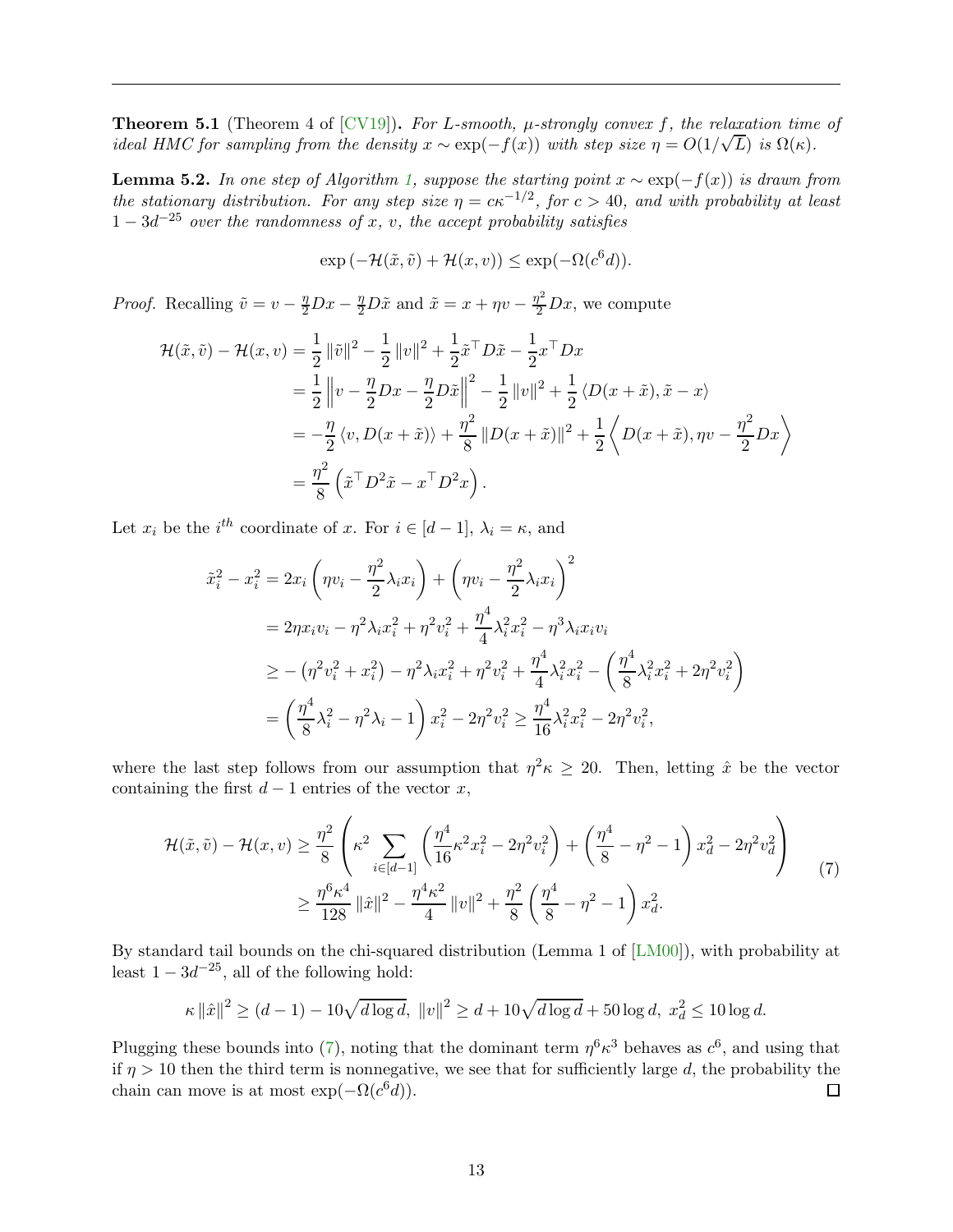# References

<span id="page-14-14"></span><span id="page-14-13"></span><span id="page-14-12"></span><span id="page-14-11"></span><span id="page-14-10"></span><span id="page-14-9"></span><span id="page-14-8"></span><span id="page-14-7"></span><span id="page-14-6"></span><span id="page-14-5"></span><span id="page-14-4"></span><span id="page-14-3"></span><span id="page-14-2"></span><span id="page-14-1"></span><span id="page-14-0"></span>

| [Aba16]                     | Martín Abadi. Tensorflow: learning functions at scale. In Proceedings of the 21st ACM<br>SIGPLAN International Conference on Functional Programming, ICFP 2016, Nara,<br>Japan, September 18-22, 2016, page 1, 2016. 1                                                           |
|-----------------------------|----------------------------------------------------------------------------------------------------------------------------------------------------------------------------------------------------------------------------------------------------------------------------------|
| [AD86]                      | David J. Aldous and Persi Diaconis. Shuffling cards and stopping times. American<br>Mathematical Monthly, 93:333-348, 1986. 1.2.2                                                                                                                                                |
| [AdFDJ03]                   | Christophe Andrieu, Nando de Freitas, Arnaud Doucet, and Michael I. Jordan. An<br>introduction to MCMC for machine learning. <i>Machine Learning</i> , $50(1-2):5-43$ , 2003.<br>$\mathbf 1$                                                                                     |
| $\left[\text{Bar12}\right]$ | David Barber. Bayesian reasoning and machine learning. Cambridge University Press,<br>2012. 1                                                                                                                                                                                    |
| [Bes94]                     | Julian Besag. Comments on "representations of knowledge in complex systems" by u.<br>grenander and mi miller. Journal of the Royal Statistical Society, Series B, 56:591-592,<br>1994. A                                                                                         |
| [BGJM11]                    | Steve Brooks, Andrew Gelman, Galin Jones, and Xiao-Li Meng. <i>Handbook of Markov</i><br>Chain Monte Carlo. Chapman and Hall/CRC, 2011. 1                                                                                                                                        |
| [BL76]                      | Herm Jan Brascamp and Elliott H Lieb. On extensions of the brunn-minkowski and<br>prkopa-leindler theorems, including inequalities for log concave functions, and with an<br>application to the diffusion equation. Journal of Functional Analysis, $22(4)$ :366-389,<br>1976. 3 |
| BL97                        | Sergey G Bobkov and Michel Ledoux. Poincaré's inequalities and talagrand's concen-<br>tration phenomenon for the exponential distribution. Probability Theory and Related<br><i>Fields</i> , $107(3):383-400$ , 1997. 3                                                          |
| [BL00]                      | Sergey G Bobkov and Michel Ledoux. From brunn-minkowski to brascamp-lieb and to<br>logarithmic sobolev inequalities. GAFA, Geometric and Functional Analysis, 10:1028–<br>1052, 2000. 3, B                                                                                       |
| [BRH13]                     | Nawaf Bou-Rabee and Martin Hairer. Nonasymptotic mixing of the mala algorithm.<br>IMA Journal of Numerical Analysis, 33(1):80–110, 2013. 1.1                                                                                                                                     |
| [BRS93]                     | Claude JP Bélisle, H Edwin Romeijn, and Robert L Smith. Hit-and-run algorithms for<br>generating multivariate distributions. Mathematics of Operations Research, $18(2):255-$<br>266, 1993. 1.1                                                                                  |
| $[{\rm Bub15}]$             | Sébastien Bubeck. Convex optimization: Algorithms and complexity. Foundations<br>and Trends in Machine Learning, $8(3-4):231-357$ , 2015. 1.1                                                                                                                                    |
| [CCBJ18]                    | Xiang Cheng, Niladri S. Chatterji, Peter L. Bartlett, and Michael I. Jordan. Un-<br>derdamped langevin MCMC: A non-asymptotic analysis. In <i>Conference On Learning</i><br>Theory, COLT 2018, Stockholm, Sweden, 6-9 July 2018, pages 300-323, 2018. 1.1, ??                    |
| [CDWY19]                    | Yuansi Chen, Raaz Dwivedi, Martin J. Wainwright, and Bin Yu. Fast mixing of<br>metropolized hamiltonian monte carlo: Benefits of multi-step gradients.<br>CoRR,<br>abs/1905.12247, 2019. (document), 1.1, 1.1, ??, 1.2, 1.2.1, 1.2.2, 1.2.2, 4.1, A, C.3                         |
| $[CGH+17]$                  | Bob Carpenter, Andrew Gelman, Matthew D. Hoffman, Daniel Lee, Ben Goodrich,<br>Michael Betancourt, Marcus Brubaker, Jiqiang Guo, Peter Li, and Allen Riddell. Stan:<br>A probabilistic programming language. Journal of Statistical Software, 76(1), 2017. 1                     |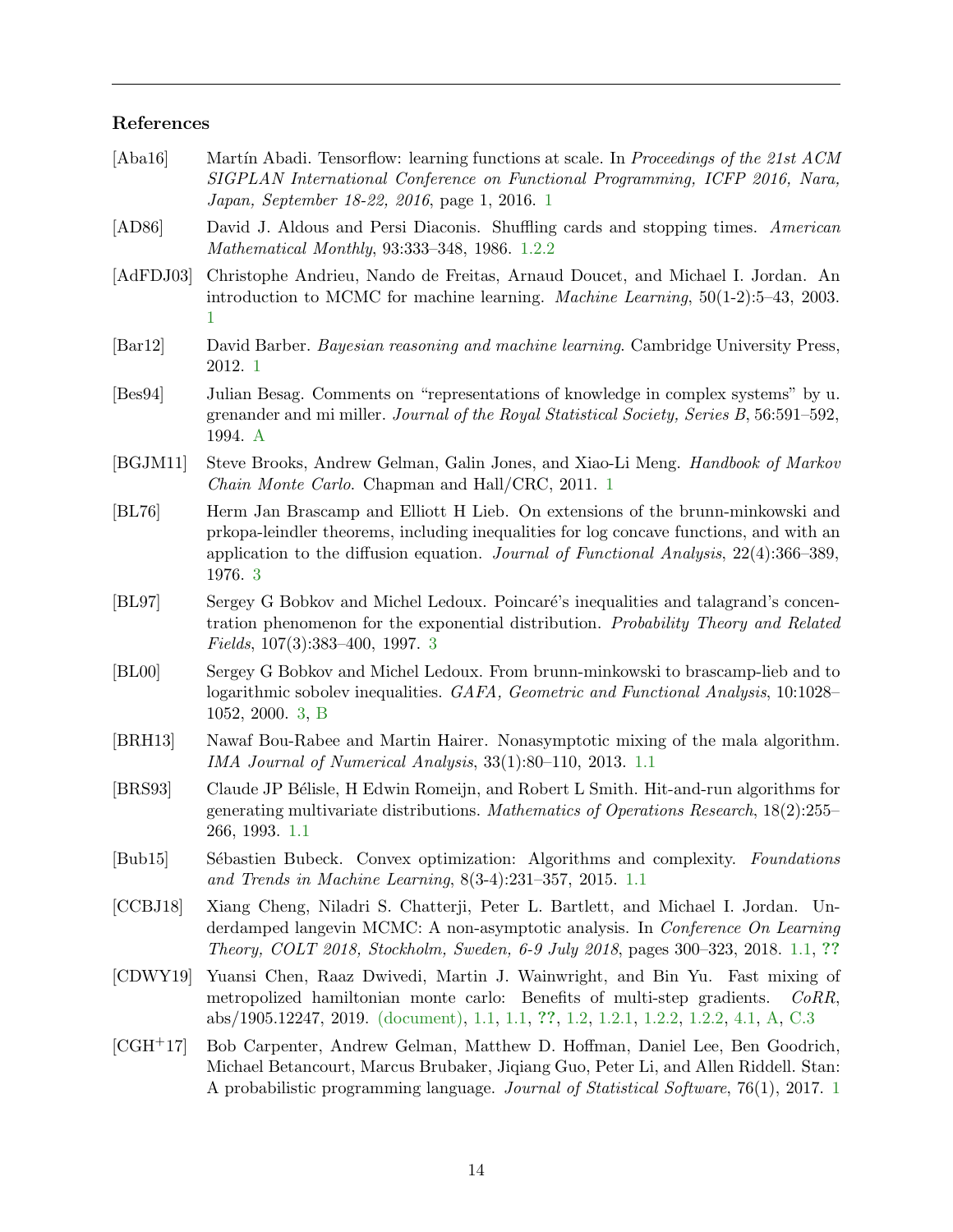- <span id="page-15-7"></span>[CV19] Zongchen Chen and Santosh S Vempala. Optimal convergence rate of hamiltonian monte carlo for strongly logconcave distributions. arXiv preprint arXiv:1905.02313, 2019. [1.1,](#page-1-2) [??](#page-3-0), [1.2,](#page-2-4) [5,](#page-12-1) [5.1](#page-13-1)
- <span id="page-15-14"></span>[Dal17a] Arnak S. Dalalyan. Further and stronger analogy between sampling and optimization: Langevin monte carlo and gradient descent. In *Proceedings of the 30th Conference on* Learning Theory, COLT 2017, Amsterdam, The Netherlands, 7-10 July 2017, pages 678–689, 2017. [3,](#page-9-1) [4](#page-10-0)
- <span id="page-15-5"></span>[Dal17b] Arnak S Dalalyan. Theoretical guarantees for approximate sampling from smooth and log-concave densities. Journal of the Royal Statistical Society: Series B (Statistical Methodology), 79(3):651–676, 2017. [1.1,](#page-1-2) [??](#page-3-0)
- <span id="page-15-0"></span>[DCWY18] Raaz Dwivedi, Yuansi Chen, Martin J. Wainwright, and Bin Yu. Log-concave sampling: Metropolis-hastings algorithms are fast! In Conference On Learning Theory, COLT 2018, Stockholm, Sweden, 6-9 July 2018, pages 793–797, 2018. [\(document\),](#page-0-1) [1,](#page-1-1) [1.1,](#page-1-2) [1.1,](#page-2-1) [1.2,](#page-2-4) [1.2.1,](#page-3-1) [1.2.2,](#page-4-2) [3,](#page-8-1) [4,](#page-10-0) [7](#page-10-1)
- <span id="page-15-6"></span>[DM+19] Alain Durmus, Eric Moulines, et al. High-dimensional bayesian inference via the unadjusted langevin algorithm. Bernoulli, 25(4A):2854–2882, 2019. [1.1](#page-1-2)
- <span id="page-15-8"></span>[DMM19] Alain Durmus, Szymon Majewski, and Blazej Miasojedow. Analysis of langevin monte carlo via convex optimization. J. Mach. Learn. Res., 20:73:1–73:46, 2019. [1.1,](#page-1-2) [4,](#page-3-0) [??](#page-3-0), [1.2,](#page-2-4) [6](#page-5-0)
- <span id="page-15-9"></span>[DRD18] Arnak S Dalalyan and Lionel Riou-Durand. On sampling from a log-concave density using kinetic langevin diffusions.  $arXiv$  preprint  $arXiv:1807.09382$ , 2018. [??](#page-3-0)
- <span id="page-15-3"></span>[GM91] Saul B Gelfand and Sanjoy K Mitter. Recursive stochastic algorithms for global optimization in rˆd. SIAM Journal on Control and Optimization, 29(5):999–1018, 1991. [1.1](#page-1-2)
- <span id="page-15-12"></span>[GMT06] Sharad Goel, Ravi Montenegro, and Prasad Tetali. Mixing time bounds via the spectral profile. Electronic Journal of Probability, 11:1–26, 2006. [1.2.2](#page-4-1)
- <span id="page-15-13"></span>[KLM06] Ravi Kannan, László Lovász, and Ravi Montenegro. Blocking conductance and mixing in random walks. Combinatorics, Probability & Computing,  $15(4)$ :541–570, 2006. [1.2.2,](#page-4-2) [1.2.2,](#page-4-0) [4,](#page-10-5) [4.1,](#page-10-2) [C.1](#page-20-1)
- <span id="page-15-4"></span>[Kra40] Hendrik Anthony Kramers. Brownian motion in a field of force and the diffusion model of chemical reactions. Physica, 7(4):284–304, 1940. [1.1](#page-1-2)
- <span id="page-15-10"></span>[Led99] Michel Ledoux. Concentration of measure and logarithmic Sobolev inequalities. Seminaire de probabilities XXXIII, 1999. [1.2.1,](#page-3-1) [3,](#page-8-0) [3,](#page-9-1) [B](#page-18-2)
- <span id="page-15-11"></span>[LK99] László Lovász and Ravi Kannan. Faster mixing via average conductance. In *Proceed*ings of the Thirty-First Annual ACM Symposium on Theory of Computing, May 1-4, 1999, Atlanta, Georgia, USA, pages 282–287, 1999. [1.2.2](#page-4-1)
- <span id="page-15-15"></span>[LM00] Batrice Laurent and Pascal Massart. Adaptive estimation of a quadratic functional by model selection. The Annals of Statistics, 28(5):1302–1338, 2000. [5,](#page-13-0) [D](#page-28-1)
- <span id="page-15-2"></span>[Lov99] László Lovász. Hit-and-run mixes fast. *Mathematical Programming*, 86(3):443–461, 1999. [1.1](#page-1-2)
- <span id="page-15-16"></span>[LPW09] David Asher Levin, Yuval Peres, and Elizabeth Wilmer. *Markov Chains and Mixing* Times. American Mathematical Society, 2009. [C.4](#page-27-1)
- <span id="page-15-1"></span>[LS90] László Lovász and Miklós Simonovits. The mixing rate of markov chains, an isoperimetric inequality, and computing the volume. In *Proceedings* [1990] 31st annual symposium on foundations of computer science, pages 346–354. IEEE, 1990. [1.1](#page-1-2)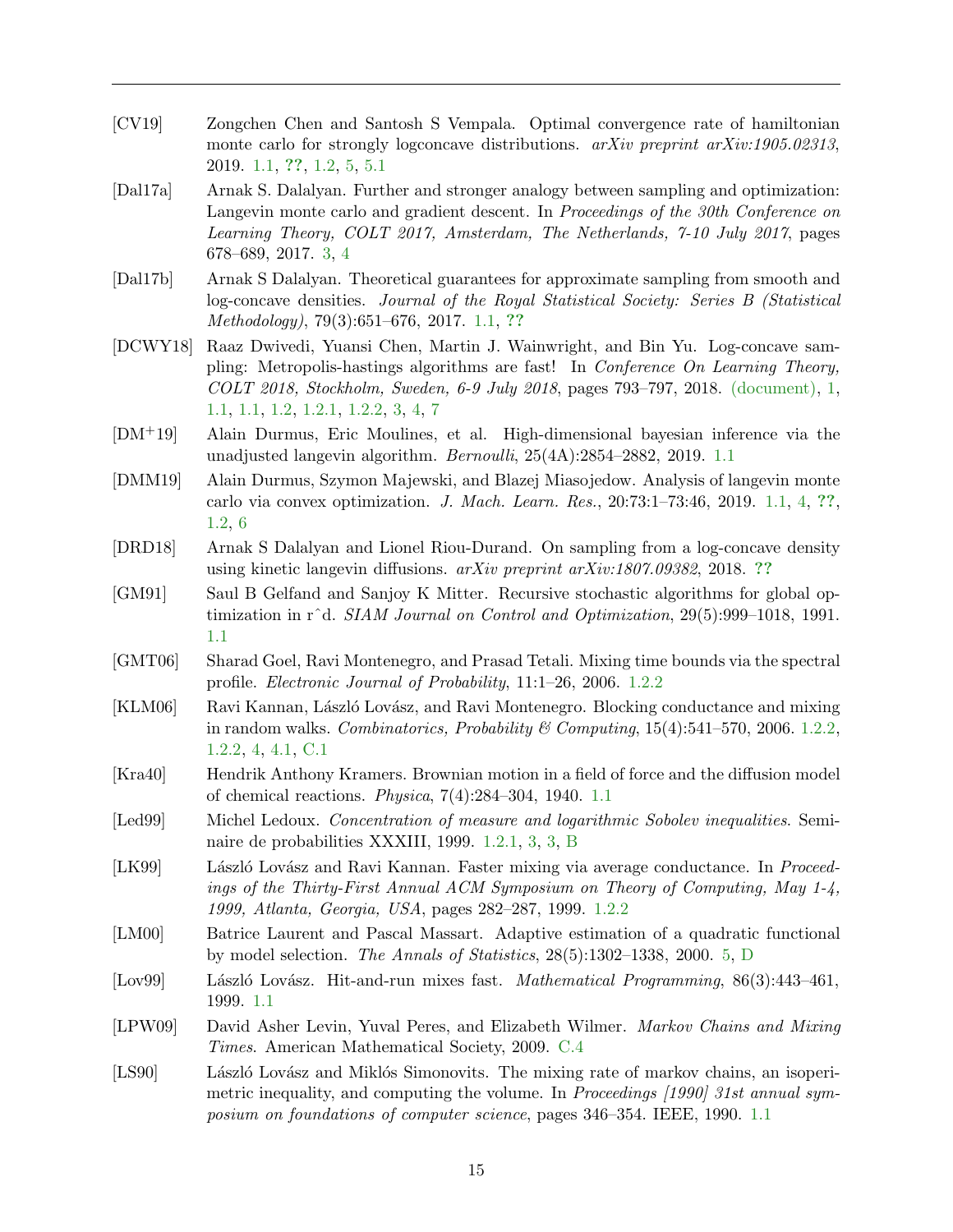- <span id="page-16-4"></span>[LS93] László Lovász and Miklós Simonovits. Random walks in a convex body and an improved volume algorithm. Random structures  $\mathcal{B}$  algorithms, 4(4):359–412, 1993. [1.1,](#page-1-2) [1.2.2](#page-4-3)
- <span id="page-16-11"></span>[LSV18] Yin Tat Lee, Zhao Song, and Santosh S Vempala. Algorithmic theory of odes and sampling from well-conditioned logconcave densities.  $arXiv$  preprint  $arXiv:1812.06243$ , 2018. [1.1,](#page-1-2) [??](#page-3-0), [1.2.1](#page-3-1)
- <span id="page-16-5"></span>[LV06] László Lovász and Santosh Vempala. Hit-and-run from a corner. SIAM Journal on Computing, 35(4):985–1005, 2006. [1.1](#page-1-2)
- <span id="page-16-16"></span>[LW95] László Lovász and Peter Winkler. Efficient stopping rules for markov chains. In Proceedings of the Twenty-Seventh Annual ACM Symposium on Theory of Computing, 29 May-1 June 1995, Las Vegas, Nevada, USA, pages 76–82, 1995. [1.2.2](#page-4-0)
- <span id="page-16-1"></span>[MCJ+18] Yi-An Ma, Yuansi Chen, Chi Jin, Nicolas Flammarion, and Michael I. Jordan. Sampling can be faster than optimization. CoRR, abs/1811.08413, 2018. [1](#page-1-1)
- <span id="page-16-9"></span>[MMW+19] Wenlong Mou, Yi-An Ma, Martin J Wainwright, Peter L Bartlett, and Michael I Jordan. High-order langevin diffusion yields an accelerated mcmc algorithm.  $arXiv$ preprint arXiv:1908.10859, 2019. [1.1,](#page-1-2) [??](#page-3-0)
- <span id="page-16-10"></span>[MS17] Oren Mangoubi and Aaron Smith. Rapid mixing of hamiltonian monte carlo on strongly log-concave distributions. arXiv preprint arXiv:1708.07114, 2017. [1.1](#page-1-2)
- <span id="page-16-6"></span>[MT+96] Kerrie L Mengersen, Richard L Tweedie, et al. Rates of convergence of the hastings and metropolis algorithms. The annals of Statistics,  $24(1):101-121$ , 1996. [1.1](#page-1-2)
- <span id="page-16-8"></span> $[N^+11]$  Radford M Neal et al. Mcmc using hamiltonian dynamics. Handbook of markov chain monte carlo, 2(11):2, 2011. [1.1](#page-1-2)
- <span id="page-16-0"></span>[Nes03] Yurii Nesterov. Introductory Lectures on Convex Optimization: A Basic Course, volume I. 2003. [1](#page-1-1)
- <span id="page-16-14"></span>[PST<sup>+</sup>12] Natesh S Pillai, Andrew M Stuart, Alexandre H Thiéry, et al. Optimal scaling and diffusion limits for the langevin algorithm in high dimensions. The Annals of Applied Probability, 22(6):2320–2356, 2012. [1.1](#page-1-2)
- <span id="page-16-7"></span>[RT96a] Gareth O Roberts and Richard L Tweedie. Geometric convergence and central limit theorems for multidimensional hastings and metropolis algorithms. *Biometrika*, 83(1):95–110, 1996. [1.1](#page-1-2)
- <span id="page-16-13"></span>[RT+96b] Gareth O Roberts, Richard L Tweedie, et al. Exponential convergence of langevin distributions and their discrete approximations. *Bernoulli*, 2(4):341–363, 1996. [1.1](#page-1-2)
- <span id="page-16-15"></span>[SJ89] Alistair Sinclair and Mark Jerrum. Approximate counting, uniform generation and rapidly mixing markov chains. *Inf. Comput.*,  $82(1):93-133$ , 1989. [1.2.2](#page-4-3)
- <span id="page-16-12"></span>[SL19] Ruoqi Shen and Yin Tat Lee. The randomized midpoint method for log-concave sampling. In Advances in Neural Information Processing Systems, pages 2098–2109, 2019. [1.1,](#page-1-2) [??](#page-3-0), [1.2.1](#page-3-1)
- <span id="page-16-2"></span>[Tal19] Kunal Talwar. Computational separations between sampling and optimization. In Advances in Neural Information Processing Systems 32: Annual Conference on Neural Information Processing Systems 2019, NeurIPS 2019, 8-14 December 2019, Vancouver, BC, Canada, pages 14997–15007, 2019. [1](#page-1-1)
- <span id="page-16-3"></span>[Vem05] Santosh Vempala. Geometric random walks: A survey. MSRI Combinatorial and Computational Geometry, 52:573–612, 2005. [1](#page-1-1)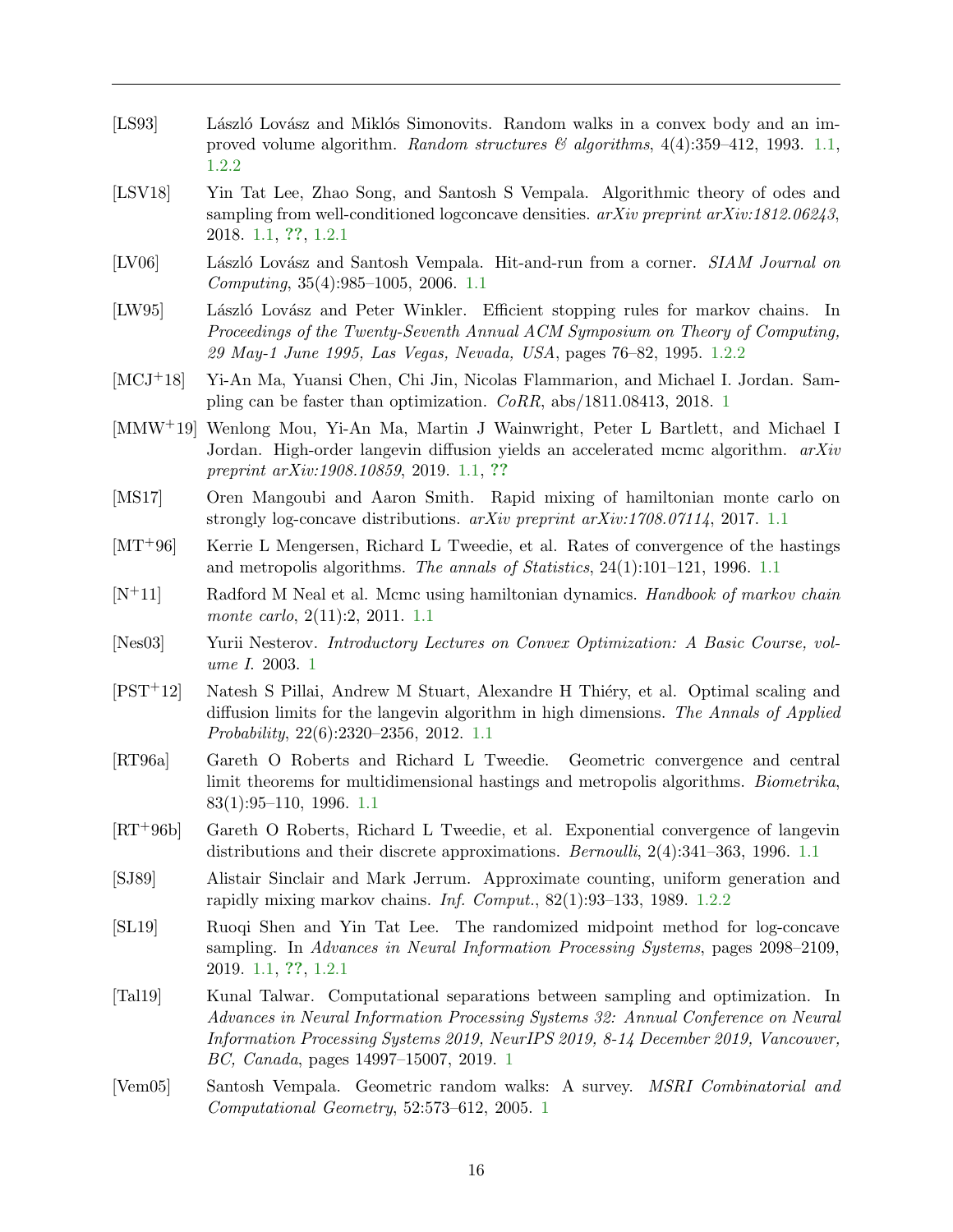- <span id="page-17-1"></span>[VW19] Santosh S. Vempala and Andre Wibisono. Rapid convergence of the unadjusted langevin algorithm: Isoperimetry suffices. In Advances in Neural Information Processing Systems 32: Annual Conference on Neural Information Processing Systems 2019, NeurIPS 2019, 8-14 December 2019, Vancouver, BC, Canada, pages 8092–8104, 2019. [1.2.1,](#page-3-1) [3](#page-9-1)
- <span id="page-17-0"></span>[XSL+14] Tatiana Xifara, Chris Sherlock, Samuel Livingstone, Simon Byrne, and Mark Girolami. Langevin diffusions and the metropolis-adjusted langevin algorithm. Statistics & Probability Letters, 91:14–19, 2014. [1.1](#page-1-2)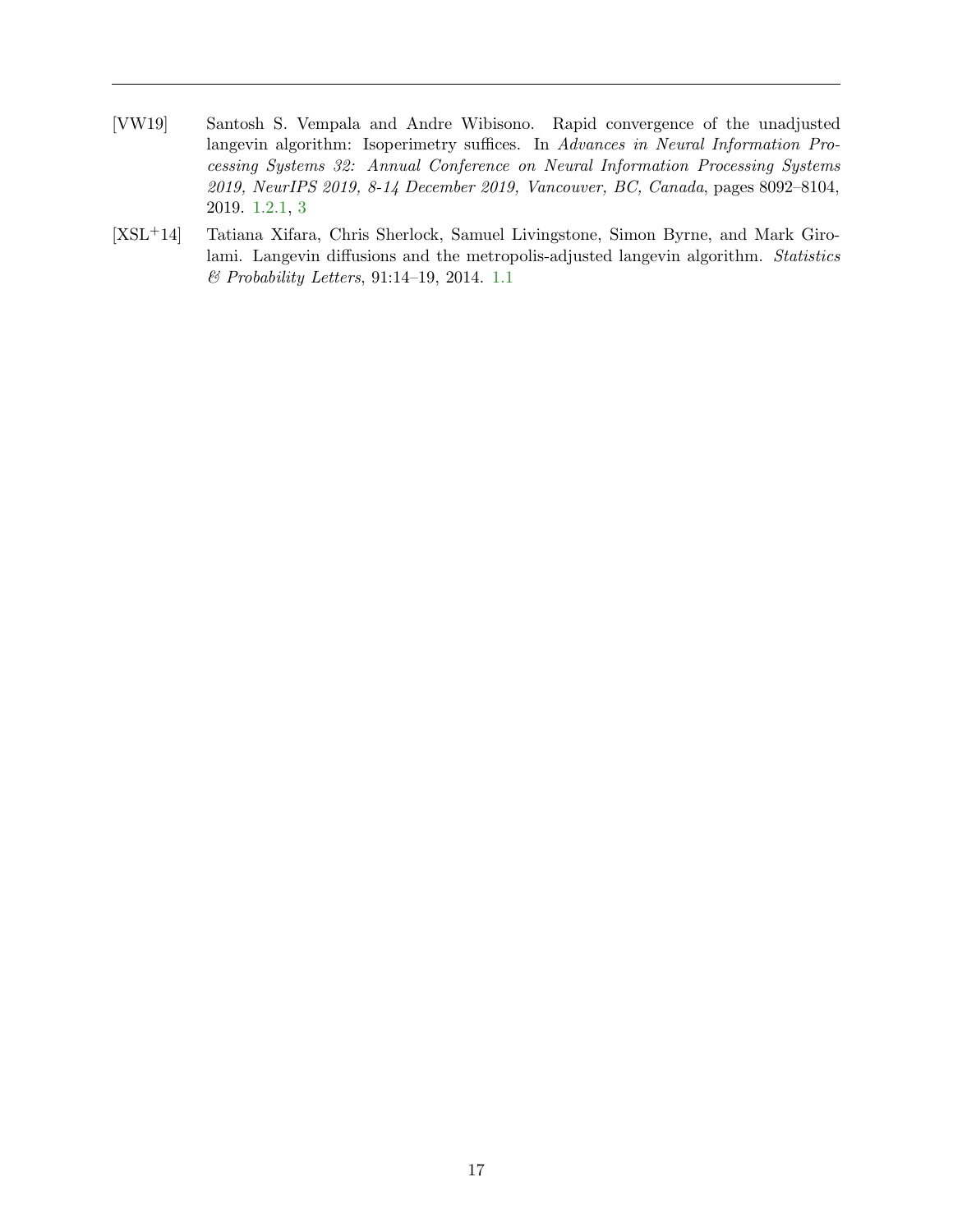# <span id="page-18-0"></span>A Equivalence of HMC and Metropolis-adjusted Langevin dynamics

We briefly remark on the equivalence of Metropolized HMC and the Metropolis-adjusted Langevin dynamics algorithm (MALA), a well-studied algorithm since its introduction in [\[Bes94\]](#page-14-14). This equivalence was also commented on in [\[CDWY19\]](#page-14-0). The algorithm can be seen as a filtered discretization of the continuous-time Langevin dynamics,

$$
dx_t = -\nabla f(x_t)dt + \sqrt{2}dW_t,
$$

where  $W_t$  is Brownian motion. In short, the Metropolized HMC update is

$$
v \sim \mathcal{N}(0, I), \ \tilde{x} \leftarrow x + \eta v - \frac{\eta^2}{2} \nabla f(x), \ \text{accept with probability } \min\left\{1, \frac{\exp(-\mathcal{H}(\tilde{x}, \tilde{v}))}{\exp(-\mathcal{H}(x, v))}\right\}.
$$

Similarly, the MALA update with step size  $h$  is

$$
\tilde{x} \sim \mathcal{N}(x - h\nabla f(x), 2hI), \text{ accept with probability } \min\left\{1, \frac{\exp(-f(\tilde{x}) - \|x - \tilde{x} + h\nabla f(\tilde{x})\|_2^2 / 4h)}{\exp(-f(x) - \|\tilde{x} - x + h\nabla f(x)\|_2^2 / 4h)}\right\}.
$$

It is clear that in HMC the distribution of  $\tilde{x}$  is

$$
\tilde{x} \sim \mathcal{N}\left(x - \frac{\eta^2}{2}\nabla f(x), \eta^2 I\right),\,
$$

so it suffices to show for  $h = \eta^2/2$ ,

$$
\frac{\|\tilde{x} - x + h\nabla f(x)\|_2^2 - \|x - \tilde{x} + h\nabla f(\tilde{x})\|_2^2}{4h} = \frac{1}{2} \left( \|v\|_2^2 - \|\tilde{v}\|_2^2 \right).
$$

Indeed, the right hand side simplifies to

$$
\frac{\eta}{2} \langle \nabla f(\tilde{x}) + \nabla f(x), v \rangle - \frac{\eta^2}{8} || \nabla f(\tilde{x}) + \nabla f(x) ||_2^2,
$$

and the left hand side is

$$
\frac{1}{2} \langle \nabla f(\tilde{x}) + \nabla f(x), \tilde{x} - x \rangle + \frac{h}{4} \left( \|\nabla f(x)\|_2^2 - \|\nabla f(\tilde{x})\|_2^2 \right)
$$

$$
= \frac{1}{2} \left\langle \nabla f(\tilde{x}) + \nabla f(x), \eta v - \frac{\eta^2}{2} \nabla f(x) \right\rangle + \frac{\eta^2}{8} \left( \|\nabla f(x)\|_2^2 - \|\nabla f(\tilde{x})\|_2^2 \right).
$$

<span id="page-18-1"></span>Comparing coefficients shows the equivalence.

# B Improved concentration under Hessian log-Sobolev inequality

In this section, we show that the bound in Theorem [3.2](#page-8-1) may be sharpened under a Hessian log-Sobolev inequality (LSI), which we define presently.

<span id="page-18-2"></span>**Definition B.1** (Hessian log-Sobolev). We say density  $d\pi^*/dx \propto \exp(-f(x))$  satisfies a Hessian log-Sobolev inequality if for all continuously differentiable  $g : \mathbb{R}^d \to \mathbb{R}$ , and for

$$
\operatorname{Ent}_{\pi^*}[g] \stackrel{\text{def}}{=} \left( \int g(x) \log (g(x)) d\pi^*(x) \right) - \left( \int g(x) d\pi^*(x) \right) \log \left( \int g(x) d\pi^*(x) \right),
$$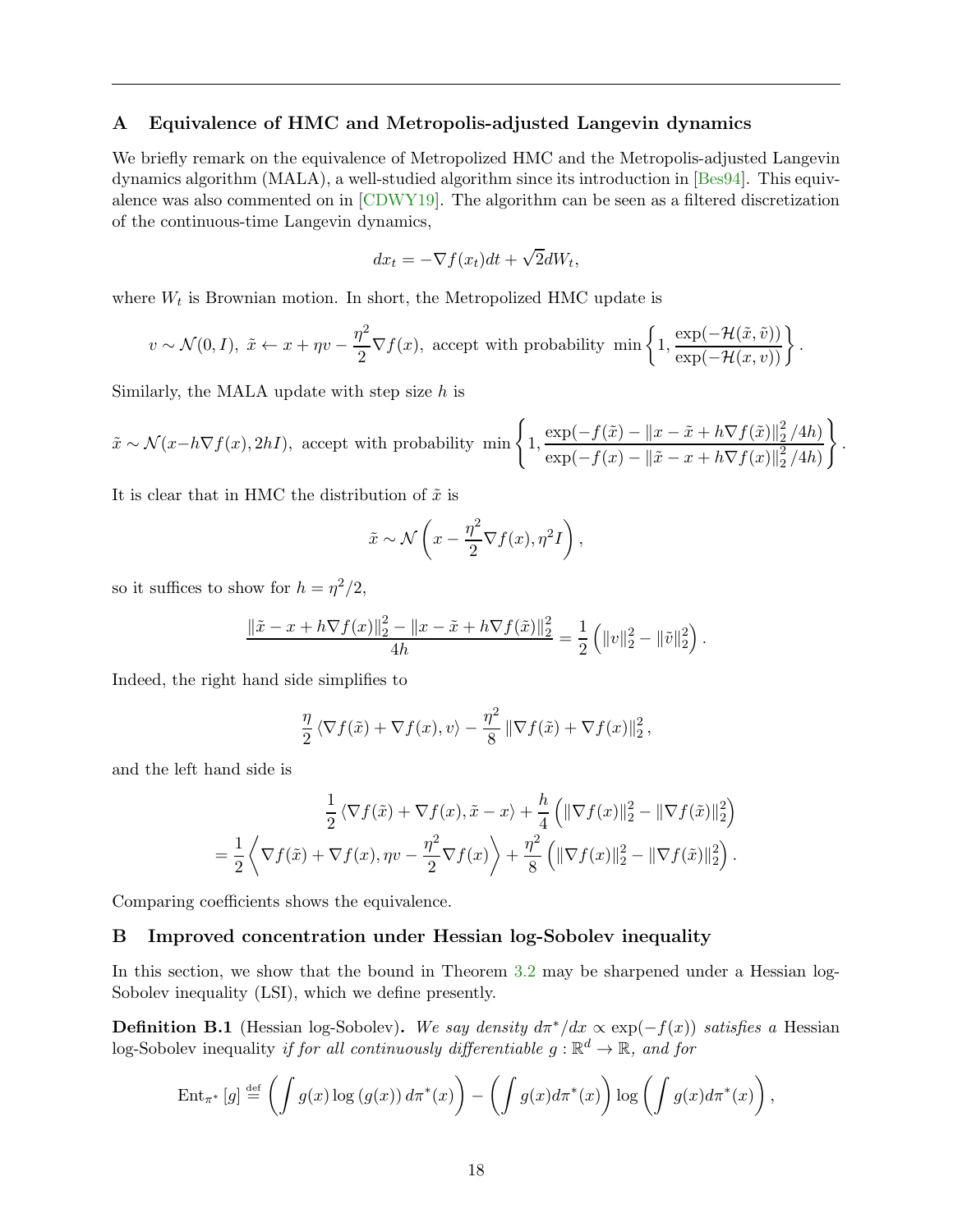we have

$$
\operatorname{Ent}_{\pi^*}\left[g^2\right] \le 2 \int_{\mathbb{R}^d} \left\langle \left(\nabla^2 f(x)\right)^{-1} \nabla g(x), \nabla g(x) \right\rangle d\pi^*(x).
$$

In general, this is a much more restrictive condition than Theorem [3.1;](#page-8-0) some sufficient conditions are given in [\[BL00\]](#page-14-13). We now show an improved concentration result under a Hessian LSI; the proof follows Herbst's argument, a framework developed in [\[Led99\]](#page-15-10).

**Theorem B.2** (Gradient norm concentration under LSI). Suppose f is L-smooth and strongly convex, and  $d\pi^*(x)/dx \propto \exp(-f(x))$  satisfies a Hessian log-Sobolev inequality. Then for all  $c > 0$ ,

$$
\Pr_{\pi^*}\left[\|\nabla f(x)\| \ge \mathbb{E}_{\pi^*}\left[\|\nabla f\|\right] + c\sqrt{2L\log d}\right] \le d^{-c^2}
$$

*Proof.* Denote  $G \stackrel{\text{def}}{=} ||\nabla f||$ , where we note  $\nabla G = \frac{(\nabla^2 f) \nabla f}{||\nabla f||}$  $\frac{\gamma^2 f}{\|\nabla f\|}$ . Let  $H(\lambda) \stackrel{\text{def}}{=} \mathbb{E}_{\pi^*} [\exp(\lambda G)],$  such that  $H'(\lambda) = \mathbb{E}_{\pi^*} [G \exp(\lambda G)].$  Then, for  $g^2 = \exp(\lambda G)$ ,

$$
H(\lambda) = \mathbb{E}_{\pi^*} [g^2], \ \lambda H'(\lambda) = \mathbb{E}_{\pi^*} [g^2 \log g^2].
$$

This in turn implies via the LSI that

<span id="page-19-0"></span>
$$
\lambda H'(\lambda) - H(\lambda) \log H(\lambda) = \mathbb{E}_{\pi^*} \left[ g^2 \log g^2 \right] - \mathbb{E}_{\pi^*} \left[ g^2 \right] \log \mathbb{E}_{\pi^*} \left[ g^2 \right] \leq 2 \mathbb{E}_{\pi^*} \left[ \|\nabla g\|_{(\nabla^2 f)^{-1}}^2 \right]. \tag{8}
$$

By smoothness and the definition of  $g = \exp(\frac{1}{2}\lambda G)$ , we may bound the right hand side:

<span id="page-19-1"></span>
$$
\mathbb{E}_{\pi^*}\left[\|\nabla g\|_{(\nabla^2 f)^{-1}}^2\right] = \frac{\lambda^2}{4} \mathbb{E}_{\pi^*}\left[\|\nabla G\|_{(\nabla^2 f)^{-1}}^2 \exp(\lambda G)\right] \le \frac{\lambda^2 L}{4} H(\lambda). \tag{9}
$$

.

In the last inequality we used our calculation of  $\nabla G$ , and  $\nabla^2 f \preceq L I_d$ . Now, consider the function  $K(\lambda) = \frac{1}{\lambda} \log H(\lambda)$ . We handle the definition of  $K(0)$  by a limiting argument (and  $\log(1+x) \approx x$ ):

$$
K(0) = \lim_{\lambda \to 0} \frac{1}{\lambda} \log \mathbb{E}_{\pi^*} \left[ e^{\lambda G} \right] = \frac{H(\lambda) - H(0)}{\lambda} = H'(0) = \mathbb{E}_{\pi^*} [G].
$$

We compute

$$
K'(\lambda) = -\frac{1}{\lambda^2} \log H(\lambda) + \frac{H'(\lambda)}{\lambda H(\lambda)} = \frac{\lambda H'(\lambda) - H(\lambda) \log H(\lambda)}{\lambda^2 H(\lambda)}.
$$

This, combined with [\(8\)](#page-19-0) and [\(9\)](#page-19-1) imply  $K'(\lambda) \leq \frac{L}{2}$  $\frac{L}{2}$ . Therefore, by integrating, we have

$$
K(\lambda) \leq \mathbb{E}_{\pi^*} [G] + \frac{L\lambda}{2} \Rightarrow H(\lambda) = \exp(\lambda K(\lambda)) \leq \exp\left(\lambda \mathbb{E}_{\pi^*} [G] + \frac{L\lambda^2}{2}\right).
$$

Finally, we have concentration:

$$
\Pr_{\pi^*}[G \geq \mathbb{E}_{\pi^*}[G] + r] = \Pr_{\pi^*}[\exp(\lambda G) \geq \exp(\lambda \mathbb{E}_{\pi^*}[G] + \lambda r)] \leq \exp\left(-\lambda r + \frac{L\lambda^2}{2}\right),
$$

where the last statement is by Markov. Choosing  $r = c\sqrt{2L \log d}$ ,  $\lambda = r/L$  yields the conclusion.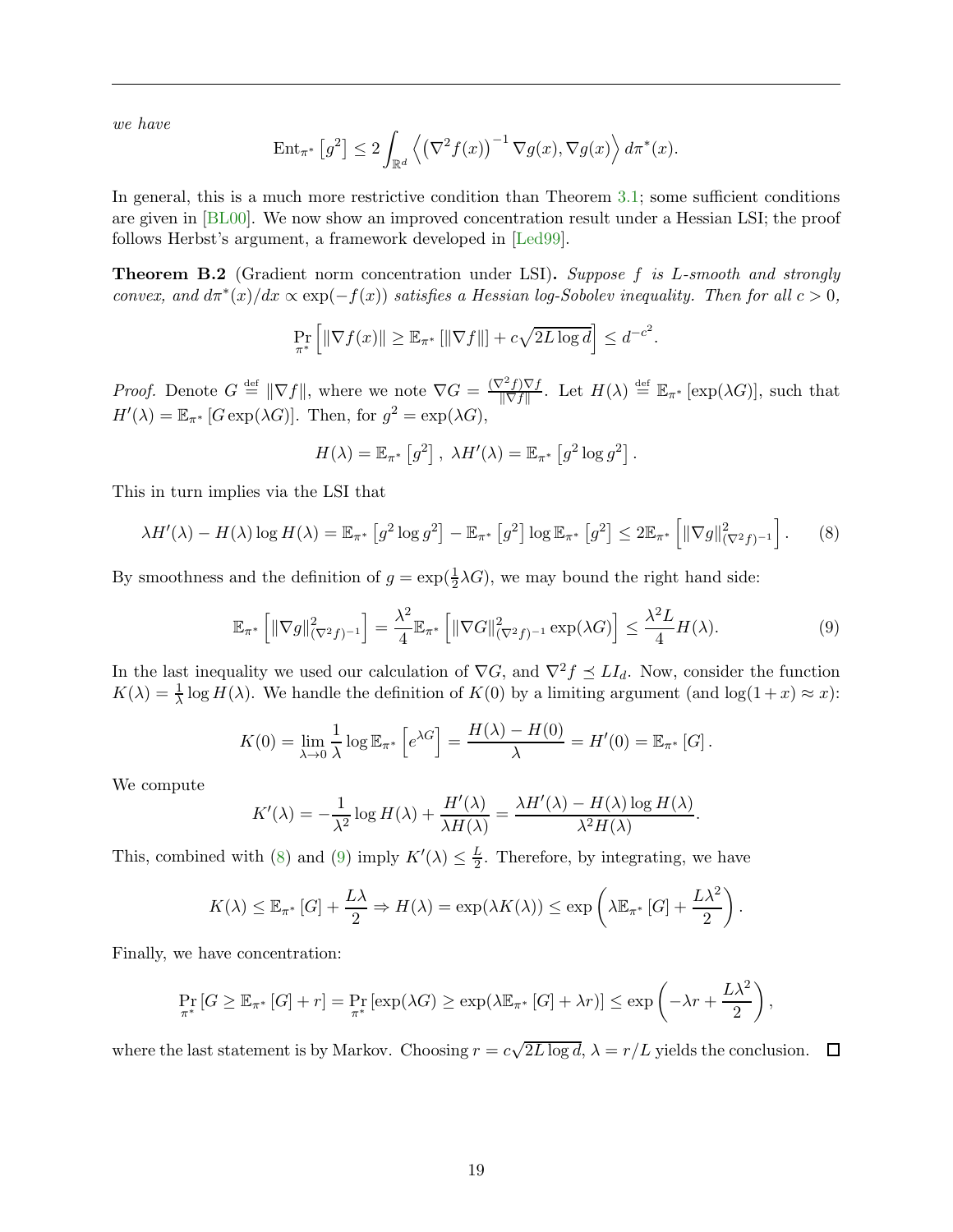#### <span id="page-20-0"></span>C Mixing time proofs

We prove various claims from Section [4;](#page-10-0) notation here is consistent with definitions in the body of the paper. All definitions will be with respect to some reversible random walk on  $\mathbb{R}^d$  with transition distributions  $\mathcal{T}_x$  and stationary distribution  $d\pi^*$ . We use  $d\pi_k$  to denote the density after k steps.

#### <span id="page-20-1"></span>C.1 Blocking conductance framework

In this section, we recall the *blocking conductance* framework of [\[KLM06\]](#page-15-13). This section is a restatement of their results for our purposes.

### C.1.1 Preliminaries

Let  $d\rho_k$  denote the "average" distribution density after k steps, e.g.  $d\rho_k(x) = \frac{1}{k} \sum_{0 \le i < k} d\pi_i(x)$ . Define the flow between two sets  $S, T \subseteq \mathbb{R}^d$  by

$$
Q(S,T) \stackrel{\text{def}}{=} \int_S \mathcal{T}_x(T) d\pi^*(x), \ Q(S) \stackrel{\text{def}}{=} Q(S, S^c).
$$

For every  $S \subseteq \mathbb{R}^d$  and  $0 \le x \le \pi^*(S)$ , define the conductance function by

$$
\Psi(x, S^c) \stackrel{\text{def}}{=} \min_{T \subseteq S, \pi^*(T) = x} Q(T, S^c).
$$

In other words,  $\Psi(x, S^c)$  is the smallest amount of flow from subsets of S with stationary measure x to  $S^c$ . It is clear that  $\Psi(x, S^c)$  is monotone increasing in x in the range  $0 \le x \le \pi^*(S)$ , as choosing a subset of larger measure can only increase flow. By convention, for  $1 \ge x \ge \pi^*(S)$ ,

$$
\Psi(x, S^c) \stackrel{\text{def}}{=} \Psi(1-x, S).
$$

This definition clearly makes sense because  $x \geq \pi^*(S) \Rightarrow 1 - x \leq \pi^*(S^c)$ . Next, let the spread of  $S \subseteq \mathbb{R}^d$  be defined as

<span id="page-20-4"></span>
$$
\psi(S) \stackrel{\text{def}}{=} \int_0^{\pi^*(S)} \Psi(x, S^c) dx. \tag{10}
$$

In other words, we can think of  $\psi(S)$  as the worst-case flow between a subset of S and  $S<sup>c</sup>$ , where the measure of the subset is averaged uniformly over  $[0, \pi^*(S)]$ . The spread enjoys the following useful property, which allows us to think of the spread as a notion of conductance.

<span id="page-20-3"></span>**Lemma C.1.** For any set  $S \subseteq \mathbb{R}^d$ ,

$$
\psi(S) \ge \frac{1}{4}Q(S)^2.
$$

*Proof.* We claim first that for any  $t \in [0, \pi^*(S)],$ 

<span id="page-20-2"></span>
$$
\psi(S) \ge (\pi^*(S) - t)\Psi(t, S^c). \tag{11}
$$

To see this, we integrated only in the range  $[t, \pi^*(S)]$ , and used monotonicity of  $\Psi(\cdot, S^c)$ . Let  $\gamma(S)$ denote the minimum measure of a subset R of S, such that  $Q(R, S^c) = \frac{1}{2}Q(S, S^c)$ . Note that this means any set T with measure  $\pi^*(S) - \gamma(S)$  has flow  $Q(T, S^c)$  at least

$$
Q(S) - \frac{1}{2}Q(S) = \frac{1}{2}Q(S).
$$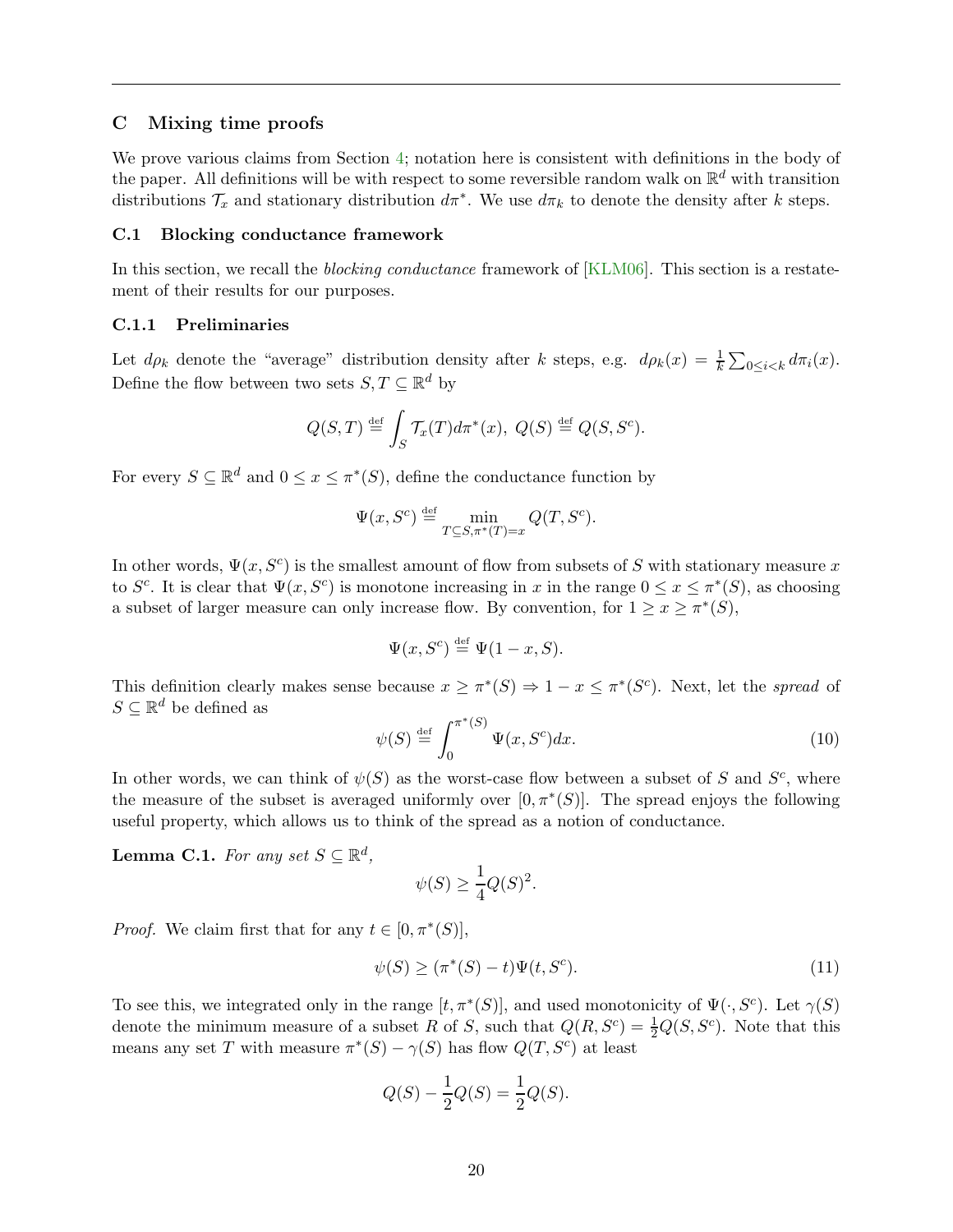In [\(11\)](#page-20-2), let  $t = \pi^*(S) - \gamma(S)$ , and let T be the subset which admits the value  $\Psi(t, S^c)$ , i.e. such that  $Q(T, S^c) = \Psi(t, S^c)$  and  $\pi^*(T) = t$ . In particular, this implies

$$
\psi(S) \ge \gamma(S)Q(T, S^c) \ge \frac{1}{2}\gamma(S)Q(S).
$$

To show the conclusion, it suffices to show  $\gamma(S) \geq Q(S)/2$ . This is clear because if  $\gamma(S) < Q(S)/2$ , then any set of stationary measure  $\gamma(S)$  could not absorb a flow of  $Q(S)/2$  from the set  $S^c$ . then any set of stationary measure  $\gamma(S)$  could not absorb a flow of  $Q(S)/2$  from the set  $S^c$ .

The final definitions we will need are as follows. For an iteration  $k$ , let

$$
g_k(x) \stackrel{\text{def}}{=} k \frac{d\rho_k}{d\pi^*}(x) = \sum_{0 \le i < k} \frac{d\pi_i}{d\pi^*}(x).
$$

A useful interpretation is that  $\int_S g_k(x) d\pi^*(x)$  measures how many times the set S was visited on expectation over the first k iterations. Let  $m_k : \mathbb{R}^d \to [0,1]$  be a measure-preserving map such that  $g_k(m_k^{-1}(\cdot))$  is an increasing function. In other words,  $m_k$  orders the space  $\mathbb{R}^d$  by their value  $g_k$ , such that for  $0 \le s < t \le 1$ ,  $g_k(m_k^{-1}(s)) \le g_k(m_k^{-1}(t))$ . We define

$$
q_k(x, y) = Q\left(m_k^{-1}([0, \min(x, y)]), m_k^{-1}([\max(x, y), 1])\right).
$$
 (12)

In other words, for  $x \leq y$ ,  $q_k$  takes the set of measure x according to  $d\rho_k/d\pi^*$  of least probability, and of measure  $1 - y$  of most probability, and measures the flow between them. For notational simplicity and when clear from context, we identify  $x \in [0,1]$  with  $m_k^{-1}(x)$ , and similarly identify intervals. The following is then immediate:

<span id="page-21-1"></span>
$$
\frac{d}{dx}q_k(x,y) = \begin{cases} \mathcal{T}_x([y,1]) & x < y \\ -\mathcal{T}_x([0,y]) & x \ge y \end{cases} . \tag{13}
$$

#### C.1.2 Main claim

Here, we recall the main result of the blocking conductance framework in terms of mixing times.

<span id="page-21-2"></span>**Theorem C.2.** Suppose the starting distribution  $\pi_0$  is  $\beta$ -warm with respect to  $\pi^*$ . Let  $h : [c, 1-c] \rightarrow$  $\mathbb{R}_{\geq 0}$  satisfy, for some  $c \in (0, \frac{1}{2})$  $(\frac{1}{2})$ , and some k,

<span id="page-21-0"></span>
$$
\int_{c}^{1-c} h(y)q_{k}(x, y)dy \ge 2x(1-x), \ \forall x \in [c, 1-c].
$$
\n(14)

Then,

$$
\|\rho_k - \pi^*\|_{\text{TV}} \le \beta c + \frac{1}{k} \int_c^{1-c} h(x) dx.
$$

We call a function h which satisfies  $(14)$  a c-mixweight function, and show how to construct such a function in Section [C.2;](#page-24-0) they will be inversely related to standard notions of conductance. We first require the following helper results.

<span id="page-21-3"></span>**Lemma C.3.** For any  $t \in [0,1]$ ,

$$
\int_0^1 q_k(x,t) dg_k(x) = \pi_k([0,t]) - \pi_0([0,t]) = \pi_0([t,1]) - \pi_k([t,1]).
$$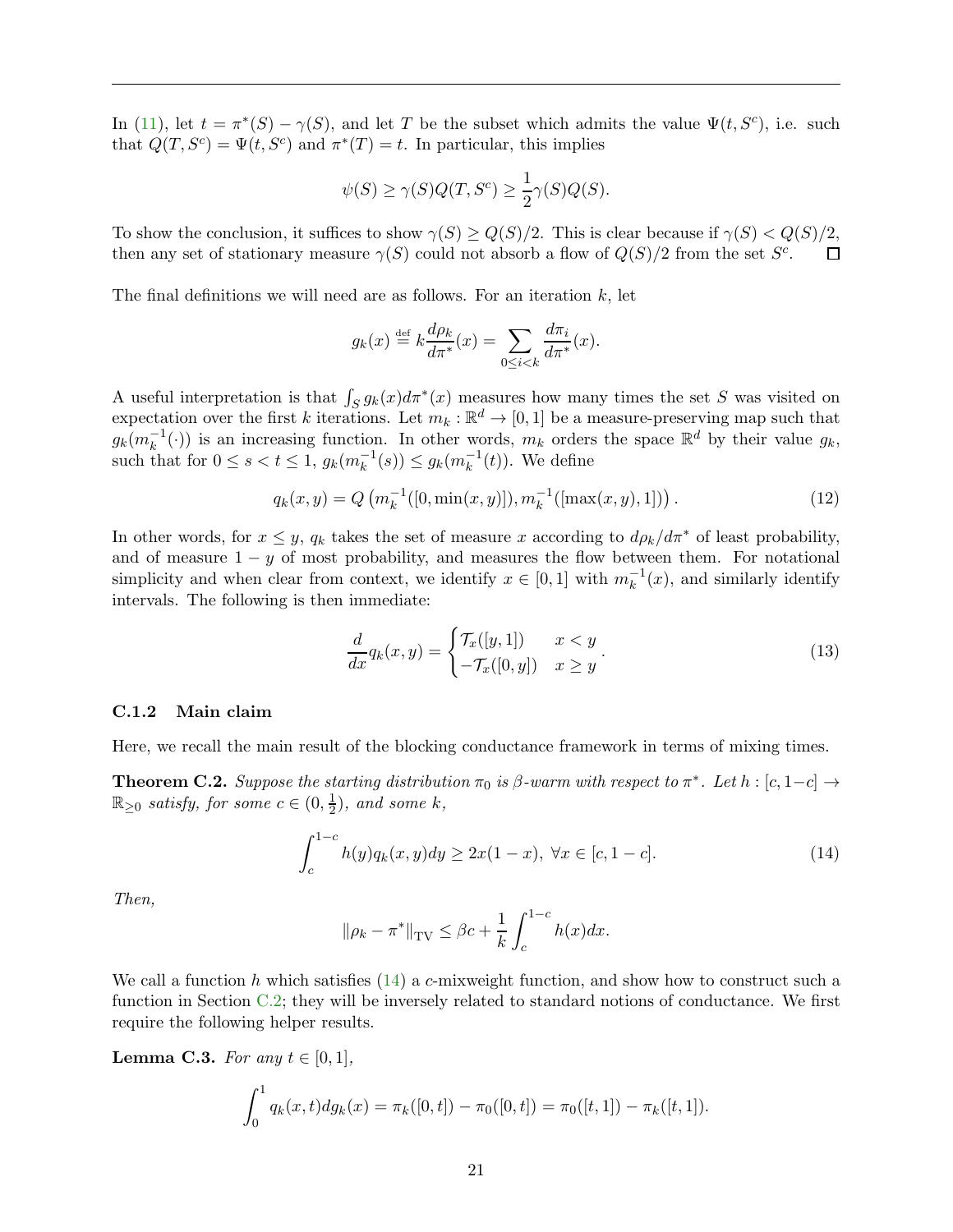*Proof.* The equality  $\pi_k([0,t]) - \pi_0([0,t]) = \pi_0([t,1]) - \pi_k([t,1])$  follows by definition, so we will simply show the first equality. Using [\(13\)](#page-21-1) for  $x \leq t$  and integrating by parts,

$$
\int_0^t g_k(x) \mathcal{T}_x([t,1]) d\pi^*(x) = g_k(t) q(t,t) - \int_0^t q_k(x,t) dg_k(x).
$$

Similarly,

$$
\int_t^1 g_k(x) \mathcal{T}_x([0,t]) d\pi^*(x) = g_k(t) q(t,t) + \int_t^1 q_k(x,t) dg_k(x).
$$

Therefore, to derive the conclusion of the lemma, it suffices to show that

$$
\int_t^1 g_k(x) \mathcal{T}_x([0,t]) d\pi^*(x) - \int_0^t g_k(x) \mathcal{T}_x([t,1]) d\pi^*(x) = \pi_k([0,t]) - \pi_0([0,t]).
$$

By expanding the definition of  $g_k$  and telescoping, it suffices to show for all  $0 \le i \le k - 1$ ,

$$
\int_t^1 \mathcal{T}_x([0,t]) d\pi_i(x) - \int_0^t \mathcal{T}_x([t,1]) d\pi_i(x) = \pi_{i+1}([0,t]) - \pi_i([0,t]).
$$

This follows from

$$
\pi_{i+1}([0,t]) - \pi_i([0,t]) = \left( \int_0^t (1 - \mathcal{T}_x([t,1])) d\pi_i(x) + \int_t^1 \mathcal{T}_x([0,t]) d\pi_i(x) \right) - \int_0^t d\pi_i(x).
$$

Next, let  $t_0 \in [0,1]$  be such that  $g_k(t_0) = k$ , where we note that  $\mathbb{E}_{\pi^*}[g_k] = k$  is the expected value.

#### <span id="page-22-0"></span>Lemma C.4.

$$
\|\rho_k - \pi^*\|_{\text{TV}} = \frac{1}{k} \int_0^{t_0} t \, dg_k(t) = \frac{1}{k} \int_{t_0}^1 (1-t) \, dg_k(t).
$$

*Proof.* By the definition of  $t_0$ , we have that for all  $t \le t_0$ ,  $\frac{d\rho_k}{d\pi^*}(x) \le 1$ , and for  $t \ge t_0$ ,  $\frac{d\rho_k}{d\pi^*}(x) \ge 1$ . Therefore, the total variation distance is attained by the set  $[0, t_0]$ , i.e.

<span id="page-22-1"></span>
$$
\|\rho_k - \pi^*\|_{\text{TV}} = \pi^*([0, t_0]) - \rho_k([0, t_0]) = \int_0^{t_0} \left(1 - \frac{g_k(x)}{k}\right) d\pi^*(x). \tag{15}
$$

Integrating by parts,

$$
\|\rho_k - \pi^*\|_{\text{TV}} = \left(1 - \frac{g_k(t_0)}{k}\right) t_0 + \frac{1}{k} \int_0^{t_0} t \, dg_k(t).
$$

The first summand vanishes by the definition of  $t_0$ , so we attain the first equality in the lemma statement. The second equality follows from the same calculations, using the set  $[t_0, 1]$  which also attains the total variation distance, i.e. integrating by parts

$$
\int_{t_0}^1 \left( \frac{g_k(x)}{k} - 1 \right) d\pi^*(x) = \frac{1}{k} \int_{t_0}^1 (1 - t) dg_k(t).
$$

 $\Box$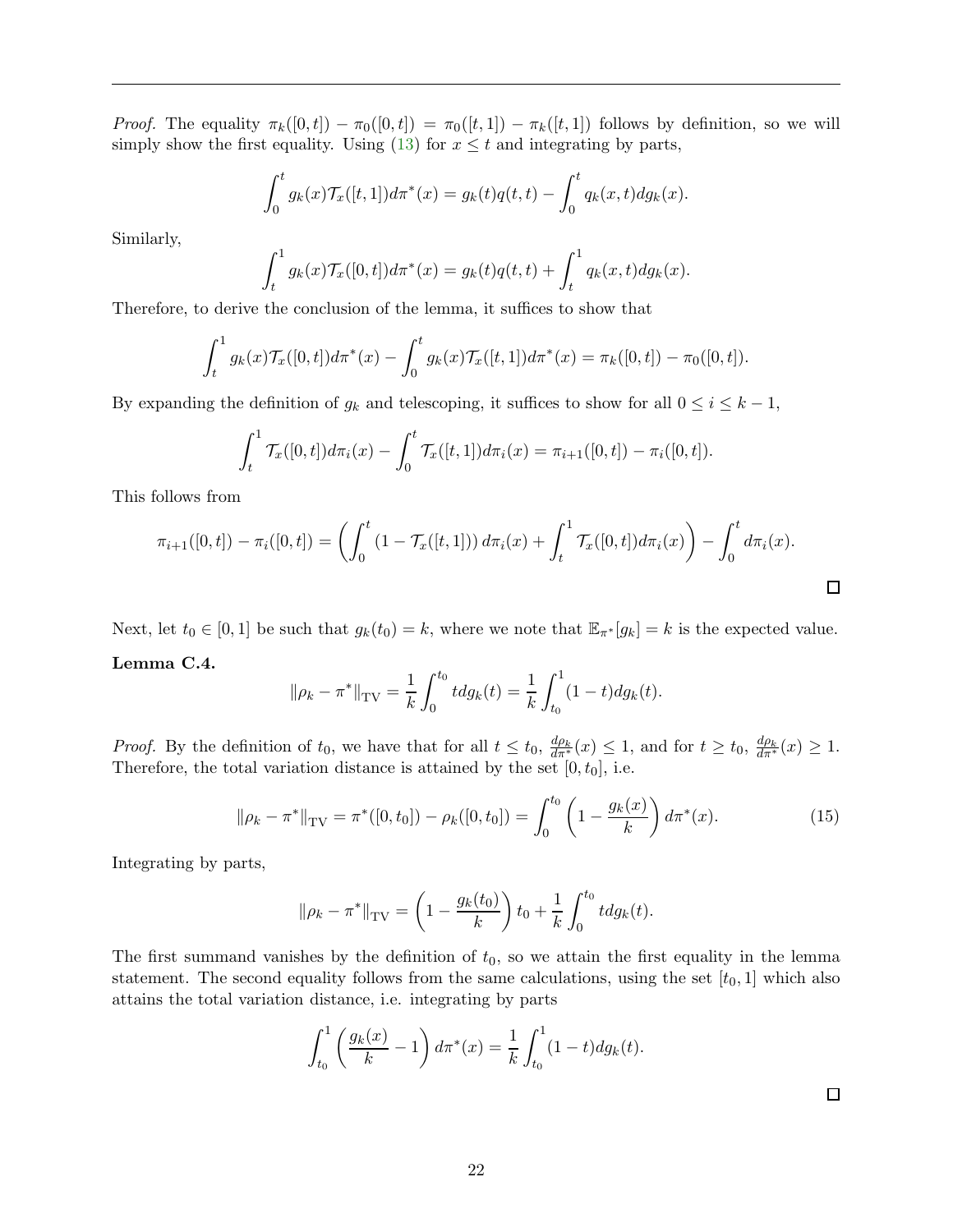We also remark that for a  $\beta$ -warm start, it follows that every distribution  $\pi_i$  for  $i \geq 0$  is also β-warm, as the warmness  $d\pi_{i+1}/d\pi^*$  at a point is given by an average over the values  $d\pi_i/d\pi^*$  of the prior iteration, and the conclusion follows by induction.

#### <span id="page-23-0"></span>Lemma C.5.

$$
\|\rho_k - \pi^*\|_{\text{TV}} \le \min\left(\beta c + \frac{1}{k} \int_c^{t_0} t \, dg_k(t), \ \beta c + \frac{1}{k} \int_{t_0}^{1-c} (1-t) \, dg_k(t)\right).
$$

Proof. Recall in Lemma [C.4](#page-22-0) we characterized

$$
\|\rho_k - \pi^*\|_{\text{TV}} = \int_0^{t_0} \left(1 - \frac{g_k(x)}{k}\right) d\pi^*(x)
$$
  
= 
$$
\int_0^c \left(1 - \frac{g_k(x)}{k}\right) d\pi^*(x) + \int_c^{t_0} \left(1 - \frac{g_k(x)}{k}\right) d\pi^*(x).
$$

Note that the first integral is at most  $c$ . The second integral is, integrating by parts,

$$
\left(\frac{g_k(c)}{k} - 1\right)c + \frac{1}{k} \int_c^{t_0} t dg_k(t).
$$

The first summand is bounded by  $(\beta - 1)c$  by our earlier argument about the warmness at every iteration being bounded by  $\beta$ . Finally, the second half of the lemma statement follows by considering the other characterization of the total variation based on  $[t_0, 1]$ , e.g. bounding

$$
\int_{t_0}^{1-c} \left(\frac{g_k(x)}{k} - 1\right) dx + \int_{1-c}^{1} \left(\frac{g_k(x)}{k} - 1\right) dx.
$$

*Proof of Theorem [C.2.](#page-21-2)* First, if  $t_0 \leq c$ , by [\(15\)](#page-22-1), the total variation distance is at most  $c\beta$  as desired. A similar conclusion follows if  $t_0 \geq 1 - c$  from the other characterization of total variation in Lemma [C.5.](#page-23-0) We now consider when  $t \in (c, 1-c)$ . By Lemma [C.3,](#page-21-3) for all  $y \in [c, 1-c]$ ,

$$
1 \ge \pi_k([0, y]) \ge \int_c^{1-c} q_k(x, y) dg_k(x).
$$

Multiplying by h and integrating over the range  $[c, 1-c]$ ,

$$
\int_{c}^{1-c} h(x)dx \ge \int_{c}^{1-c} \left( \int_{c}^{1-c} h(y)q_{k}(x,y)dy \right) dg_{k}(x) \ge \int_{c}^{1-c} 2x(1-x)dg_{k}(x).
$$

The second inequality recalled the requirement [\(14\)](#page-21-0). By combining this with half of Lemma [C.5,](#page-23-0)

$$
\|\rho_k - \pi^*\|_{TV} \le \beta c + \frac{1}{k} \int_c^{t_0} x dg_k(x) \le \beta c + \frac{1}{2(1-t_0)k} \int_c^{t_0} 2x(1-x) dg_k(x)
$$
  

$$
\le \beta c + \frac{1}{2(1-t_0)k} \int_c^{1-c} h(x) dx.
$$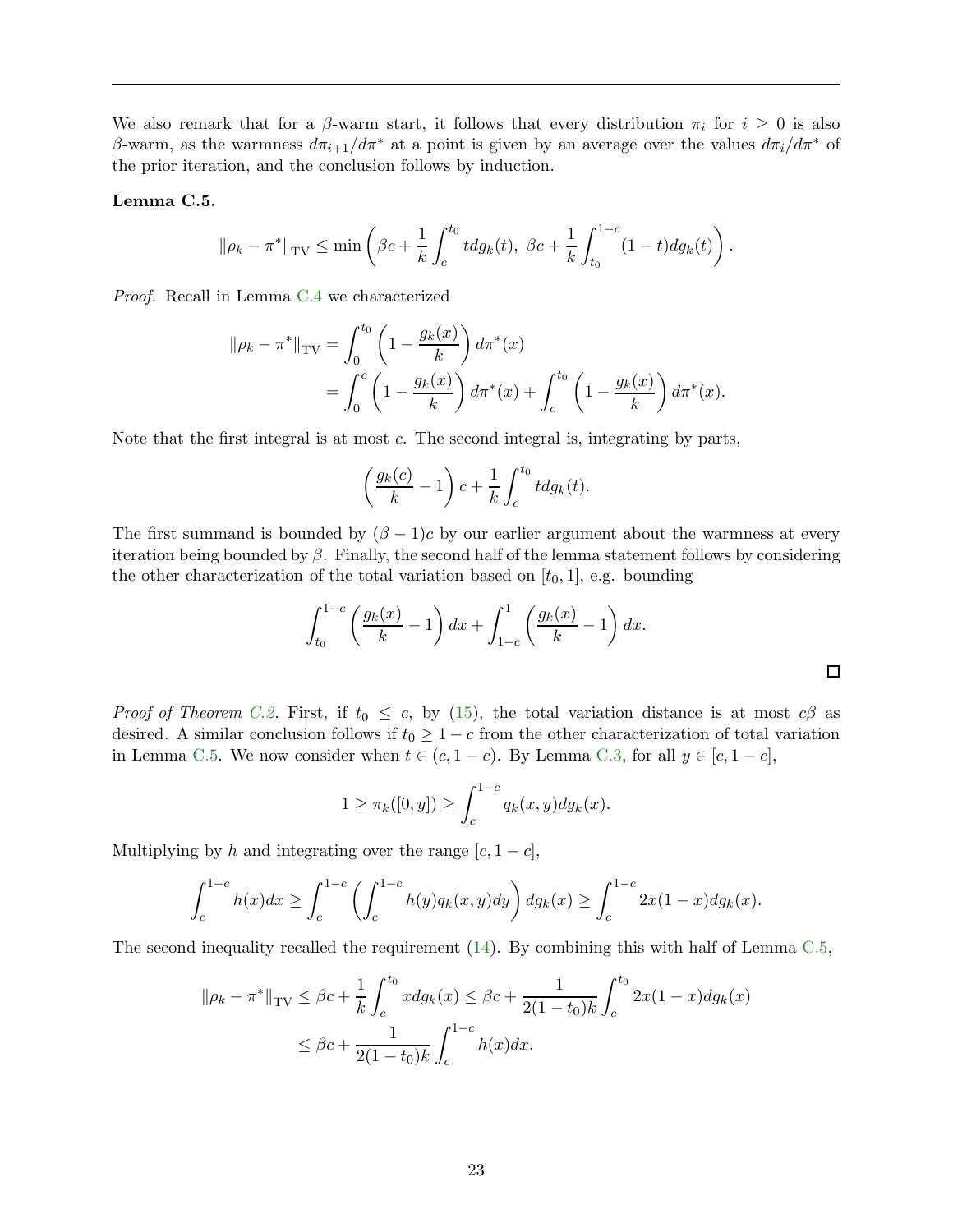By using the other half of Lemma [C.5,](#page-23-0) we may similarly conclude

$$
\|\rho_k - \pi^*\|_{\text{TV}} \le \beta c + \frac{1}{2t_0 k} \int_c^{1-c} h(x) dx.
$$

<span id="page-24-0"></span>The conclusion follows from combining these bounds, i.e. depending on if  $t_0 \leq \frac{1}{2}$  $\frac{1}{2}$  or  $t_0 \geq \frac{1}{2}$  $\Box$  $\frac{1}{2}$ .

#### C.2 Mixweight functions

In this section, we propose a function h satisfying  $(14)$ , and prove its correctness. First, we describe a useful sufficient condition.

**Lemma C.6.** Suppose  $h : [c, 1 - c] \rightarrow \mathbb{R}_{\geq 0}$  has  $h(1 - y) = h(y)$ , and

<span id="page-24-1"></span>
$$
\int_{c}^{1-c} h(y)\Psi(y, S^{c})dy \ge 2\pi^{*}(S)(1-\pi^{*}(S)), \ \forall S \subseteq \mathbb{R}^{d} : c \le \pi^{*}(S) \le \frac{1}{2}.
$$
 (16)

Then, h satisfies [\(14\)](#page-21-0).

*Proof.* Note that for  $c \leq x \leq \frac{1}{2}$  $\frac{1}{2}$ , choosing  $S = m_k^{-1}([0, x])$  in [\(16\)](#page-24-1) yields

$$
2x(1-x) \le \int_{c}^{1-c} h(y)\Psi\left(y, m_{k}^{-1}([x, 1])\right) dy \le \int_{c}^{1-c} h(y)q_{k}(x, y) dy.
$$

The second inequality follows as for  $x \geq y$ ,  $q_k(x, y) \geq \Psi(y, m_k^{-1}([x, 1]))$  by definition, and for  $y \geq x$ , we use symmetry of  $\Psi$ ,  $q_k$  in their arguments. A similar argument holds for  $x \geq \frac{1}{2}$  $\frac{1}{2}$  by symmetry.

We now define our  $c$ -mixweight function  $h$ :

<span id="page-24-2"></span>
$$
h(y) \stackrel{\text{def}}{=} \begin{cases} \max_{y \le \pi^*(S) \le \min\{2y, \frac{1}{2}\} \frac{4\pi^*(S)}{\psi(S)} & y \le \frac{1}{2} \\ h(1-y) & y \ge \frac{1}{2} \end{cases} . \tag{17}
$$

In particular, note that for all  $y \leq \frac{1}{2}$ , by combining with Lemma [C.1,](#page-20-3)

<span id="page-24-3"></span>
$$
h(y) \le \max_{y \le \pi^*(S) \le 2y} \frac{16\pi^*(S)}{Q(S)^2}.
$$
\n(18)

We will develop an upper bound on the ratio  $\pi^*(S)/Q(S)^2$  for  $\pi^*(S)$  which are "not too small" in the following section. We now prove correctness of the definition [\(17\)](#page-24-2).

**Lemma C.7.** The function h defined in  $(17)$  satisfies  $(14)$ .

*Proof.* Recall that it suffices to show that h satisfies [\(16\)](#page-24-1). To this end, let S be some set such that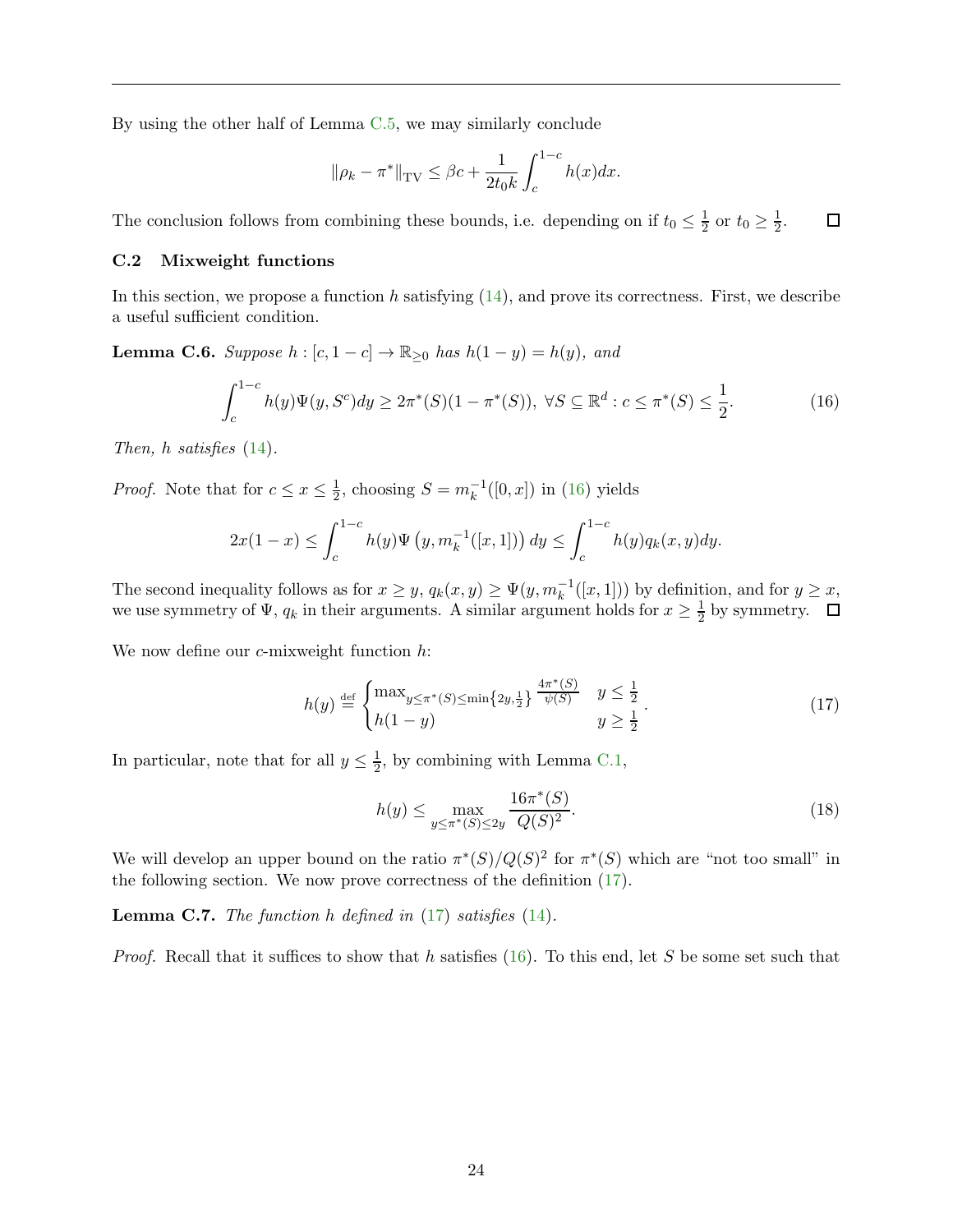$\pi^*(S) = x \in [2c, \frac{1}{2}].$  Then, recalling the definition of the spread  $\psi(S)$  [\(10\)](#page-20-4),

$$
2x \le \frac{4\pi^*(S)}{2\psi(S)} \left( \int_0^x \Psi(y, S^c) dy \right)
$$
  
\n
$$
\le \frac{4\pi^*(S)}{\psi(S)} \int_{x/2}^x \Psi(y, S^c) dy
$$
  
\n
$$
\le \int_{x/2}^x h(y) \Psi(y, S^c) h(y) dy
$$
  
\n
$$
\le \int_c^{1-c} h(y) \Psi(y, S^c) dy.
$$

In the second line, we used the monotonicity of  $\Psi(\cdot, S^c)$  in the first argument; in the third line, we used the definition of h with the fact that  $x \in [y, \min\{2y, \frac{1}{2}\}]$  for all  $y \in [x/2, x]$ . To handle the case  $x \in [c, 2c]$ ,

$$
\int_{c}^{1-c} h(y)\Psi(y, S^{c})dy \ge \int_{x}^{3x/2} h(y)\Psi(y, S^{c})dy
$$

$$
\ge \int_{x/2}^{x} h(y)\Psi(y, S^{c})dy,
$$

where the second line is due to monotonicity, and the rest of the proof proceeds as before.  $\Box$ 

Proof of Theorem [4.2.](#page-10-3) This follows from combining Theorem [C.2](#page-21-2) with our particular choice of mixweight function given in  $(17)$ , whose denominator we bound via  $(18)$ . Because h is symmetric, it suffices to double the integration from c to  $\frac{1}{2}$ , and the bounds within the integral come from monotonicity of  $\phi$ .  $\Box$ 

#### <span id="page-25-1"></span>C.3 Restricted conductance via total variation bounds

For  $S \subseteq \mathbb{R}^d$  and  $x \in \mathbb{R}^d$ , we define  $d(S, x) \stackrel{\text{def}}{=} \min_{y \in S} ||x - y||$ ; for  $S_1, S_2 \subseteq \mathbb{R}^d$ ,  $d(S_1, S_2) \stackrel{\text{def}}{=}$  $\min_{x \in S_2} d(S_1, x)$ . The following isoperimetric inequality was given as Lemma 12 of [\[CDWY19\]](#page-14-0).

<span id="page-25-2"></span>**Lemma C.8** (Logarithmic isoperimetric inequality). Let  $\pi^*$  be any  $\mu$ -strongly logconcave function. For any partition  $A_1, A_2, A_3$  of  $\mathbb{R}^d$  with  $\pi^*(A_1) \leq \pi^*(A_2)$ ,

$$
\pi^*(A_3) \ge \frac{d(A_1, A_2)\sqrt{\mu}}{2} \pi^*(A_1) \log^{\frac{1}{2}} \left(1 + \frac{1}{\pi^*(A_1)}\right).
$$

<span id="page-25-0"></span>**Lemma C.9.** Let  $\pi^*$  be any  $\mu$ -strongly logconcave function, and let  $\delta \sqrt{\mu} < 1$  for some  $\delta > 0$ . Suppose for  $\Omega \subset R^d$  with  $\pi^*(\Omega) = 1 - s$ , and all  $x, y \in \Omega$  with  $||x - y|| \le \delta$ ,

$$
\|\mathcal{T}_x - \mathcal{T}_y\|_{\text{TV}} \le 1 - \alpha.
$$

Then, for all  $s \le t \le \frac{1}{2}$  $\frac{1}{2}$  and S with  $\pi^*(S) = t$ ,

$$
\frac{\pi^*(S)}{Q(S)^2} \le \frac{16t}{\alpha^2} \left( \frac{\delta \sqrt{\mu}}{4} (t-s) \log^{\frac{1}{2}} \left( 1 + \frac{1}{t} \right) - s \right)^{-2}.
$$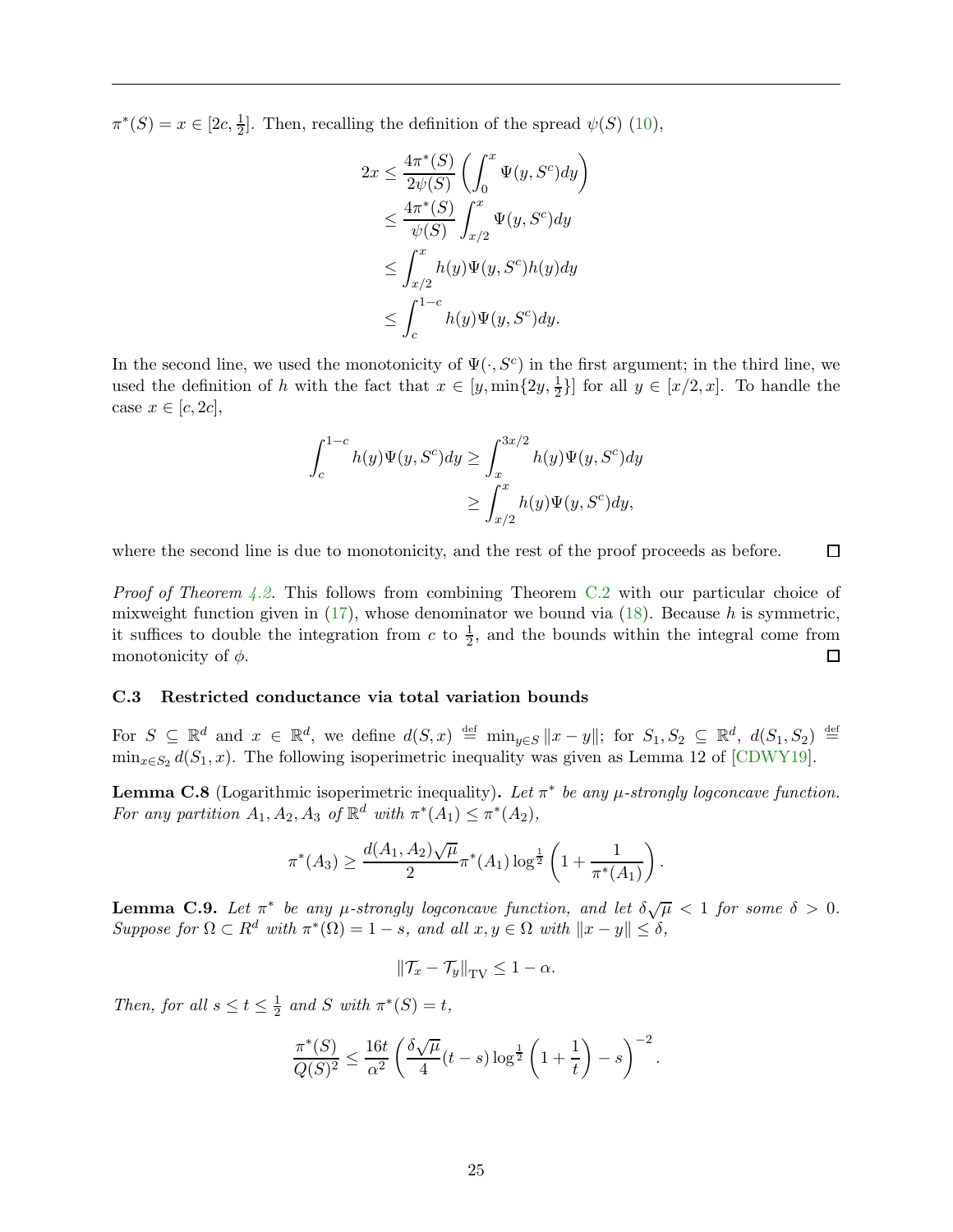In particular, if

<span id="page-26-0"></span>
$$
s \le \min\left(\frac{t}{2}, \frac{\delta\sqrt{\mu}t}{16}\sqrt{\log(3)}\right),\tag{19}
$$

we have the simplified bound

$$
\frac{\pi^*(S)}{Q(S)^2} \le \frac{2^{16}}{\alpha^2 \delta^2 \mu t \log(1/t)}.
$$

*Proof.* Let S have  $\pi^*(S) = t$ . Define the following three sets:

$$
A_1 \stackrel{\text{def}}{=} \left\{ x \in S \cap \Omega \mid \mathcal{T}_x(S^c) < \frac{\alpha}{2} \right\}, \ A_2 \stackrel{\text{def}}{=} \left\{ x \in S^c \cap \Omega \mid \mathcal{T}_x(S) < \frac{\alpha}{2} \right\}, \ A_3 \stackrel{\text{def}}{=} (A_1 \cup A_2)^c.
$$

Note that for any  $x \in A_1$ ,  $y \in A_2$ , we have  $\|\mathcal{T}_x - \mathcal{T}_y\|_{TV} > 1 - \alpha$ , and therefore  $\|x - y\| > \delta$ . Moreover, if  $\pi^*(A_1) < \frac{1}{2}$  $\frac{1}{2}\pi^{*}(S),$ 

$$
Q(S) \ge \frac{\alpha}{4}(t-s).
$$

Similarly, if  $\pi^*(A_2) < \frac{1}{2}$  $\frac{1}{2}\pi^*(S^c \cap \Omega)$ :

$$
Q(S) \ge \frac{\alpha}{4}(1 - t - s).
$$

These bounds are subsumed by the third case, where  $\pi^*(A_1) \geq \frac{1}{2}$  $\frac{1}{2}\pi^*(S), \pi^*(A_2) \geq \frac{1}{2}$  $\frac{1}{2}\pi^*(S^c \cap \Omega)$ . By Lemma [C.8,](#page-25-2) since we argued  $d(A_1, A_2) > \delta$ ,

$$
\pi^*(A_3) \ge \frac{\delta \sqrt{\mu}}{2} \min(\pi^*(A_1), \pi^*(A_2)) \log^{\frac{1}{2}} \left( 1 + \frac{1}{\min(\pi^*(A_1), \pi^*(A_2))} \right)
$$
  

$$
\ge \frac{\delta \sqrt{\mu}}{4} \min(\pi^*(S \cap \Omega), \pi^*(S^c \cap \Omega)) \log^{\frac{1}{2}} \left( 1 + \frac{1}{\min(\pi^*(S \cap \Omega), \pi^*(S^c \cap \Omega))} \right)
$$
  

$$
\ge \frac{\delta \sqrt{\mu}}{4} (t - s) \log^{\frac{1}{2}} \left( 1 + \frac{1}{t} \right).
$$

This immediately implies

$$
\pi^*(A_3 \cap \Omega) \ge \frac{\delta \sqrt{\mu}}{4} (t-s) \log^{\frac{1}{2}} \left(1 + \frac{1}{t}\right) - s.
$$

Finally, by the definition of stationary distribution,

$$
Q(S) = \frac{1}{2} \left( \int_S \mathcal{T}_x(S^c) d\pi^*(x) + \int_{S^c} \mathcal{T}_x(S) d\pi^*(x) \right)
$$
  
\n
$$
\geq \frac{1}{2} \int_{A_3 \cap \Omega} \frac{\alpha}{2} d\pi^*(x) = \frac{\alpha}{4} \pi^*(A_3 \cap \Omega)
$$
  
\n
$$
\geq \frac{\alpha}{4} \left( \frac{\delta \sqrt{\mu}}{4} (t-s) \log^{\frac{1}{2}} \left( 1 + \frac{1}{t} \right) - s \right).
$$

If [\(19\)](#page-26-0) holds, we have the improved bound

$$
Q(S) \ge \frac{\alpha \delta \sqrt{\mu}}{64} t \log^{\frac{1}{2}} \left(\frac{1}{t}\right).
$$

 $\Box$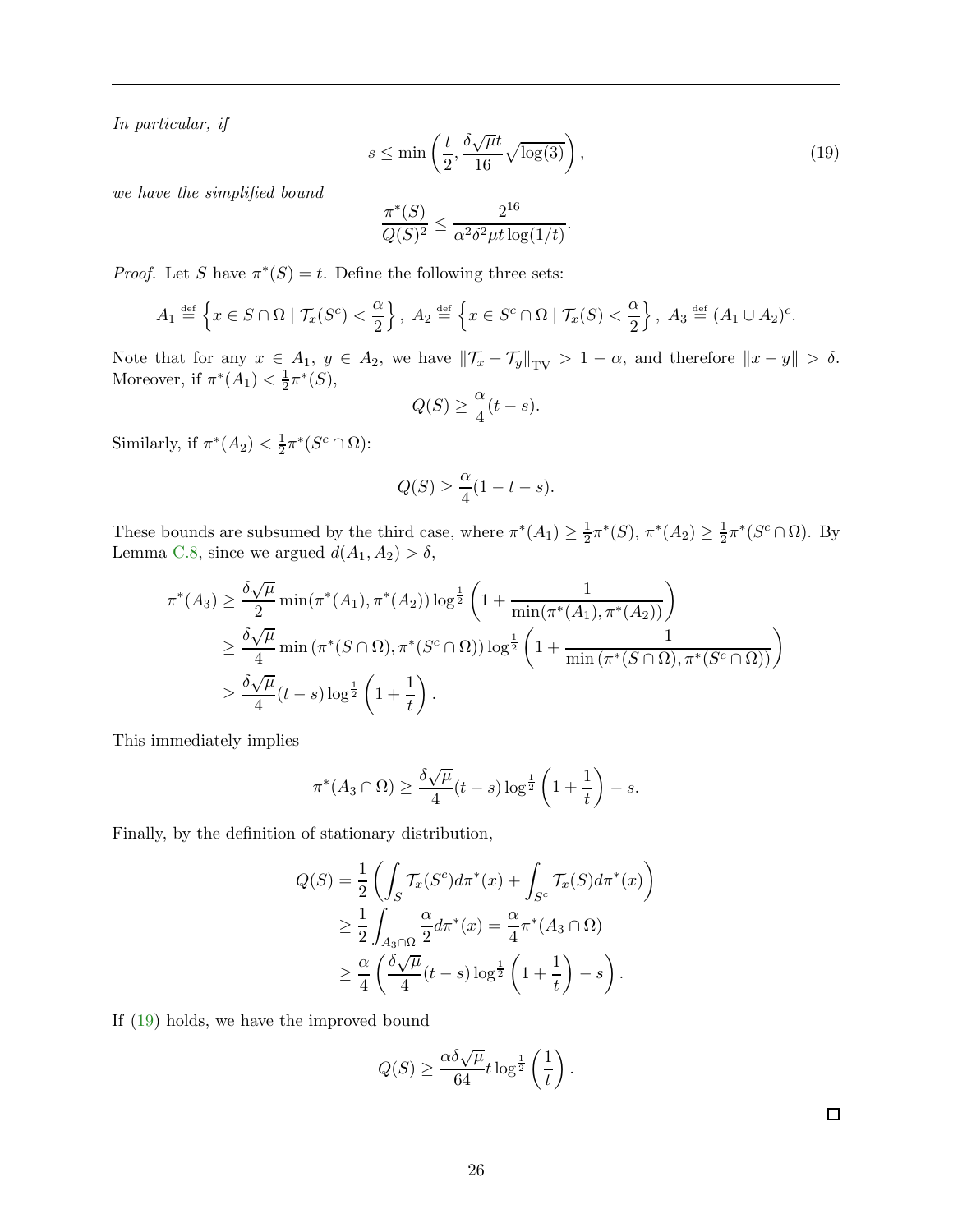#### <span id="page-27-0"></span>C.4 Exponential convergence with a warm start

In this section, we give a simple reduction from a bound on the number of iterations it takes a Markov chain to attain constant total variation distance to the stationary distribution from a warm start, to the number of iterations it takes for the distance to decrease to  $\epsilon$ , with logarithmic dependence on  $\epsilon$ . Throughout,  $\pi^*$  is the stationary distribution of a Markov chain with transitions T, and we let  $\mathcal{T}^k \pi$  be the result of running k steps of the chain from starting distribution  $\pi$ . For specified  $\pi_0$ , we denote  $\pi_k \stackrel{\text{def}}{=} \mathcal{T}^k \pi_0$ . Sppose we have a bound of the following type.

<span id="page-27-1"></span>**Assumption C.10.**  $\exists T_{\text{mix}}$  such that for every  $\pi$  which is  $\beta$ / $\epsilon$ -warm with respect to  $\pi^*$ ,

$$
\left\|\mathcal{T}^{T_{\max}}\pi - \pi^*\right\|_{\text{TV}} \le \frac{1}{2e}.
$$

We first recall some basic facts about the optimal *coupling* between two distributions  $\pi$ ,  $\rho$ , which informally is the joint distribution  $\mu$  with the prescribed marginals  $\pi$  and  $\rho$  which maximizes the probability that for  $(x, y) \sim \mu$ ,  $x = y$ . For a reference, see [\[LPW09\]](#page-15-16).

<span id="page-27-3"></span>Fact C.11. Let  $\mu$  be the optimal coupling between distributions  $\pi$  and  $\rho$ . The following hold.

- 1.  $Pr_{(x,y)\sim \mu}[x \neq y] = ||\pi \rho||_{TV}.$
- 2. Consider the marginal distribution of  $(x, y) \sim \mu$  in the first variable, conditioned on  $x \neq y$ . It has a density proportional to  $d\pi(x) - \min(d\pi(x), d\rho(x)).$

The following result is well-known.

<span id="page-27-2"></span>**Lemma C.12.** For any distribution  $\pi$ ,

$$
\left\|\mathcal{T}\pi-\pi^*\right\|_{\mathrm{TV}} \leq \left\|\pi-\pi^*\right\|_{\mathrm{TV}}.
$$

*Proof.* Consider the optimal coupling  $\mu$  between  $\pi$  and  $\pi^*$ , and note that

$$
\Pr_{(x,y)\sim\mu}[x\neq y] = \left\|\pi - \pi^*\right\|_{\text{TV}}.
$$

It follows that the optimal coupling between  $\mu'$  between  $\mathcal{T}\pi$  and  $\pi^*$  has

$$
\Pr_{(x,y)\sim\mu'}[x\neq y] \le \Pr_{(x,y)=\mu}[x\neq y],
$$

since  $\mathcal{T}\pi^* = \pi^*$ , and with probability  $Pr_{(x,y)\sim \mu}[x=y]$  the coupling  $\mu'$  can keep x and y coupled.  $\Box$ **Lemma C.13.** Under Assumption [C.10,](#page-27-1) letting  $\pi_0$  be a  $\beta$ -warm start, and  $k \geq T_{\text{mix}} \log(\epsilon^{-1}),$ 

$$
\left\| \mathcal{T}^k \pi_0 - \pi^* \right\|_{\mathrm{TV}} \le \epsilon.
$$

*Proof.* Assume for the sake of contradiction that  $\|\pi_k - \pi^*\|_{TV} > \epsilon$ ; note that by Lemma [C.12,](#page-27-2) this implies that  $\|\pi_i - \pi^*\|_{TV} > \epsilon$  for all  $i \leq k$ . For any i, we denote  $\mu_i$  to be the best coupling between  $\pi_i$  and  $\pi^*$ . Note that for any i, we can compute the marginal conditional distribution of the uncoupled set of  $\pi_i$ , under the coupling  $\mu_i$ , by Fact [C.11:](#page-27-3)

$$
\frac{d\tilde{\pi}_i}{d\pi^*}(x) \stackrel{\text{def}}{=} \frac{\frac{d\pi_i}{d\pi^*}(x) - \min\left(\frac{d\pi_i}{d\pi^*}(x), 1\right)}{\int \left(\frac{d\pi_i}{d\pi^*}(x) - \min\left(\frac{d\pi_i}{d\pi^*}(x), 1\right)\right) d\pi^*(x)} \le \frac{\frac{d\pi_i}{d\pi^*}(x)}{\|\pi_i - \pi^*\|_{\text{TV}}} \le \frac{\beta}{\epsilon}.
$$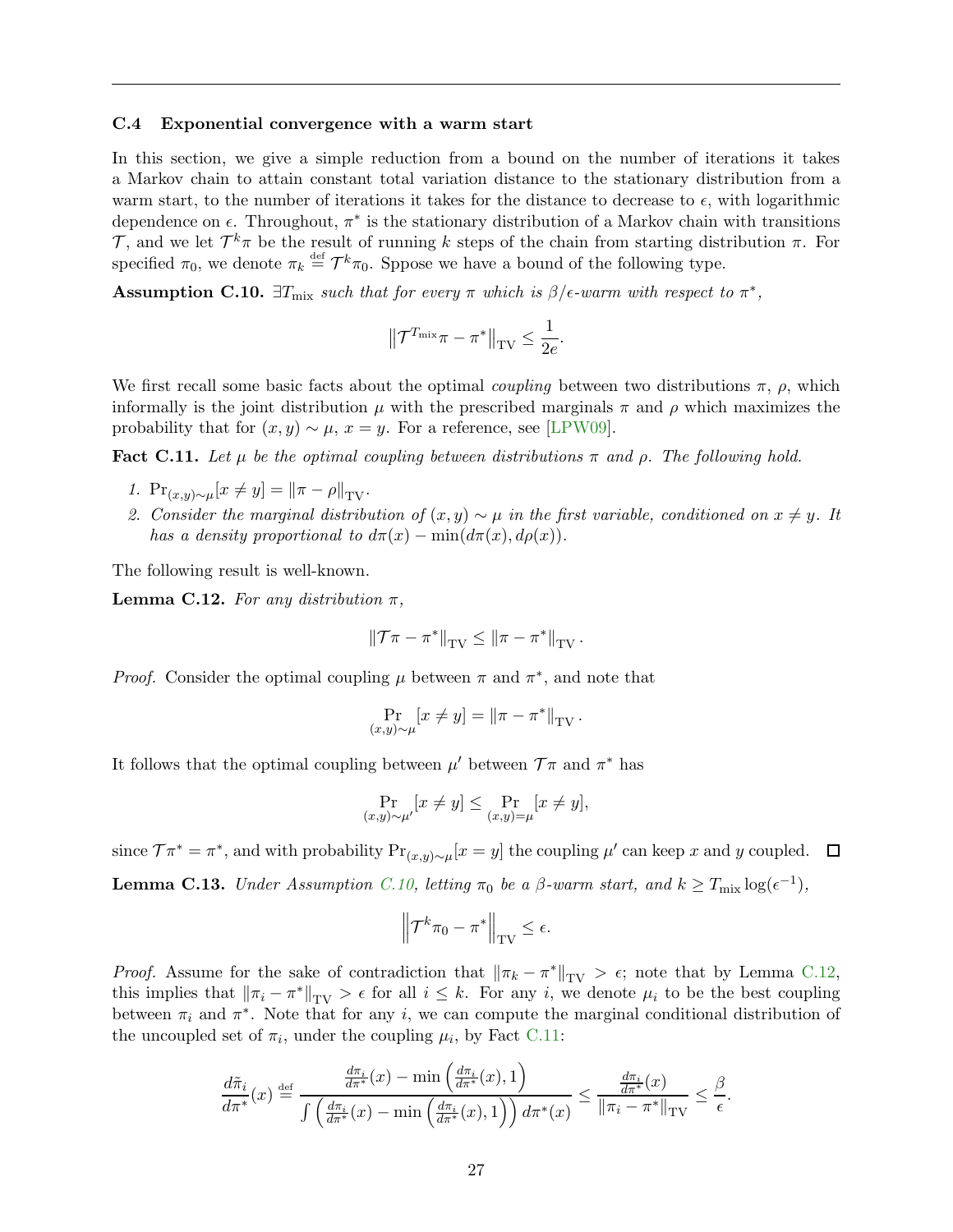Here, we used the observation that if  $\pi_0$  is  $\beta$ -warm, then so are all  $\pi_i$  for  $i \geq 0$ . Similarly, the conditional distribution of the uncoupled set of  $\pi^*$  under  $\mu_i$  satisfies

$$
\frac{d\tilde{\pi}_i^*}{d\pi^*}(x) \stackrel{\text{def}}{=} \frac{1 - \min\left(\frac{d\pi_i}{d\pi^*}(x), 1\right)}{\int \left(1 - \min\left(\frac{d\pi_i}{d\pi^*}(x), 1\right)\right) d\pi^*(x)} \le \frac{1}{\epsilon}.
$$

This implies the conditional distributions  $\tilde{\pi}_i$  and  $\tilde{\pi}_i^*$  are both  $\beta/\epsilon$ -warm with respect to  $\pi^*$  for any  $i \leq k$ . After  $T_{\text{mix}}$  iterations, the total variation distance between  $\tilde{\pi}_i$  and  $\tilde{\pi}_i^*$  is bounded by  $1/e$  by Assumption [C.10](#page-27-1) and the triangle inequality. Repeating this argument  $\log(\epsilon^{-1})$  times implies that the measure of the uncoupled set decreases by at least a  $1/e$  factor between iterations i and  $i+T_{\text{mix}}$ , while  $i \leq k$ , so that the uncoupled set has measure at most  $\epsilon$  by iteration k. Recalling that the measure of the uncoupled set is precisely the distance  $\|\pi_k - \pi^*\|_{TV}$  results in a contradiction.  $\Box$ measure of the uncoupled set is precisely the distance  $\|\pi_k - \pi^*\|_{TV}$  results in a contradiction.

# <span id="page-28-0"></span>D Total variation bounds

In this section, we prove the following lemma, which is the key step in lower bounding the conductance of one step of our algorithm.

**Lemma D.[1](#page-7-0).** For  $\eta^2 \leq \frac{1}{20Ld \log \frac{\kappa}{\epsilon}}$ , the Markov chain defined in Algorithm 1 satisfies

<span id="page-28-2"></span>
$$
\sup_{\|x-y\| \le \eta} \|\mathcal{P}_x - \mathcal{P}_y\|_{\text{TV}} \le \frac{5}{8} \tag{20}
$$

and, for  $\Omega$  defined in [\(4\)](#page-11-0),

<span id="page-28-1"></span>
$$
\sup_{x \in \Omega} \|\mathcal{P}_x - \mathcal{T}_x\|_{\text{TV}} \le \frac{1}{8}.\tag{21}
$$

*Proof.* We first show [\(20\)](#page-28-2). From any point  $x \in \mathbb{R}^d$ , let  $\tilde{x}$  be the proposed point according to Algorithm [1;](#page-7-0) we recall that the update is given by, for  $v \sim \mathcal{N}(0, I_d)$ ,

$$
\tilde{x} \leftarrow x + \eta v - \frac{\eta^2}{2} \nabla f(x) \Rightarrow \tilde{x} \sim \mathcal{N}\left(x - \frac{\eta^2}{2} \nabla f(x), \eta^2 I_d\right).
$$

Therefore, recalling that the KL divergence  $d_{KL}$  between two Gaussians with covariance  $\sigma^2 I_d$  and means  $\mu_x$ ,  $\mu_y$  is  $\|\mu_x - \mu_y\|^2 / 2\sigma^2$ , Pinsker's inequality implies

$$
\|\mathcal{P}_x - \mathcal{P}_y\|_{\text{TV}} \le \sqrt{\frac{1}{2} d_{KL} \left(\mathcal{P}_x, \mathcal{P}_y\right)}
$$
  

$$
\le \frac{\left\|\left(x - \frac{\eta^2}{2} \nabla f(x)\right) - \left(y - \frac{\eta^2}{2} \nabla f(y)\right)\right\|}{2\eta}
$$
  

$$
\le \frac{\left(1 + \frac{L\eta^2}{2}\right) \|x - y\|}{2\eta} \le \frac{5}{8},
$$

for  $||x - y|| \le \eta$  and  $\eta^2 \le (2L)^{-1}$ . The third line used the triangle inequality and  $\nabla f$  is L-Lipschitz. Next, we show [\(21\)](#page-28-1). From a point x, and for any proposed transition to  $\tilde{x} \neq x$ , the proposal  $\mathcal{P}_x$  places at least as much mass on  $\tilde{x}$  as  $\mathcal{T}_x$ , because the rejection probability is nonnegative; consequently, the set A maximizing  $\mathcal{T}_x(A) - \mathcal{P}_x(A)$  is the singleton  $A = \{x\}$ , and the total variation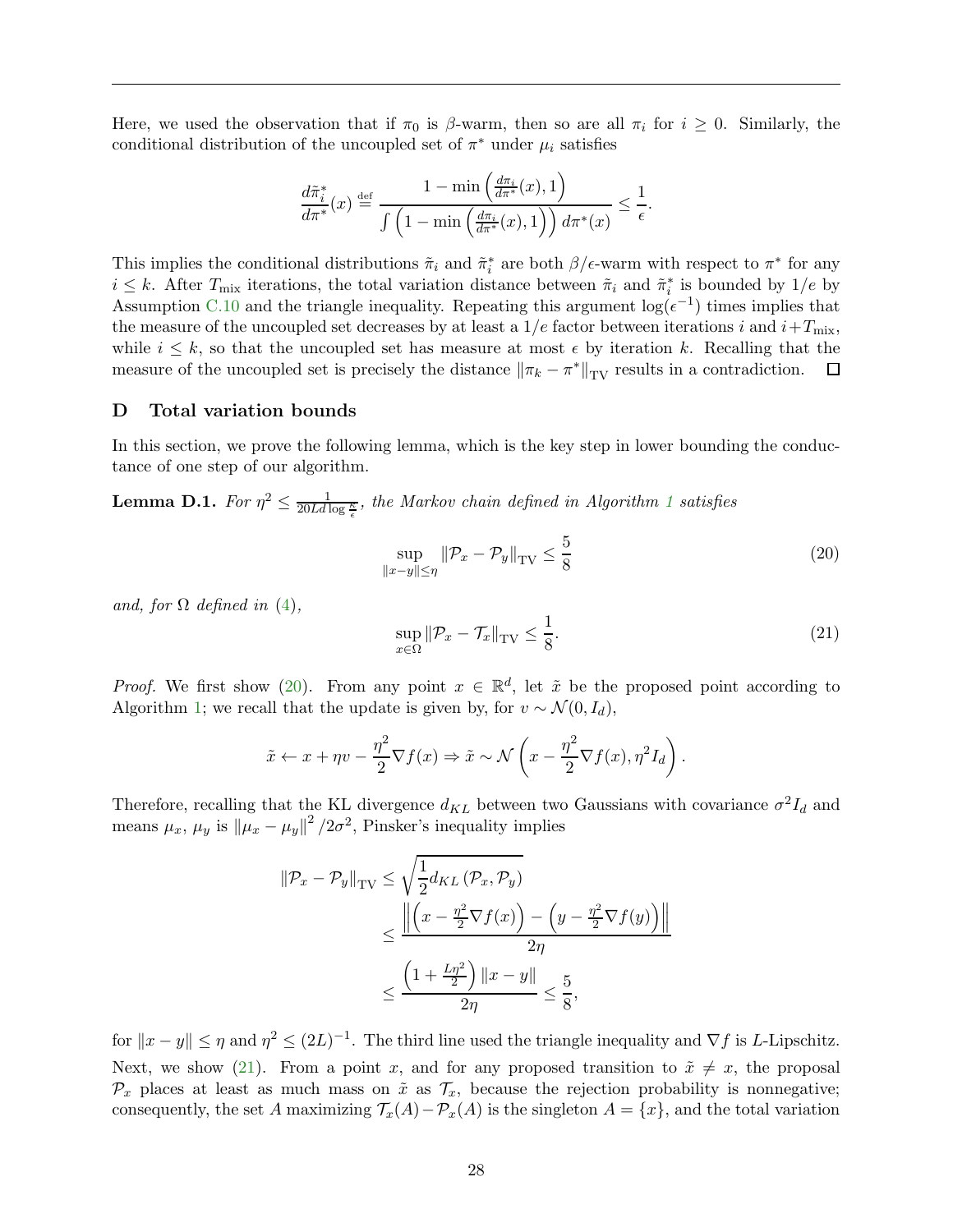distance is simply the probability  $\mathcal{T}_x = x$ , or

$$
\|\mathcal{P}_x - \mathcal{T}_x\|_{\text{TV}} = 1 - \mathbb{E}_{v \sim \mathcal{N}(0, I_d)} \left[ \min \left\{ 1, \exp \left( \mathcal{H}(x, v) - \mathcal{H}(\tilde{x}, \tilde{v}) \right) \right\} \right] \leq 1 - \mathbb{E}_{v \sim \mathcal{N}(0, I_d)} \left[ \exp \left( \mathcal{H}(x, v) - \mathcal{H}(\tilde{x}, \tilde{v}) \right) \right].
$$

Therefore, to show the desired  $\|\mathcal{P}_x - \mathcal{T}_x\|_{TV} \leq 1/8$ , it suffices to show that

$$
\mathbb{E}_{v \sim \mathcal{N}(0, I_d)} \left[ \exp \left( \mathcal{H}(x, v) - \mathcal{H}(\tilde{x}, \tilde{v}) \right) \right] \ge \frac{7}{8}.
$$

By the calculation

$$
\frac{15}{16} \cdot \exp\left(-\frac{1}{16}\right) \ge \frac{7}{8},
$$

it suffices to show that with probability 15/16 over the randomness of v,  $\mathcal{H}(x, v) - \mathcal{H}(\tilde{x}, \tilde{v}) \ge -1/16$ . First, by a standard tail bound on the chi-squared distribution (Lemma 1 of [\[LM00\]](#page-15-15)), we have

$$
\Pr\left[\|v\|^2 \ge d + 2\sqrt{3d} + 6\right] \le \exp(-3) \le \frac{1}{16}.
$$

Thus, assuming d is at least a sufficiently large constant, with probability at least  $1/16$  over the randomness of v, we have  $||v|| \leq \sqrt{2d}$ . Finally, the conclusion follows from the claim

$$
\mathcal{H}(\tilde{x}, \tilde{v}) - \mathcal{H}(x, v) \le \frac{1}{16}, \ \forall x \in \Omega, \ \|v\| \le \sqrt{2d},
$$

which we now show. Recalling  $\tilde{v} = v - \frac{\eta}{2}$  $\frac{\eta}{2}(\nabla f(\tilde{x}) + \nabla f(x))$  and  $\tilde{x} = x + \eta v - \frac{\eta^2}{2} \nabla f(x)$ ,

$$
\mathcal{H}(\tilde{x}, \tilde{v}) - \mathcal{H}(x, v) = -\frac{1}{2} ||v||^2 + \frac{1}{2} ||\tilde{v}||^2 - f(x) + f(\tilde{x})
$$
  
\n
$$
\leq -\frac{1}{2} ||v||^2 + \frac{1}{2} ||\tilde{v}||^2 + \frac{1}{2} \langle \nabla f(\tilde{x}) + \nabla f(x), \tilde{x} - x \rangle + \frac{L}{4} ||\tilde{x} - x||^2
$$
  
\n
$$
= \frac{1}{2} ||v - \frac{\eta}{2} (\nabla f(x) + \nabla f(\tilde{x}))||^2 - \frac{1}{2} ||v||^2
$$
  
\n
$$
+ \frac{1}{2} \langle \nabla f(\tilde{x}) + \nabla f(x), \eta v - \frac{\eta^2}{2} \nabla f(x) \rangle + \frac{L}{4} ||\tilde{x} - x||^2
$$
  
\n
$$
= -\frac{\eta}{2} \langle \nabla f(x) + \nabla f(\tilde{x}), v \rangle + \frac{\eta^2}{8} ||\nabla f(x) + \nabla f(\tilde{x})||^2
$$
  
\n
$$
+ \frac{1}{2} \langle \nabla f(\tilde{x}) + \nabla f(x), \eta v - \frac{\eta^2}{2} \nabla f(x) \rangle + \frac{L}{4} ||\tilde{x} - x||^2
$$
  
\n
$$
= \frac{\eta^2}{8} \langle \nabla f(x) + \nabla f(\tilde{x}), \nabla f(\tilde{x}) - \nabla f(x) \rangle + \frac{L}{4} ||\tilde{x} - x||^2
$$
  
\n
$$
\leq \frac{\eta^2 L}{8} ||x - \tilde{x}|| ||\nabla f(x) + \nabla f(\tilde{x})|| + \frac{L}{4} ||x - \tilde{x}||^2.
$$

The second inequality followed from

$$
f(\tilde{x}) - f(x) \le \min \left( \langle \nabla f(\tilde{x}), \tilde{x} - x \rangle, \ \langle \nabla f(x), \tilde{x} - x \rangle + \frac{L}{2} ||\tilde{x} - x||^2 \right),
$$

due to convexity and smoothness; the last inequality followed from smoothness and Cauchy-